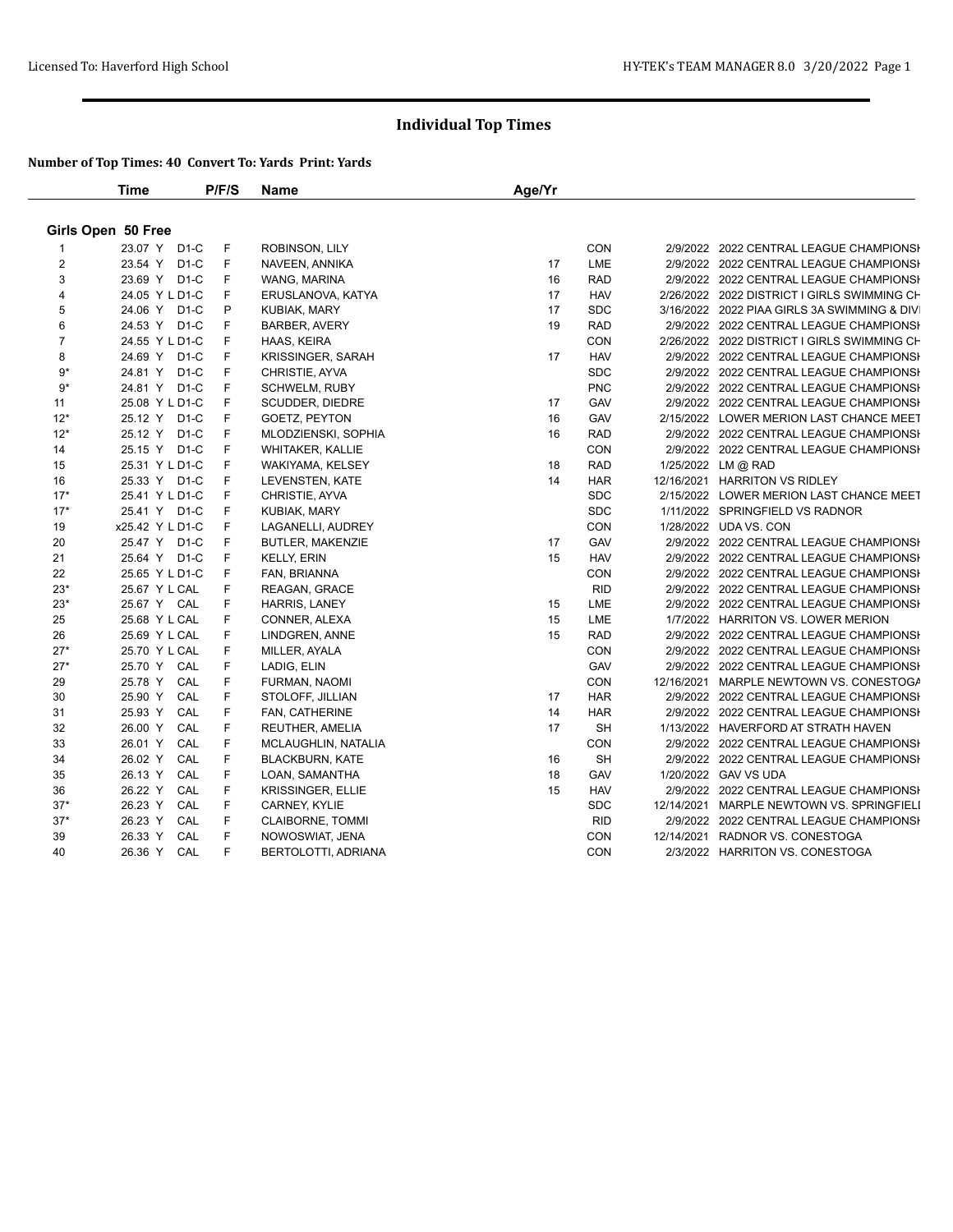|                         | <b>Time</b>                  | P/F/S | Name                      | Age/Yr |            |                                             |
|-------------------------|------------------------------|-------|---------------------------|--------|------------|---------------------------------------------|
|                         | Girls Open 100 Free          |       |                           |        |            |                                             |
|                         | 50.88 Y D1-C                 | F     | ROBINSON, LILY            |        | CON        | 2/26/2022 2022 DISTRICT I GIRLS SWIMMING CH |
| $\overline{2}$          | 51.44 Y L D1-C               | F     | ERUSLANOVA, KATYA         | 17     | <b>HAV</b> | 2/9/2022 2022 CENTRAL LEAGUE CHAMPIONSH     |
| 3                       | 51.80 Y D1-C                 | F     | LAGANELLI, AUDREY         |        | CON        | 2/9/2022 2022 CENTRAL LEAGUE CHAMPIONSH     |
| $\overline{\mathbf{4}}$ | 51.92 Y D1-C                 | F     | WANG, MARINA              | 16     | <b>RAD</b> | 2/9/2022 2022 CENTRAL LEAGUE CHAMPIONSH     |
| 5                       | 52.57 Y L D1-C               | F     | BURNS, DELANEY            |        | CON        | 3/16/2022 2022 PIAA GIRLS 3A SWIMMING & DIV |
| 6                       | 52.74 Y L D1-C               | F     | COLLINS, AUDREY           | 18     | <b>RAD</b> | 2/9/2022 2022 CENTRAL LEAGUE CHAMPIONSH     |
| $\overline{7}$          | 52.94 Y D1-C                 | F     | NAVEEN, ANNIKA            | 17     | LME        | 2/9/2022 2022 CENTRAL LEAGUE CHAMPIONSH     |
| 8                       | 52.95 Y D1-C                 | F     | HAAS, KEIRA               |        | CON        | 2/26/2022 2022 DISTRICT I GIRLS SWIMMING CH |
| 9                       | 53.28 Y D1-C                 | F     | <b>BARBER, AVERY</b>      | 19     | <b>RAD</b> | 2/26/2022 2022 DISTRICT I GIRLS SWIMMING CH |
| $10*$                   | 53.49 Y L D1-C               | F     | KUBIAK, MARY              | 17     | <b>SDC</b> | 2/9/2022 2022 CENTRAL LEAGUE CHAMPIONSH     |
| $10*$                   | 53.49 Y D1-C                 | F     | LEVENSTEN, KATE           | 16     | <b>HAR</b> | 2/15/2022 LOWER MERION LAST CHANCE MEET     |
| 12                      | D <sub>1</sub> -C<br>54.44 Y | F     | <b>KUBIAK, MARY</b>       |        | <b>SDC</b> | 1/6/2022 SPRINGFIELD VS RIDLEY              |
| 13                      | $D1-C$<br>54.61 Y            | F     | GOETZ, PEYTON             | 16     | GAV        | 2/26/2022 2022 DISTRICT I GIRLS SWIMMING CH |
| 14                      | 54.62 Y<br>$D1-C$            | F     | CONNER, ALEXA             | 15     | LME        | 2/1/2022 HAV VS LME                         |
| 15                      | 54.65 Y D1-C                 | F     | KRISSINGER, SARAH         | 17     | <b>HAV</b> | 2/9/2022 2022 CENTRAL LEAGUE CHAMPIONSI     |
| 16                      | 54.89 Y D1-C                 | F     | WAKIYAMA, KELSEY          | 18     | <b>RAD</b> | 2/9/2022 2022 CENTRAL LEAGUE CHAMPIONSH     |
| 17                      | 54.95 Y L D1-C               | F     | SCUDDER, DIEDRE           | 17     | GAV        | 2/26/2022 2022 DISTRICT I GIRLS SWIMMING CH |
| 18                      | 54.97 Y D1-C                 | F     | MLODZIENSKI, SOPHIA       | 16     | <b>RAD</b> | 2/9/2022 2022 CENTRAL LEAGUE CHAMPIONSI     |
| 19                      | 55.03 Y D1-C                 | F     | SCHWELM, RUBY             |        | <b>PNC</b> | 2/9/2022 2022 CENTRAL LEAGUE CHAMPIONSI     |
| 20                      | 55.56 Y D1-C                 | F     | BERGSTROM, SYDNEY         | 15     | <b>SH</b>  | 12/15/2021 STRATH HAVEN V LOWER MERION      |
| 21                      | 55.65 Y L D1-C               | F     | NOWOSWIAT, JENA           |        | CON        | 2/9/2022 2022 CENTRAL LEAGUE CHAMPIONSH     |
| 22                      | 55.66 Y L D1-C               | F     | KRIEG, SYLVIA             | 17     | <b>HAR</b> | 2/26/2022 2022 DISTRICT I GIRLS SWIMMING CH |
| 23                      | 55.80 Y D1-C                 | F     | MESAROS, LORELAI          |        | SH         | 1/6/2022 RAD @ SH                           |
| 24                      | 55.87 Y D1-C                 | F     | REAGAN, GRACE             |        | <b>RID</b> | 2/9/2022 2022 CENTRAL LEAGUE CHAMPIONSH     |
| 25                      | 55.94 Y D1-C                 | F     | FAN, BRIANNA              |        | CON        | 2/9/2022 2022 CENTRAL LEAGUE CHAMPIONSI     |
| 26                      | 56.07 Y L D1-C               | F     | SHIFFLETT, ELLA           |        | <b>SH</b>  | 2/9/2022 2022 CENTRAL LEAGUE CHAMPIONSI     |
| 27                      | 56.25 Y CAL                  | F     | COLLIN, CARYS             |        | CON        | 2/9/2022 2022 CENTRAL LEAGUE CHAMPIONSH     |
| 28                      | x56.39 Y L CAL               | F     | FURMAN, NAOMI             |        | CON        | 2/3/2022 HARRITON VS. CONESTOGA             |
| 29                      | 56.42 Y CAL                  | F     | COONLEY, CAMPBELL         | 17     | <b>RAD</b> | 2/9/2022 2022 CENTRAL LEAGUE CHAMPIONSH     |
| $30*$                   | 56.53 Y CAL                  | F     | FOX, SARAH                |        | CON        | 1/7/2022 HAVERFORD VS. CONESTOGA            |
| $30*$                   | 56.53 Y CAL                  | F     | LINDGREN, ANNE            | 14     | <b>RAD</b> | 2/15/2022 LOWER MERION LAST CHANCE MEET     |
| 32                      | 56.57 Y L CAL                | F     | KUBIAK, MICHELLE          |        | <b>SDC</b> | 2/7/2022 CONESTOGA V SPRINGFIELD (DELCC     |
| 33                      | 56.59 Y L CAL                | F     | BUTLER, MAKENZIE          | 17     | GAV        | 2/9/2022 2022 CENTRAL LEAGUE CHAMPIONSH     |
| 34                      | 56.80 Y CAL                  | F     | <b>WHITAKER, KALLIE</b>   |        | CON        | 2/7/2022 CONESTOGA V SPRINGFIELD (DELCC     |
| 35                      | 56.87 Y CAL                  | F     | MILLER, AYALA             |        | CON        | 12/16/2021 MARPLE NEWTOWN VS. CONESTOGA     |
| 36                      | 56.96 Y CAL                  | F     | YAO, JULIANA              |        | <b>CON</b> | 2/9/2022 2022 CENTRAL LEAGUE CHAMPIONSI     |
| 37                      | x56.98 Y L CAL               | F     | NAGEL, MACKENZIE          |        | CON        | 1/21/2022 PNC VS. CON                       |
| 38                      | 57.09 Y L CAL                | F     | <b>JEREMIAH, MALLORIE</b> | 16     | GAV        | 2/9/2022 2022 CENTRAL LEAGUE CHAMPIONSH     |
| 39                      | 57.26 Y CAL                  | F     | <b>KELLY, ERIN</b>        | 15     | <b>HAV</b> | 2/9/2022 2022 CENTRAL LEAGUE CHAMPIONSH     |
| 40                      | 57.41 Y CAL                  | F     | <b>KRISSINGER, ELLIE</b>  | 15     | <b>HAV</b> | 2/9/2022 2022 CENTRAL LEAGUE CHAMPIONSH     |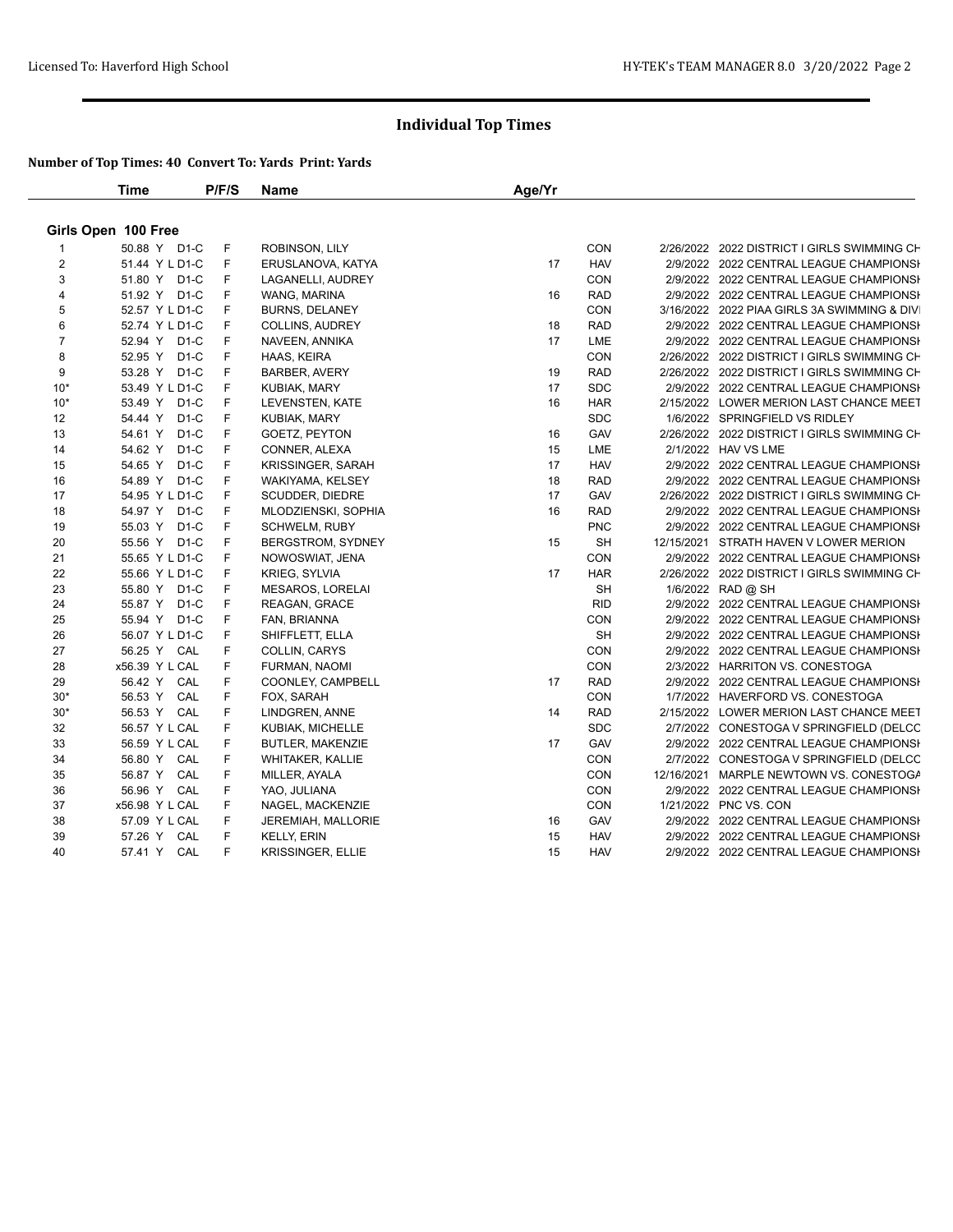|                | <b>Time</b>         |        | P/F/S | <b>Name</b>             | Age/Yr |            |                                             |
|----------------|---------------------|--------|-------|-------------------------|--------|------------|---------------------------------------------|
|                | Girls Open 200 Free |        |       |                         |        |            |                                             |
| $\mathbf{1}$   | 1:51.27 Y D1-C      |        | F     | LAGANELLI, AUDREY       |        | CON        | 2/26/2022 2022 DISTRICT I GIRLS SWIMMING CH |
| $\overline{2}$ | 1:52.92 Y D1-C      |        | F     | <b>BURNS, DELANEY</b>   |        | CON        | 2/26/2022 2022 DISTRICT I GIRLS SWIMMING CH |
| 3              | 1:53.33 Y           | $D1-C$ | F     | BERGSTROM, SYDNEY       | 18     | <b>SH</b>  | 3/16/2022 2022 PIAA GIRLS 3A SWIMMING & DIV |
| $\overline{4}$ | 1:54.28 Y           | $D1-C$ | F     | ERUSLANOVA, KATYA       | 17     | <b>HAV</b> | 2/3/2022 GARNET VALLEY VS HAVERFORD         |
| 5              | 1:57.50 Y           | $D1-C$ | F     | KUBIAK, MICHELLE        | 17     | <b>SDC</b> | 2/26/2022 2022 DISTRICT I GIRLS SWIMMING CH |
| 6              | 1:57.76 Y           | $D1-C$ | F     | ROBINSON, LILY          |        | <b>CON</b> | 12/22/2021 STRATH HAVEN VS. CONESTOGA       |
| $\overline{7}$ | 1:57.85 Y           | $D1-C$ | F     | NAGEL, MACKENZIE        |        | CON        | 2/26/2022 2022 DISTRICT I GIRLS SWIMMING CH |
| 8              | 1:57.88 Y           | $D1-C$ | F     | MILLER, AYALA           |        | CON        | 2/26/2022 2022 DISTRICT I GIRLS SWIMMING CH |
| 9              | 1:59.06 Y           | $D1-C$ | F     | MARKAKIS, GIA           |        | <b>MN</b>  | 1/13/2022 RIDLEY V. MN                      |
| 10             | 1:59.13 Y           | $D1-C$ | F     | HAAS, KEIRA             |        | CON        | 2/9/2022 2022 CENTRAL LEAGUE CHAMPIONSI     |
| 11             | 1:59.58 Y           | $D1-C$ | F     | SHIFFLETT, ELLA         |        | <b>SH</b>  | 2/26/2022 2022 DISTRICT I GIRLS SWIMMING CH |
| 12             | 1:59.89 Y           | $D1-C$ | F     | KUBIAK, MICHELLE        |        | <b>SDC</b> | 1/6/2022 SPRINGFIELD VS RIDLEY              |
| 13             | 1:59.98 Y           | $D1-C$ | F     | REAGAN, GRACE           |        | <b>RID</b> | 2/9/2022 2022 CENTRAL LEAGUE CHAMPIONSI     |
| 14             | 2:00.10 Y           | $D1-C$ | F     | CONNER, ALEXA           | 15     | LME        | 2/1/2022 HAV VS LME                         |
| 15             | 2:00.34 Y           | $D1-C$ | F     | LEVENSTEN, KATE         | 14     | <b>HAR</b> | 1/25/2022 HARRITON VS. SPRINGFIELD          |
| 16             | 2:00.65 Y           | $D1-C$ | F     | FOX, SARAH              |        | CON        | 1/21/2022 PNC VS. CON                       |
| 17             | 2:01.08 Y           | $D1-C$ | F     | COLLINS, AUDREY         | 18     | <b>RAD</b> | 2/3/2022 RADNOR VS RIDLEY                   |
| 18             | 2:01.15 Y           | $D1-C$ | F     | YAO, JULIANA            |        | <b>CON</b> | 2/15/2022 LOWER MERION LAST CHANCE MEET     |
| 19             | 2:01.31 Y           | $D1-C$ | F     | FURMAN, NAOMI           |        | <b>CON</b> | 12/22/2021 STRATH HAVEN VS. CONESTOGA       |
| 20             | 2:02.73 Y           | CAL    | F     | DYMEK, MARIA            | 16     | LME        | 2/9/2022 2022 CENTRAL LEAGUE CHAMPIONSI     |
| 21             | 2:03.11 Y           | CAL    | F     | <b>BARBER, AVERY</b>    | 17     | <b>RAD</b> | 1/4/2022 HARRITON VS. RADNOR                |
| 22             | 2:03.14 Y           | CAL    | F     | NAVEEN, ANNIKA          | 17     | LME        | 12/15/2021 STRATH HAVEN V LOWER MERION      |
| 23             | 2:04.32 Y           | CAL    | F     | WANG, MARINA            | 15     | <b>RAD</b> | 1/6/2022 RAD @ SH                           |
| 24             | 2:04.79 Y           | CAL    | F     | <b>MESAROS, LORELAI</b> |        | <b>SH</b>  | 12/15/2021 STRATH HAVEN V LOWER MERION      |
| 25             | 2:04.90 Y           | CAL    | F     | JEREMIAH, MALLORIE      | 15     | GAV        | 12/21/2021 GARNET VALLEY VS RIDLEY          |
| 26             | 2:05.10 Y           | CAL    | F     | FAN, BRIANNA            |        | CON        | 2/3/2022 HARRITON VS. CONESTOGA             |
| 27             | 2:05.14 Y           | CAL    | F     | NOWOSWIAT, JENA         |        | CON        | 1/27/2022 CON @ LME                         |
| 28             | 2:05.19 Y           | CAL    | F     | SCUDDER, DIEDRE         | 16     | GAV        | 12/14/2021 HARRITON VS. GARNET VALLEY       |
| 29             | 2:05.47 Y           | CAL    | F     | KRIEG, SYLVIA           | 17     | <b>HAR</b> | 2/9/2022 2022 CENTRAL LEAGUE CHAMPIONSI     |
| 30             | 2:05.80 Y           | CAL    | F     | KRISSINGER, SARAH       | 16     | <b>HAV</b> | 12/14/2021 HAV VS UDA                       |
| 31             | 2:06.29 Y           | CAL    | F     | TANZOSH, ANNA           |        | <b>RID</b> | 1/13/2022 RIDLEY V. MN                      |
| 32             | 2:06.76 Y           | CAL    | F     | <b>SCHWELM, RUBY</b>    |        | <b>PNC</b> | 1/27/2022 HARRITON VS. PENNCREST            |
| 33             | 2:07.10 Y           | CAL    | F     | TOTORO, ALYSSA          |        | CON        | 1/11/2022 CONESTOGA VS RIDLEY               |
| 34             | 2:07.39 Y           | CAL    | F     | GOETZ, PEYTON           | 16     | GAV        | 12/16/2021 SPRINGFIELD VS GARNET VALLEY     |
| 35             | 2:07.59 Y           | CAL    | F     | <b>KENT, LILLY</b>      | 15     | <b>HAV</b> | 1/11/2022 HAVERFORD VS. HARRITON            |
| 36             | 2:07.65 Y           | CAL    | F     | KENNEDY, KAYLEIGH       |        | <b>RID</b> | 2/9/2022 2022 CENTRAL LEAGUE CHAMPIONSH     |
| 37             | 2:07.74 Y           | CAL    | F     | WAKIYAMA, KELSEY        | 17     | <b>RAD</b> | 12/14/2021 RADNOR VS. CONESTOGA             |
| 38             | 2:08.51 Y           | CAL    | F     | MLODZIENSKI, SOPHIA     | 16     | <b>RAD</b> | 2/3/2022 RADNOR VS RIDLEY                   |
| 39             | 2:08.57 Y           | CAL    | F     | LINDGREN, ANNE          | 14     | <b>RAD</b> | 1/25/2022 LM @ RAD                          |
| 40             | 2:08.95 Y CAL       |        | F     | NEIDICH, KAILTLYN       |        | <b>PNC</b> | 2/9/2022 2022 CENTRAL LEAGUE CHAMPIONSH     |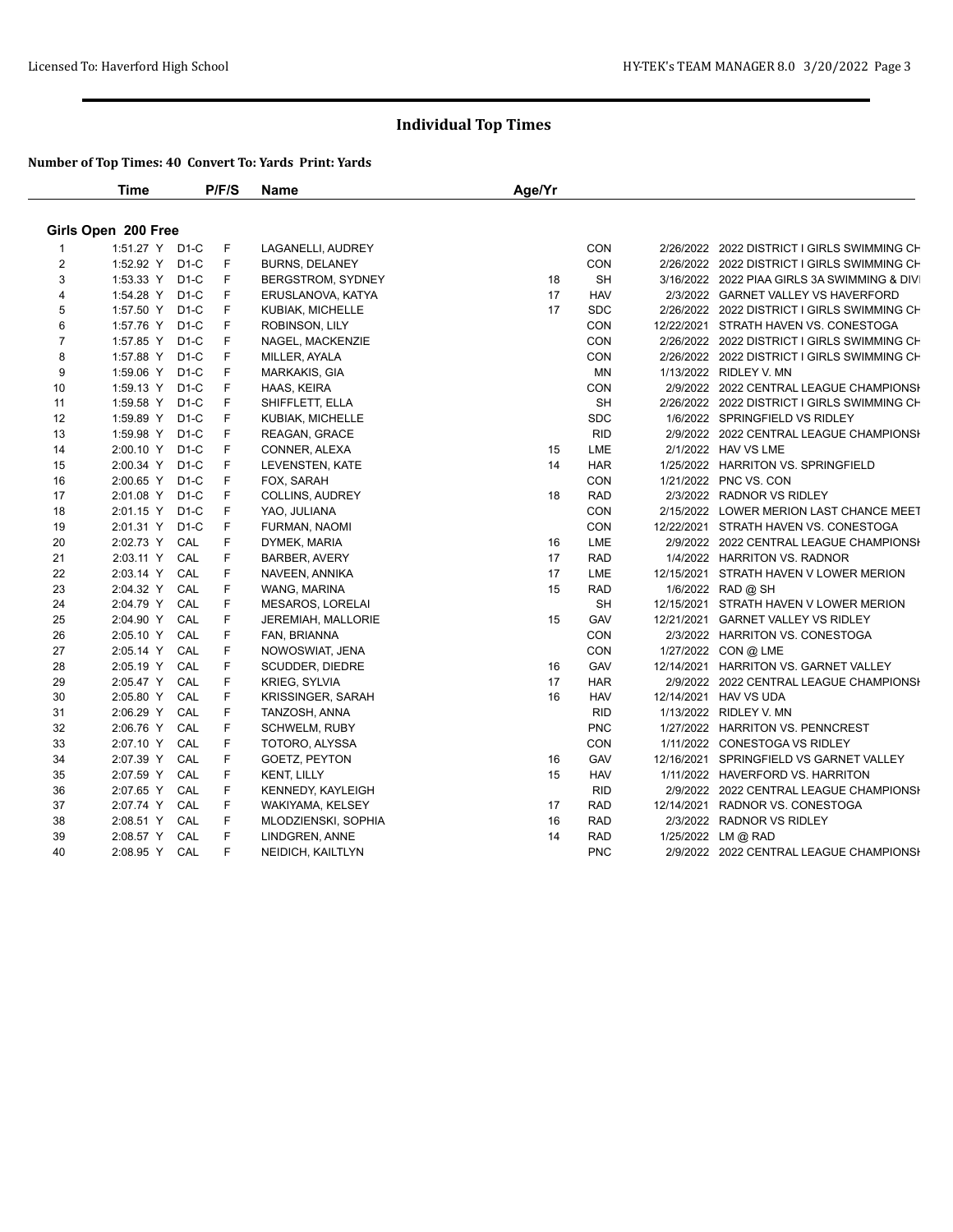|                | <b>Time</b>         |                   | P/F/S | Name                     | Age/Yr |            |  |                                             |  |
|----------------|---------------------|-------------------|-------|--------------------------|--------|------------|--|---------------------------------------------|--|
|                | Girls Open 500 Free |                   |       |                          |        |            |  |                                             |  |
|                | 4:48.98 Y D1-C      |                   | F     | ERUSLANOVA, KATYA        | 17     | <b>HAV</b> |  | 3/16/2022 2022 PIAA GIRLS 3A SWIMMING & DIV |  |
| $\overline{2}$ | 4:55.75 Y D1-C      |                   | F     | <b>BURNS, DELANEY</b>    | 3      | CON        |  | 3/16/2022 2022 PIAA GIRLS 3A SWIMMING & DIV |  |
| 3              | 4:57.85 Y           | $D1-C$            | F     | BERGSTROM, SYDNEY        | 18     | SH         |  | 2/26/2022 2022 DISTRICT I GIRLS SWIMMING CH |  |
| 4              | 5:09.59 Y           | $D1-C$            | F     | FOX, SARAH               |        | CON        |  | 2/26/2022 2022 DISTRICT I GIRLS SWIMMING CH |  |
| 5              | 5:14.35 Y           | $D1-C$            | F     | SHIFFLETT, ELLA          |        | <b>SH</b>  |  | 2/9/2022 2022 CENTRAL LEAGUE CHAMPIONSI     |  |
| 6              | 5:17.20 Y           | $D1-C$            | F     | NAGEL, MACKENZIE         |        | CON        |  | 2/9/2022 2022 CENTRAL LEAGUE CHAMPIONSH     |  |
| $\overline{7}$ | 5:18.23 Y           | $D1-C$            | F     | KUBIAK, MICHELLE         | 17     | <b>SDC</b> |  | 2/26/2022 2022 DISTRICT I GIRLS SWIMMING CH |  |
| 8              | 5:18.24 Y           | D <sub>1</sub> -C | F     | MILLER, AYALA            |        | CON        |  | 2/9/2022 2022 CENTRAL LEAGUE CHAMPIONSI     |  |
| 9              | 5:22.67 Y           | $D1-C$            | F     | JEREMIAH, MALLORIE       | 16     | GAV        |  | 2/26/2022 2022 DISTRICT I GIRLS SWIMMING CH |  |
| 10             | 5:24.20 Y           | $D1-C$            | F     | KUBIAK, MICHELLE         |        | <b>SDC</b> |  | 1/6/2022 SPRINGFIELD VS RIDLEY              |  |
| 11             | 5:24.28 Y           | $D1-C$            | F     | TOTORO, ALYSSA           |        | CON        |  | 2/9/2022 2022 CENTRAL LEAGUE CHAMPIONSH     |  |
| 12             | 5:24.57 Y           | $D1-C$            | F     | REAGAN, GRACE            |        | <b>RID</b> |  | 2/26/2022 2022 DISTRICT I GIRLS SWIMMING CH |  |
| 13             | 5:24.98 Y           | $D1-C$            | F     | <b>KENT, LILLY</b>       | 14     | <b>HAV</b> |  | 2/15/2022 LOWER MERION LAST CHANCE MEET     |  |
| 14             | 5:25.79 Y           | $D1-C$            | F     | DYMEK, MARIA             | 16     | LME        |  | 2/26/2022 2022 DISTRICT I GIRLS SWIMMING CH |  |
| 15             | 5:28.53 Y           | $D1-C$            | F     | ROSSI, ELENA             | 17     | <b>HAR</b> |  | 1/13/2022 HAR VS. UDA                       |  |
| 16             | 5:30.18 Y           | $D1-C$            | F     | CONNER, ALEXA            | 15     | LME        |  | 1/27/2022 CON @ LME                         |  |
| 17             | 5:33.68 Y           | CAL               | F     | SHUI, LILLY              |        | <b>CON</b> |  | 2/9/2022 2022 CENTRAL LEAGUE CHAMPIONSI     |  |
| 18             | 5:34.89 Y           | CAL               | F     | <b>COLLINS, AUDREY</b>   | 17     | <b>RAD</b> |  | 1/6/2022 RAD @ SH                           |  |
| 19             | 5:34.95 Y           | CAL               | F     | WANG, MARINA             | 15     | <b>RAD</b> |  | 1/4/2022 HARRITON VS. RADNOR                |  |
| 20             | 5:35.17 Y           | CAL               | F     | ROGERS, ZOEY             |        | GAV        |  | 1/6/2022 GARNET VALLEY VS MARPLE NEWTW      |  |
| 21             | 5:36.27 Y           | CAL               | F     | FAN, CATHERINE           | 14     | <b>HAR</b> |  | 2/9/2022 2022 CENTRAL LEAGUE CHAMPIONSH     |  |
| 22             | 5:37.07 Y           | CAL               | F     | KENNEDY, KAYLEIGH        |        | <b>RID</b> |  | 2/15/2022 LOWER MERION LAST CHANCE MEET     |  |
| 23             | 5:37.34 Y           | CAL               | F     | YAO, JULIANA             |        | CON        |  | 12/22/2021 STRATH HAVEN VS. CONESTOGA       |  |
| 24             | 5:38.86 Y           | CAL               | F     | WAKIYAMA, KELSEY         | 17     | <b>RAD</b> |  | 1/27/2022 GAV VS RAD                        |  |
| 25             | 5:42.23 Y           | CAL               | F     | <b>KRISSINGER, SARAH</b> | 16     | <b>HAV</b> |  | 12/14/2021 HAV VS UDA                       |  |
| 26             | 5:42.54 Y           | CAL               | F     | <b>BARBER, AVERY</b>     | 18     | <b>RAD</b> |  | 2/3/2022 RADNOR VS RIDLEY                   |  |
| 27             | 5:42.78 Y           | CAL               | F     | <b>MANION, KATHLEEN</b>  |        | CON        |  | 2/9/2022 2022 CENTRAL LEAGUE CHAMPIONSH     |  |
| 28             | 5:43.12 Y           | CAL               | F     | MILLER, HADAR            |        | CON        |  | 1/7/2022 HAVERFORD VS. CONESTOGA            |  |
| 29             | 5:43.74 Y           | CAL               | F     | LINT, ABIGAIL            | 15     | <b>HAV</b> |  | 2/9/2022 2022 CENTRAL LEAGUE CHAMPIONSH     |  |
| 30             | 5:44.72 Y           | CAL               | F     | <b>SCHWELM, RUBY</b>     |        | <b>PNC</b> |  | 1/27/2022 HARRITON VS. PENNCREST            |  |
| 31             | 5:44.99 Y           | CAL               | F     | <b>SCUDDER, DIEDRE</b>   | 16     | GAV        |  | 12/16/2021 SPRINGFIELD VS GARNET VALLEY     |  |
| 32             | 5:46.34 Y           | CAL               | F     | FAN, BRIANNA             |        | CON        |  | 12/16/2021 MARPLE NEWTOWN VS. CONESTOGA     |  |
| 33             | 5:46.53 Y           | CAL               | F     | NEIDICH, KAILTLYN        |        | <b>PNC</b> |  | 2/9/2022 2022 CENTRAL LEAGUE CHAMPIONSH     |  |
| 34             | 5:46.96 Y           | CAL               | F     | KRIEG, SYLVIA            | 13     | <b>HAR</b> |  | 2/1/2022 MN V. HAR                          |  |
| 35             | 5:47.26 Y           | CAL               | F     | DYMEK, ANNA              |        | LME        |  | 1/21/2022 RID @ LME                         |  |
| 36             | 5:48.05 Y           | CAL               | F     | LINDGREN, ANNE           | 14     | <b>RAD</b> |  | 12/16/2021 RADNOR VS. HAVERFORD             |  |
| 37             | 5:49.12 Y           | CAL               | F     | ANDERSON, CAROLINE       | 16     | <b>RID</b> |  | 2/3/2022 RADNOR VS RIDLEY                   |  |
| 38             | 5:49.37 Y           | CAL               | F     | <b>BLACKBURN, KATE</b>   | 16     | SH         |  | 2/9/2022 2022 CENTRAL LEAGUE CHAMPIONSH     |  |
| 39             | 5:49.39 Y           | CAL               | F     | RAE, MADISON             |        | <b>RID</b> |  | 12/21/2021 GARNET VALLEY VS RIDLEY          |  |
| 40             | 5:49.86 Y           | CAL               | F     | <b>BROWNE, KAITLIN</b>   |        | <b>RAD</b> |  | 2/9/2022 2022 CENTRAL LEAGUE CHAMPIONSH     |  |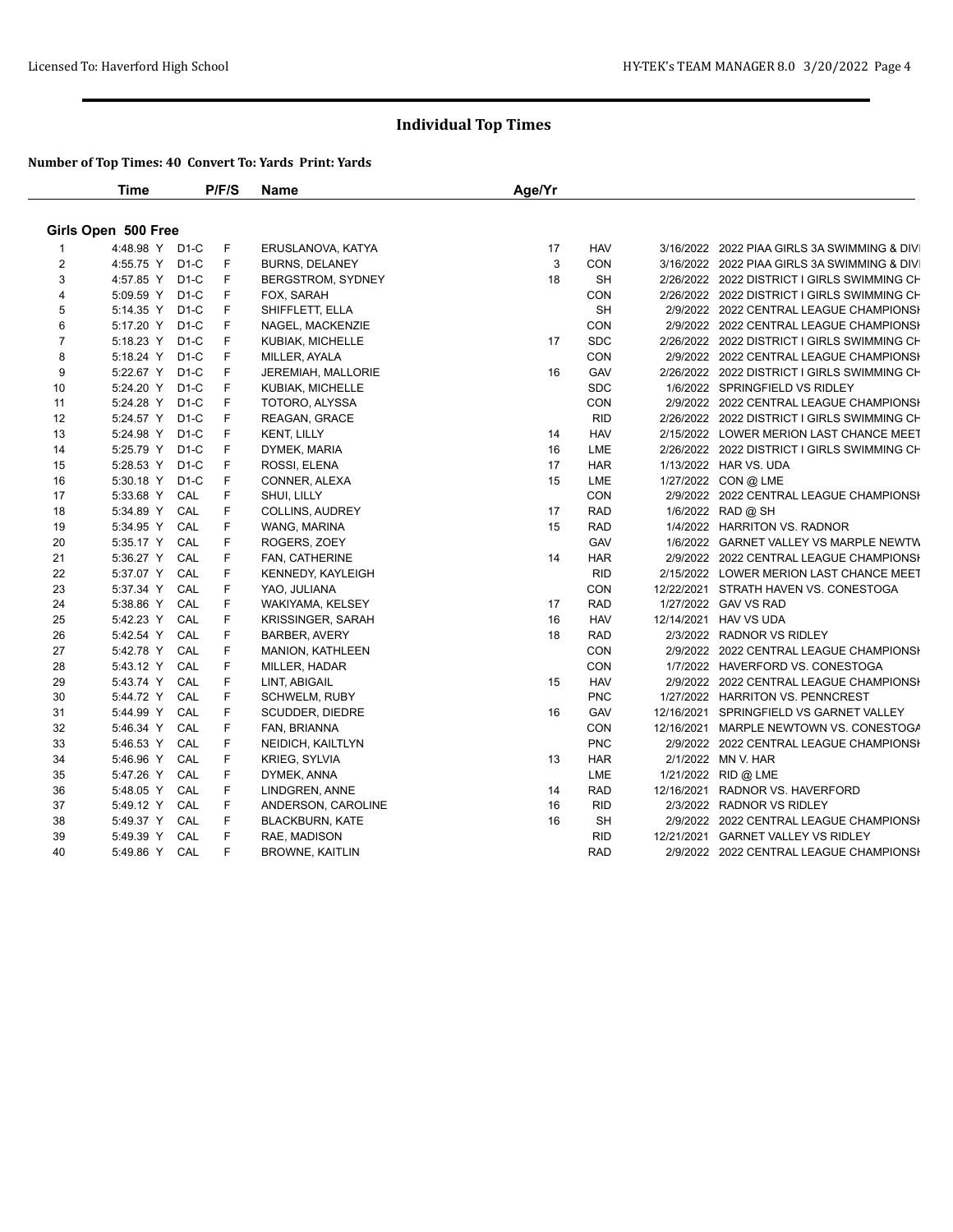|                         | <b>Time</b>        | P/F/S | Name                     | Age/Yr |            |                                             |
|-------------------------|--------------------|-------|--------------------------|--------|------------|---------------------------------------------|
|                         | Girls Open 50 Back |       |                          |        |            |                                             |
|                         | 25.97 Y L          | F     | WANG, MARINA             | 16     | <b>RAD</b> | 2/9/2022 2022 CENTRAL LEAGUE CHAMPIONSH     |
| 2                       | 26.14 Y L          | F     | CONNER, ALEXA            | 15     | LME        | 2/9/2022 2022 CENTRAL LEAGUE CHAMPIONSI     |
| $\mathbf{3}$            | 26.59 Y L          | F     | LEVENSTEN, KATE          | 17     | <b>HAR</b> | 2/26/2022 2022 DISTRICT I GIRLS SWIMMING CH |
| $\overline{\mathbf{4}}$ | 27.16 Y L          | F     | HAAS, KEIRA              |        | CON        | 3/16/2022 2022 PIAA GIRLS 3A SWIMMING & DIV |
| 5                       | 27.20 Y L          | F     | KUBIAK, MARY             | 17     | <b>SDC</b> | 2/9/2022 2022 CENTRAL LEAGUE CHAMPIONSH     |
| 6                       | 27.35 Y L          | F     | ERUSLANOVA, KATYA        | 17     | <b>HAV</b> | 12/14/2021 HAV VS UDA                       |
| $\overline{7}$          | 27.84 Y L          | F     | KUBIAK, MARY             |        | <b>SDC</b> | 1/6/2022 SPRINGFIELD VS RIDLEY              |
| 8                       | 28.06 Y L          | F     | LAGANELLI, AUDREY        |        | CON        | 1/21/2022 PNC VS. CON                       |
| 9                       | 28.08 Y L          | F     | NAVEEN, ANNIKA           | 17     | LME        | 1/21/2022 RID @ LME                         |
| 10                      | 28.09 Y L          | F     | MILLIGAN, HALLIE         | 17     | GAV        | 2/26/2022 2022 DISTRICT I GIRLS SWIMMING CH |
| 11                      | 28.21 Y L          | F     | <b>WHITAKER, KALLIE</b>  |        | <b>CON</b> | 2/9/2022 2022 CENTRAL LEAGUE CHAMPIONSI     |
| 12                      | 28.88 YL           | F     | <b>KRISSINGER, SARAH</b> | 16     | <b>HAV</b> | 12/21/2021 HAVERFORD VS PENNCREST           |
| 13                      | 29.53 Y L          | F     | ANDERSON, CAROLINE       | 17     | <b>RID</b> | 2/9/2022 2022 CENTRAL LEAGUE CHAMPIONSH     |
| 14                      | 29.63 Y L          | F     | OSWALD, DELANEY          | 15     | <b>RAD</b> | 2/9/2022 2022 CENTRAL LEAGUE CHAMPIONSI     |
| 15                      | 29.91 Y L          | F     | HARRIS, LANEY            | 15     | LME        | 1/11/2022 LME V GV                          |
| 16                      | 30.00 Y L          | F     | YAO, JULIANA             |        | CON        | 1/7/2022 HAVERFORD VS. CONESTOGA            |
| 17                      | 30.08 YL           | F     | KELLY, JO                |        | <b>SH</b>  | 2/9/2022 2022 CENTRAL LEAGUE CHAMPIONSI     |
| 18                      | 30.24 Y L          | F     | GARDNER, KARA            | 15     | <b>HAV</b> | 2/9/2022 2022 CENTRAL LEAGUE CHAMPIONSI     |
| 19                      | 30.25 Y L          | F     | <b>KRIEG, SYLVIA</b>     | 16     | <b>HAR</b> | 1/20/2022 HARRITON VS. STRATH HAVEN         |
| 20                      | 30.39 Y L          | F     | NOWOSWIAT, JENA          |        | CON        | 1/21/2022 PNC VS. CON                       |
| 21                      | 30.56 Y L          | F     | SMITH, RILEY             |        | <b>SH</b>  | 2/9/2022 2022 CENTRAL LEAGUE CHAMPIONSI     |
| 22                      | 30.57 Y L          | F     | ROSSI, ELENA             | 17     | <b>HAR</b> | 1/7/2022 HARRITON VS. LOWER MERION          |
| 23                      | 30.95 Y L          | F     | LAWRENCE, ADDIE          | 15     | LME        | 1/7/2022 HARRITON VS. LOWER MERION          |
| 24                      | 31.07 Y L          | F     | SNYDER, KATIE            |        | <b>MN</b>  | 1/13/2022 RIDLEY V. MN                      |
| 25                      | 31.11 Y L          | F     | SPARACINO, BRENNA        | 18     | <b>HAV</b> | 2/9/2022 2022 CENTRAL LEAGUE CHAMPIONSI     |
| 26                      | 31.20 Y L          | F     | MARKAKIS, GIA            |        | ΜN         | 2/26/2022 2022 DISTRICT I GIRLS SWIMMING CH |
| 27                      | 31.31 YL           | F     | RAE, MADISON             |        | <b>RID</b> | 1/13/2022 RIDLEY V. MN                      |
| 28                      | 31.33 Y L          | F     | WHITE, SADIE             | 17     | LME        | 1/13/2022 SPRINGFIELD @ LOWER MERION        |
| 29                      | 31.37 Y L          | F     | MCLAUGHLIN, NATALIA      |        | <b>CON</b> | 1/28/2022 UDA VS. CON                       |
| 30                      | 31.39 Y L          | F     | <b>SCHWELM, RUBY</b>     | 14     | <b>PNC</b> | 2/9/2022 2022 CENTRAL LEAGUE CHAMPIONSI     |
| 31                      | 31.43 Y L          | F     | MURPHY, KEAGAN           |        | <b>SDC</b> | 2/9/2022 2022 CENTRAL LEAGUE CHAMPIONSI     |
| 32                      | 31.60 Y L          | F     | COLLIN, CARYS            |        | CON        | 1/7/2022 HAVERFORD VS. CONESTOGA            |
| 33                      | 31.64 Y L          | F     | SCHULTZ, GABBY           |        | GAV        | 12/14/2021 HARRITON VS. GARNET VALLEY       |
| 34                      | 31.79 Y L          | F     | DECONTI, AVERY           |        | <b>SDC</b> | 2/5/2022 2022 CAL SILVER MEET               |
| 35                      | 31.91 Y L          | F     | SU, CONNIE               | 17     | GAV        | 2/9/2022 2022 CENTRAL LEAGUE CHAMPIONSI     |
| 36                      | 31.98 Y L          | F     | STOLOFF, JESSICA         | 16     | <b>HAR</b> | 2/9/2022 2022 CENTRAL LEAGUE CHAMPIONSH     |
| 37                      | 32.17 Y L          | F     | OSWALD, JAMIE            |        | LME        | 2/9/2022 2022 CENTRAL LEAGUE CHAMPIONSH     |
| 38                      | 32.22 Y L          | F     | <b>MURPHY, KRISTEN</b>   |        | <b>PNC</b> | 2/1/2022 PENNCREST VS GARNET VALLEY         |
| 39                      | 32.23 Y L          | F     | FAN, CATHERINE           | 14     | <b>HAR</b> | 1/13/2022 HAR VS. UDA                       |
| 40                      | 32.39 Y L          | F     | SANDORFF, SABRINA        |        | <b>CON</b> | 1/28/2022 UDA VS. CON                       |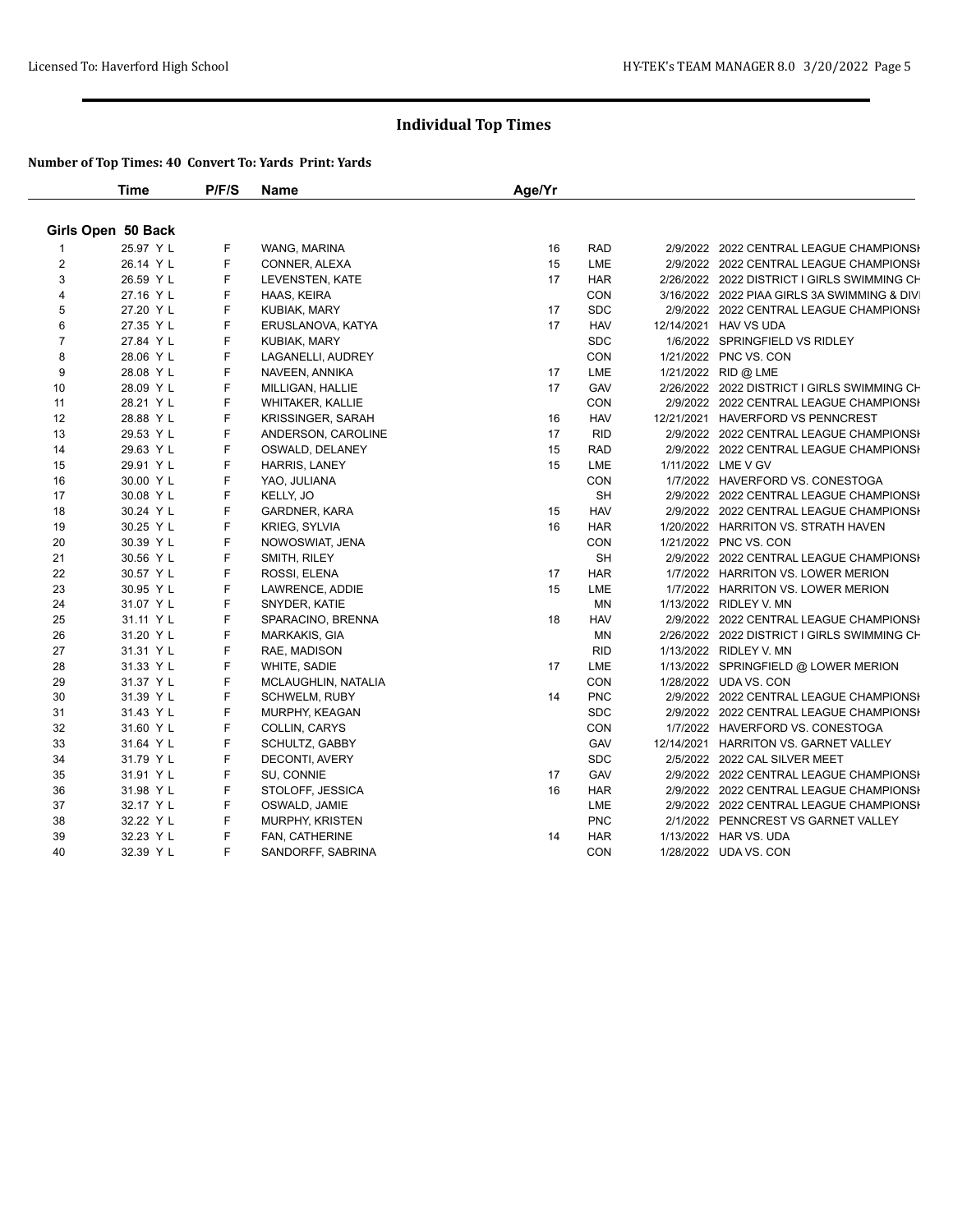|                | <b>Time</b>         |        | P/F/S | <b>Name</b>              | Age/Yr |            |                                             |
|----------------|---------------------|--------|-------|--------------------------|--------|------------|---------------------------------------------|
|                | Girls Open 100 Back |        |       |                          |        |            |                                             |
|                | 54.78 Y D1-C        |        | F     | LEVENSTEN, KATE          | 17     | <b>HAR</b> | 2/26/2022 2022 DISTRICT I GIRLS SWIMMING CH |
| 2              | 55.09 Y             | $D1-C$ | F     | CONNER, ALEXA            | 15     | LME        | 3/16/2022 2022 PIAA GIRLS 3A SWIMMING & DIV |
| 3              | 56.66 Y             | $D1-C$ | F     | <b>KUBIAK, MARY</b>      | 17     | <b>SDC</b> | 3/16/2022 2022 PIAA GIRLS 3A SWIMMING & DIV |
| 4              | 57.85 Y             | $D1-C$ | F     | ERUSLANOVA, KATYA        | 17     | <b>HAV</b> | 12/21/2021 HAVERFORD VS PENNCREST           |
| 5              | 58.24 Y             | $D1-C$ | F     | HAAS, KEIRA              |        | CON        | 2/26/2022 2022 DISTRICT I GIRLS SWIMMING CH |
| 6              | 58.99 Y             | $D1-C$ | F     | ROGERS, ZOEY             | 15     | GAV        | 2/9/2022 2022 CENTRAL LEAGUE CHAMPIONSH     |
| $\overline{7}$ | 59.20 Y             | $D1-C$ | F     | KUBIAK, MARY             |        | <b>SDC</b> | 1/6/2022 SPRINGFIELD VS RIDLEY              |
| 8              | 59.33 Y             | $D1-C$ | F     | WANG, MARINA             | 15     | <b>RAD</b> | 1/6/2022 RAD @ SH                           |
| 9              | 59.50 Y             | $D1-C$ | F     | MILLIGAN, HALLIE         | 17     | GAV        | 2/26/2022 2022 DISTRICT I GIRLS SWIMMING CH |
| 10             | 1:00.24 Y           | $D1-C$ | F     | LAGANELLI, AUDREY        |        | CON        | 1/7/2022 HAVERFORD VS. CONESTOGA            |
| 11             | 1:00.42 Y           | $D1-C$ | F     | <b>WHITAKER, KALLIE</b>  |        | CON        | 2/9/2022 2022 CENTRAL LEAGUE CHAMPIONSH     |
| 12             | 1:00.78 Y           | $D1-C$ | F     | SCUDDER, DIEDRE          | 17     | GAV        | 2/26/2022 2022 DISTRICT I GIRLS SWIMMING CH |
| 13             | 1:01.70 Y           | $D1-C$ | F     | ANDERSON, CAROLINE       | 17     | <b>RID</b> | 2/9/2022 2022 CENTRAL LEAGUE CHAMPIONSH     |
| 14             | 1:01.84 Y           | $D1-C$ | F     | FOX, SARAH               |        | CON        | 2/3/2022 HARRITON VS. CONESTOGA             |
| 15             | 1:01.97 Y           | $D1-C$ | F     | HARRIS, LANEY            | 15     | LME        | 2/26/2022 2022 DISTRICT I GIRLS SWIMMING CH |
| 16             | 1:02.07 Y           | $D1-C$ | F     | <b>COLLINS, AUDREY</b>   | 17     | <b>RAD</b> | 1/4/2022 HARRITON VS. RADNOR                |
| 17             | 1:02.68 Y           | CAL    | F     | LINDGREN, ANNE           | 14     | <b>RAD</b> | 2/15/2022 LOWER MERION LAST CHANCE MEET     |
| 18             | 1:02.94 Y           | CAL    | F     | MCLAUGHLIN, NATALIA      |        | CON        | 2/9/2022 2022 CENTRAL LEAGUE CHAMPIONSH     |
| 19             | 1:03.03 Y           | CAL    | F     | <b>BARBER, AVERY</b>     | 17     | <b>RAD</b> | 12/16/2021 RADNOR VS. HAVERFORD             |
| 20             | 1:03.04 Y           | CAL    | F     | <b>COLLIN, CARYS</b>     |        | <b>CON</b> | 2/15/2022 LOWER MERION LAST CHANCE MEET     |
| 21             | 1:03.08 Y           | CAL    | F     | YAO, JULIANA             |        | <b>CON</b> | 2/9/2022 2022 CENTRAL LEAGUE CHAMPIONSH     |
| 22             | 1:03.17 Y           | CAL    | F     | RAE, MADISON             |        | <b>RID</b> | 2/9/2022 2022 CENTRAL LEAGUE CHAMPIONSH     |
| 23             | 1:03.19 Y           | CAL    | F     | OSWALD, DELANEY          | 15     | <b>RAD</b> | 2/15/2022 LOWER MERION LAST CHANCE MEET     |
| 24             | 1:03.20 Y           | CAL    | F     | <b>KRISSINGER, SARAH</b> | 16     | <b>HAV</b> | 1/7/2022 HAVERFORD VS. CONESTOGA            |
| $25*$          | 1:03.71 Y           | CAL    | F     | SU, CADY                 | 17     | GAV        | 1/20/2022 GAV VS UDA                        |
| $25*$          | 1:03.71 Y           | CAL    | F     | GOETZ, PEYTON            | 16     | GAV        | 1/6/2022 GARNET VALLEY VS MARPLE NEWTW      |
| 27             | 1:03.92 Y           | CAL    | F     | BEVENOUR, HOLLY          | 17     | <b>RAD</b> | 2/9/2022 2022 CENTRAL LEAGUE CHAMPIONSI     |
| 28             | 1:04.26 Y           | CAL    | F     | NAVEEN, ANNIKA           | 17     | LME        | 12/15/2021 STRATH HAVEN V LOWER MERION      |
| 29             | 1:04.41 Y           | CAL    | F     | ROSSI, ELENA             | 14     | <b>HAR</b> | 1/7/2022 HARRITON VS. LOWER MERION          |
| 30             | 1:04.84 Y           | CAL    | F     | NOWOSWIAT, JENA          |        | <b>CON</b> | 2/3/2022 HARRITON VS. CONESTOGA             |
| 31             | 1:04.90 Y           | CAL    | F     | SNYDER, KATIE            | 15     | <b>MN</b>  | 2/26/2022 2022 DISTRICT I GIRLS SWIMMING CH |
| 32             | 1:05.03 Y           | CAL    | F     | PARK, SARAH              |        | CON        | 1/14/2022 GARNET VALLEY VS. CONESTOGA       |
| 33             | 1:05.16 Y           | CAL    | F     | MURPHY, KEAGAN           |        | <b>SDC</b> | 2/9/2022 2022 CENTRAL LEAGUE CHAMPIONSI     |
| 34             | 1:05.20 Y           | CAL    | F     | <b>KRIEG, SYLVIA</b>     | 13     | <b>HAR</b> | 2/1/2022 MN V. HAR                          |
| 35             | 1:05.47 Y           | CAL    | F     | SMITH, RILEY             |        | <b>SH</b>  | 2/9/2022 2022 CENTRAL LEAGUE CHAMPIONSH     |
| 36             | 1:05.55 Y           | CAL    | F     | MURPHY, KRISTEN          |        | <b>PNC</b> | 2/9/2022 2022 CENTRAL LEAGUE CHAMPIONSH     |
| 37             | 1:05.60 Y           | CAL    | F     | KUBIAK, MICHELLE         |        | <b>SDC</b> | 1/11/2022 SPRINGFIELD VS RADNOR             |
| 38             | 1:05.80 Y           | CAL    | F     | <b>GARDNER, KARA</b>     | 15     | <b>HAV</b> | 2/9/2022 2022 CENTRAL LEAGUE CHAMPIONSI     |
| 39             | 1:06.03 Y           | CAL    | F     | CHRISTIE, AYVA           |        | <b>SDC</b> | 12/21/2021 SDC VS UDA                       |
| 40             | 1:06.08 Y           | CAL    | F     | MARKAKIS, GIA            |        | <b>MN</b>  | 2/9/2022 2022 CENTRAL LEAGUE CHAMPIONSI     |
|                |                     |        |       |                          |        |            |                                             |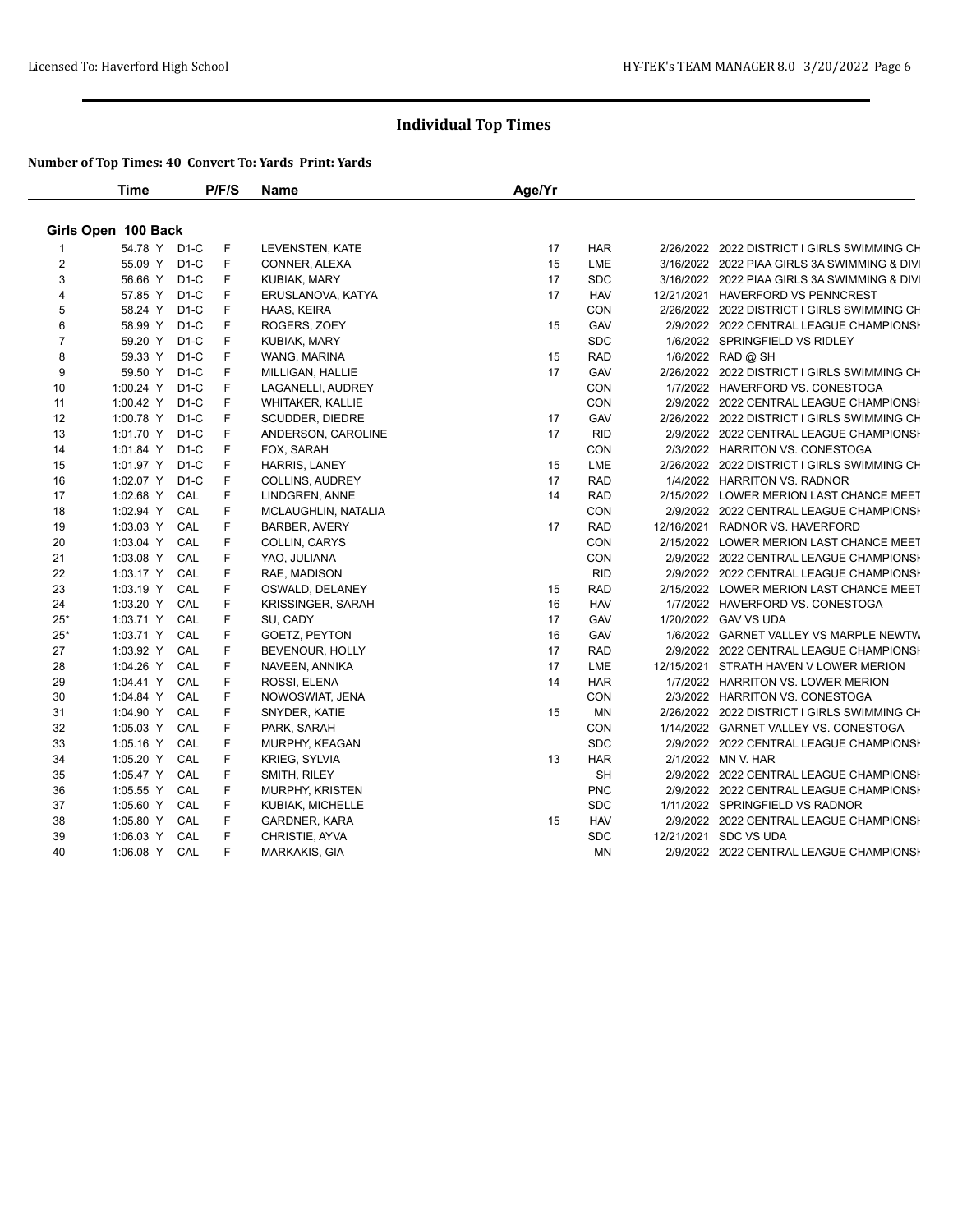|                         | <b>Time</b>           |        | P/F/S | Name                 | Age/Yr |            |                                             |
|-------------------------|-----------------------|--------|-------|----------------------|--------|------------|---------------------------------------------|
|                         | Girls Open 100 Breast |        |       |                      |        |            |                                             |
|                         | 1:03.11 Y D1-C        |        | F     | FURMAN, NAOMI        |        | <b>CON</b> | 2/9/2022 2022 CENTRAL LEAGUE CHAMPIONSI     |
| $\overline{2}$          | 1:06.08 Y             | $D1-C$ | F     | COLLINS, AUDREY      | 18     | <b>RAD</b> | 2/9/2022 2022 CENTRAL LEAGUE CHAMPIONSH     |
| 3                       | 1:06.60 Y             | $D1-C$ | F     | BERTOLOTTI, ADRIANA  |        | CON        | 2/9/2022 2022 CENTRAL LEAGUE CHAMPIONSI     |
| $\overline{\mathbf{4}}$ | 1:06.72 Y             | $D1-C$ | F     | MILLER, HADAR        |        | CON        | 2/9/2022 2022 CENTRAL LEAGUE CHAMPIONSH     |
| 5                       | 1:08.42 Y             | $D1-C$ | F     | SHUI, LILLY          |        | CON        | 2/26/2022 2022 DISTRICT I GIRLS SWIMMING CH |
| 6                       | 1:09.50 Y             | $D1-C$ | F     | ERUSLANOVA, KATYA    | 17     | <b>HAV</b> | 1/31/2022 HAVERFORD VS MARPLE NEWTOWN       |
| $\overline{7}$          | 1:09.82 Y             | $D1-C$ | F     | DESPEAUX, AVA        | 16     | <b>SDC</b> | 2/26/2022 2022 DISTRICT I GIRLS SWIMMING CH |
| 8                       | 1:09.83 Y             | $D1-C$ | F     | <b>KUBIAK, MARY</b>  |        | <b>SDC</b> | 2/3/2022 SPRINGFIELD VS PENNCREST           |
| 9                       | 1:09.93 Y             | $D1-C$ | F     | SEMISCH, SKYLER      |        | <b>RAD</b> | 2/9/2022 2022 CENTRAL LEAGUE CHAMPIONSH     |
| 10                      | 1:09.97 Y             | $D1-C$ | F     | TIMME, PAULINA       | 17     | <b>HAV</b> | 2/26/2022 2022 DISTRICT I GIRLS SWIMMING CH |
| 11                      | 1:10.61 Y             | $D1-C$ | F     | STANKAVAGE, KAITLYN  | 18     | GAV        | 2/9/2022 2022 CENTRAL LEAGUE CHAMPIONSH     |
| 12                      | 1:10.91 Y             | $D1-C$ | F     | CHUNG, ALENA         |        | <b>SDC</b> | 2/9/2022 2022 CENTRAL LEAGUE CHAMPIONSI     |
| 13                      | 1:10.98 Y             | $D1-C$ | F     | ROSSI, ELENA         | 14     | <b>HAR</b> | 1/27/2022 HARRITON VS. PENNCREST            |
| 14                      | x1:11.11 Y            | $D1-C$ | F     | ROBINSON, LILY       |        | CON        | 2/3/2022 HARRITON VS. CONESTOGA             |
| 15                      | $1:11.65$ Y           | $D1-C$ | F     | DYMEK, ANNA          | 14     | LME        | 2/9/2022 2022 CENTRAL LEAGUE CHAMPIONSI     |
| 16                      | 1:12.00 Y             | $D1-C$ | F     | BERGSTROM, SYDNEY    | 15     | <b>SH</b>  | 12/16/2021 SH VS UDA                        |
| 17                      | 1:12.08 Y             | CAL    | F     | <b>BURKE, EMMA</b>   | 16     | <b>RAD</b> | 2/9/2022 2022 CENTRAL LEAGUE CHAMPIONSH     |
| 18                      | $1:12.11$ Y           | CAL    | F     | CAYWOOD, CHARLOTTE   |        | <b>SH</b>  | 2/9/2022 2022 CENTRAL LEAGUE CHAMPIONSI     |
| 19                      | 1:12.28 Y             | CAL    | F     | COONLEY, CAMPBELL    | 17     | <b>RAD</b> | 2/9/2022 2022 CENTRAL LEAGUE CHAMPIONSI     |
| 20                      | 1:12.42 Y             | CAL    | F     | CHUNG, ALENA         |        | <b>SDC</b> | 2/15/2022 LOWER MERION LAST CHANCE MEET     |
| 21                      | 1:12.61 Y             | CAL    | F     | FEINBERG, LINDSAY    | 17     | <b>RAD</b> | 2/9/2022 2022 CENTRAL LEAGUE CHAMPIONSI     |
| 22                      | x1:12.95 Y            | CAL    | F     | HAAS, KEIRA          |        | <b>CON</b> | 1/14/2022 GARNET VALLEY VS. CONESTOGA       |
| 23                      | 1:13.39 Y             | CAL    | F     | LEVENSTEN, SYDNEY    | 17     | <b>HAR</b> | 2/9/2022 2022 CENTRAL LEAGUE CHAMPIONSH     |
| 24                      | x1:13.66 Y            | CAL    | F     | CONNER, ALEXA        | 15     | LME        | 2/3/2022 LME VS. UDA                        |
| 25                      | 1:13.80 Y             | CAL    | F     | JEREMIAH, MALLORIE   | 15     | GAV        | 12/14/2021 HARRITON VS. GARNET VALLEY       |
| 26                      | 1:14.23 Y             | CAL    | F     | WOODMAN, JAMIE       | 17     | <b>HAV</b> | 2/9/2022 2022 CENTRAL LEAGUE CHAMPIONSH     |
| 27                      | 1:14.58 Y             | CAL    | F     | DESPAEAUX, AVA       |        | <b>SDC</b> | 1/27/2022 SPRINGFIELD AT STRATH HAVEN       |
| 28                      | 1:14.67 Y             | CAL    | F     | SU, CADY             | 17     | GAV        | 2/9/2022 2022 CENTRAL LEAGUE CHAMPIONSH     |
| 29                      | $1:15.61$ Y           | CAL    | F     | COUGHLIN, GRACE      |        | <b>PNC</b> | 2/9/2022 2022 CENTRAL LEAGUE CHAMPIONSH     |
| 30                      | 1:16.11 $Y$           | CAL    | F     | REAGAN, GRACE        |        | <b>RID</b> | 12/14/2021 RIDLEY VS PENNCREST              |
| 31                      | 1:16.27 $Y$           | CAL    | F     | DANG, JASMINE        | 16     | GAV        | 2/9/2022 2022 CENTRAL LEAGUE CHAMPIONSI     |
| 32                      | 1:16.71 Y             | CAL    | F     | <b>KENT, LILLY</b>   | 15     | <b>HAV</b> | 12/21/2021 HAVERFORD VS PENNCREST           |
| 33                      | 1:17.00 Y             | CAL    | F     | CHRISTIE, AYVA       |        | <b>SDC</b> | 1/27/2022 SPRINGFIELD AT STRATH HAVEN       |
| 34                      | 1:17.03 Y             | CAL    | F     | WARD, KYLAH          | 14     | <b>UDA</b> | 2/9/2022 2022 CENTRAL LEAGUE CHAMPIONSI     |
| 35                      | 1:17.24 Y             | CAL    | F     | CARNEY, KYLIE        |        | <b>SDC</b> | 2/3/2022 SPRINGFIELD VS PENNCREST           |
| 36                      | 1:17.32 Y CAL         |        | F     | ROTH, CATE           | 13     | <b>HAR</b> | 1/27/2022 HARRITON VS. PENNCREST            |
| 37                      | 1:17.35 Y             | CAL    | F     | <b>HERZIG, KYLEE</b> |        | <b>SDC</b> | 12/14/2021 MARPLE NEWTOWN VS. SPRINGFIELI   |
| 38                      | 1:17.43 Y             | CAL    | F     | <b>SCHWAB, ALEX</b>  |        | <b>SDC</b> | 12/16/2021 SPRINGFIELD VS GARNET VALLEY     |
| 39                      | 1:17.86 Y             |        | F     | NISHIKAWA, SARAH     |        | <b>CON</b> | 2/5/2022 2022 CAL SILVER MEET               |
| 40                      | 1:18.00 Y             |        | F     | THOMAS, ISABELLA     |        | MN         | 2/1/2022 MN V. HAR                          |
|                         |                       |        |       |                      |        |            |                                             |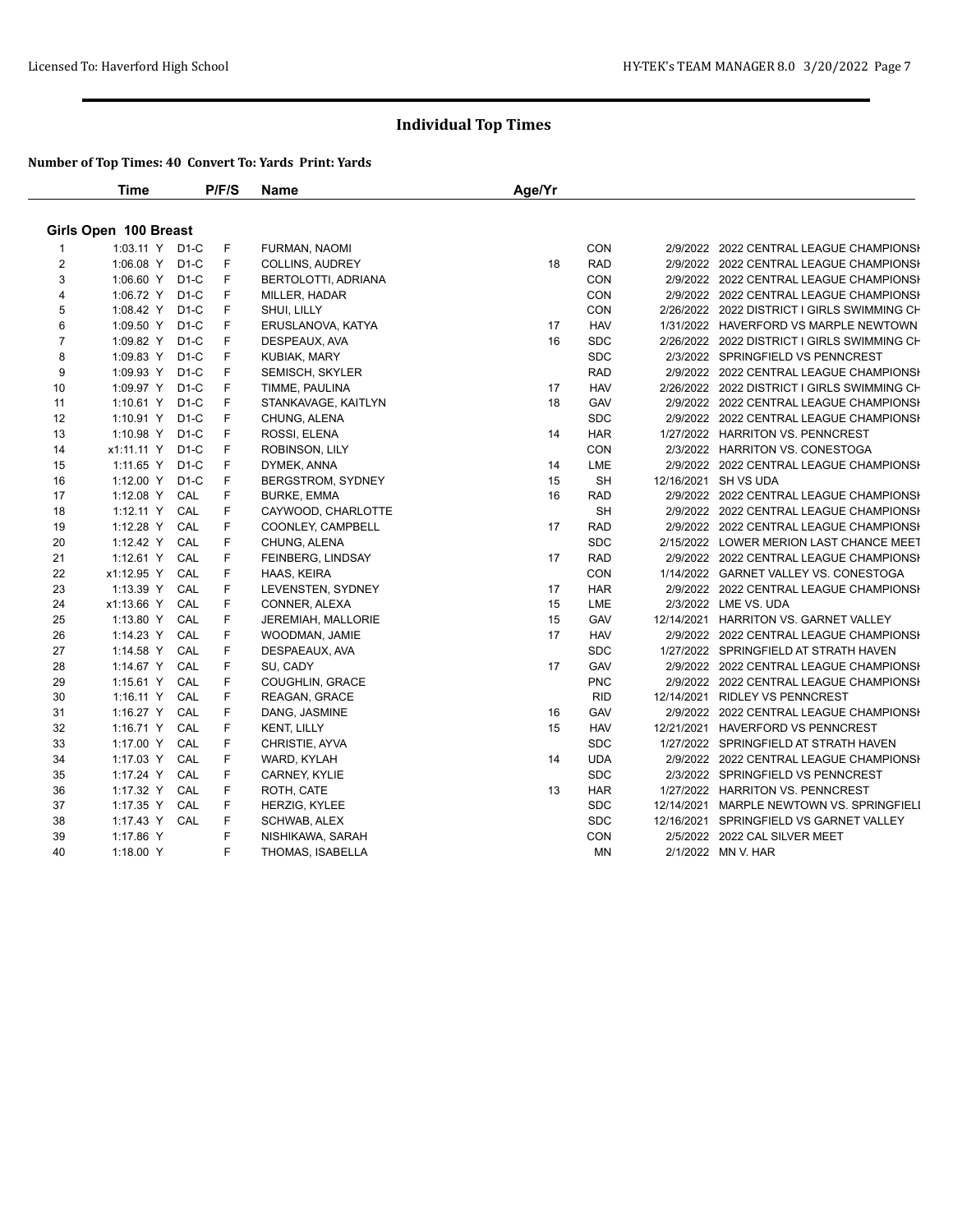|                | <b>Time</b>            |                   | P/F/S | Name                             | Age/Yr |                          |                                                                                   |
|----------------|------------------------|-------------------|-------|----------------------------------|--------|--------------------------|-----------------------------------------------------------------------------------|
|                | Girls Open 100 Fly     |                   |       |                                  |        |                          |                                                                                   |
|                | 54.86 Y D1-C           |                   | F     | LEVENSTEN, KATE                  | 17     | <b>HAR</b>               | 3/16/2022 2022 PIAA GIRLS 3A SWIMMING & DIV                                       |
| $\overline{2}$ | 55.79 Y                | D <sub>1</sub> -C | F     | COLLINS, AUDREY                  | 18     | <b>RAD</b>               | 2/9/2022 2022 CENTRAL LEAGUE CHAMPIONSH                                           |
| 3              | 57.44 Y                | $D1-C$            | F     | ROGERS, ZOEY                     | 15     | GAV                      | 2/9/2022 2022 CENTRAL LEAGUE CHAMPIONSH                                           |
| $\overline{4}$ | 58.07 Y                | $D1-C$            | F     | NOWOSWIAT, JENA                  |        | CON                      | 2/26/2022 2022 DISTRICT I GIRLS SWIMMING CH                                       |
| 5              | 58.39 Y                | $D1-C$            | P     | LINDGREN, ANNE                   | 15     | <b>RAD</b>               | 3/16/2022 2022 PIAA GIRLS 3A SWIMMING & DIV                                       |
| 6              | 58.87 Y                | $D1-C$            | F     | WAKIYAMA, KELSEY                 | 18     | <b>RAD</b>               | 2/9/2022 2022 CENTRAL LEAGUE CHAMPIONSH                                           |
| $\overline{7}$ | 59.02 Y                | $D1-C$            | F     | ERUSLANOVA, KATYA                | 17     | <b>HAV</b>               | 12/21/2021 HAVERFORD VS PENNCREST                                                 |
| 8              | 59.20 Y                | $D1-C$            | F     | LAGANELLI, AUDREY                |        | <b>CON</b>               | 2/3/2022 HARRITON VS. CONESTOGA                                                   |
| 9              | 1:00.27 Y              | $D1-C$            | F     | FAN, BRIANNA                     |        | CON                      | 2/9/2022 2022 CENTRAL LEAGUE CHAMPIONSI                                           |
| 10             | 1:00.35 Y              | $D1-C$            | F     | CONNER, ALEXA                    | 15     | LME                      | 1/13/2022 SPRINGFIELD @ LOWER MERION                                              |
| 11             | 1:00.44 Y              | $D1-C$            | F     | ROBINSON, LILY                   |        | CON                      | 1/7/2022 HAVERFORD VS. CONESTOGA                                                  |
| 12             | 1:00.82 Y              | $D1-C$            | F     | TOTORO, ALYSSA                   |        | CON                      | 2/26/2022 2022 DISTRICT I GIRLS SWIMMING CH                                       |
| 13             | 1:00.83 Y              | $D1-C$            | F     | RAE, MADISON                     |        | <b>RID</b>               | 1/25/2022 HAVERFORD VS RIDLEY                                                     |
| 14             | 1:00.88 Y              | $D1-C$            | F     | FURMAN, NAOMI                    |        | <b>CON</b>               | 1/7/2022 HAVERFORD VS. CONESTOGA                                                  |
| $15*$          | 1:01.09 Y              | $D1-C$            | F     | GALEF, EMMA                      |        | CON                      | 2/15/2022 LOWER MERION LAST CHANCE MEET                                           |
| $15*$          | 1:01.09 Y              | $D1-C$            | F     | LEVENSTEN, SYDNEY                | 17     | <b>HAR</b>               | 2/9/2022 2022 CENTRAL LEAGUE CHAMPIONSH                                           |
| 17             | 1:01.75 Y              | $D1-C$            | F     | DESPEAUX, AVA                    |        | <b>SDC</b>               | 2/9/2022 2022 CENTRAL LEAGUE CHAMPIONSH                                           |
| 18             | 1:01.85 Y              | $D1-C$            | F     | BURNS, DELANEY                   |        | CON                      | 2/7/2022 CONESTOGA V SPRINGFIELD (DELCC                                           |
| 19             | 1:02.54 Y              | CAL               | F     | CHRISTIE, AYVA                   |        | <b>SDC</b>               | 2/9/2022 2022 CENTRAL LEAGUE CHAMPIONSH                                           |
| 20             | 1:02.85 Y              | CAL               | F     | NAVEEN, ANNIKA                   | 17     | LME                      | 2/1/2022 HAV VS LME                                                               |
| 21             | 1:02.86 Y              | CAL               | F     | NAGEL, MACKENZIE                 |        | CON                      | 12/16/2021 MARPLE NEWTOWN VS. CONESTOGA                                           |
| 22             | 1:03.07 Y              | CAL               | F     | CHRISTIE, AYVA                   |        | <b>SDC</b>               | 1/13/2022 SPRINGFIELD @ LOWER MERION                                              |
| 23             | 1:03.31 Y              | CAL               | F     | SHIFFLETT, ELLA                  |        | SH                       | 1/13/2022 HAVERFORD AT STRATH HAVEN                                               |
| 24             | 1:03.62 Y              | CAL               | F     | DESPAEAUX, AVA                   |        | <b>SDC</b>               | 1/27/2022 SPRINGFIELD AT STRATH HAVEN                                             |
| 25             | 1:04.29 Y              | CAL               | F     | STANKAVAGE, KAITLYN              | 18     | GAV                      | 2/9/2022 2022 CENTRAL LEAGUE CHAMPIONSH                                           |
| 26             | 1:04.72 Y              | CAL               | F     | <b>KENT, LILLY</b>               | 15     | <b>HAV</b>               | 2/9/2022 2022 CENTRAL LEAGUE CHAMPIONSH                                           |
| 27             |                        | CAL               | F     |                                  |        |                          |                                                                                   |
| 28             | 1:04.81 Y<br>1:04.87 Y | CAL               | F     | MILLER, HADAR                    |        | <b>CON</b><br><b>CON</b> | 12/16/2021 MARPLE NEWTOWN VS. CONESTOGA                                           |
|                |                        |                   | F     | O'SHEA, ELLA                     | 17     | <b>RAD</b>               | 2/9/2022 2022 CENTRAL LEAGUE CHAMPIONSH                                           |
| 29<br>$30*$    | 1:04.89 Y<br>1:05.15 Y | CAL<br>CAL        | F     | BEVENOUR, HOLLY<br>GOETZ, PEYTON | 16     | GAV                      | 2/9/2022 2022 CENTRAL LEAGUE CHAMPIONSH<br>1/6/2022 GARNET VALLEY VS MARPLE NEWTW |
| $30*$          |                        | CAL               | F     |                                  | 13     | <b>HAR</b>               |                                                                                   |
| 32             | 1:05.15 Y              |                   | F     | KRIEG, SYLVIA                    |        | <b>SH</b>                | 12/14/2021 HARRITON VS. GARNET VALLEY                                             |
|                | 1:05.20 Y              | CAL               |       | KELLY, JO                        |        |                          | 2/9/2022 2022 CENTRAL LEAGUE CHAMPIONSH                                           |
| 33             | 1:05.25 Y              | CAL               | F     | <b>MESAROS, LORELAI</b>          |        | <b>SH</b>                | 12/15/2021 STRATH HAVEN V LOWER MERION                                            |
| 34             | 1:05.26 Y              | CAL               | F     | <b>HARRIS, LANEY</b>             | 15     | <b>LME</b>               | 1/25/2022 LM @ RAD                                                                |
| 35             | 1:05.32 Y              | CAL               | F     | SCHOFIELD, ABBEY                 |        | SH                       | 2/9/2022 2022 CENTRAL LEAGUE CHAMPIONSH                                           |
| 36             | 1:05.56 Y              | CAL               | F     | MCLAUGHLIN, AVA                  |        | <b>PNC</b>               | 2/9/2022 2022 CENTRAL LEAGUE CHAMPIONSH                                           |
| 37             | 1:05.88 Y              | CAL               | F     | MAY, STEPHANIE                   | 17     | GAV                      | 2/9/2022 2022 CENTRAL LEAGUE CHAMPIONSH                                           |
| 38             | 1:05.91 Y              | CAL               | F     | BERGSTROM, SYDNEY                | 15     | <b>SH</b>                | 1/6/2022 RAD @ SH                                                                 |
| 39             | 1:05.92 Y              | CAL               | F     | KENNEDY, KAYLEIGH                |        | <b>RID</b>               | 12/14/2021 RIDLEY VS PENNCREST                                                    |
| 40             | 1:05.94 Y              | CAL               | F     | SU, CONNIE                       | 17     | GAV                      | 2/9/2022 2022 CENTRAL LEAGUE CHAMPIONSH                                           |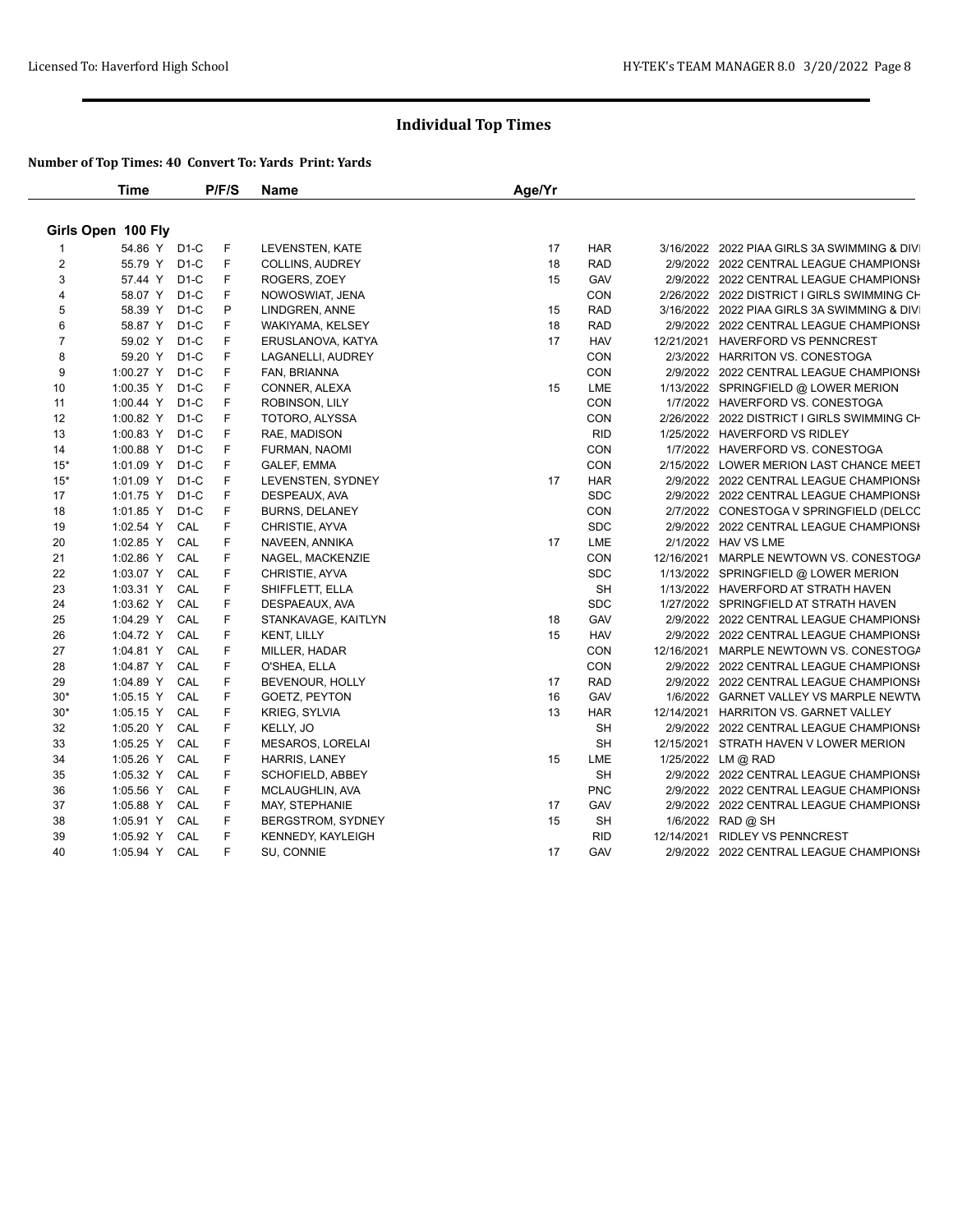|                | <b>Time</b>       |        | P/F/S | Name                     | Age/Yr         |            |                                             |
|----------------|-------------------|--------|-------|--------------------------|----------------|------------|---------------------------------------------|
|                | Girls Open 200 IM |        |       |                          |                |            |                                             |
|                | 2:00.09 Y         | $D1-C$ | F     | ERUSLANOVA, KATYA        | 17             | <b>HAV</b> | 3/16/2022 2022 PIAA GIRLS 3A SWIMMING & DIV |
| $\overline{2}$ | 2:03.29 Y         | $D1-C$ | F     | COLLINS, AUDREY          | 18             | <b>RAD</b> | 3/16/2022 2022 PIAA GIRLS 3A SWIMMING & DIV |
| 3              | 2:05.87 Y         | $D1-C$ | P     | FURMAN, NAOMI            | $\overline{4}$ | CON        | 3/16/2022 2022 PIAA GIRLS 3A SWIMMING & DIV |
| 4              | 2:05.93 Y         | $D1-C$ | F     | CONNER, ALEXA            | 15             | LME        | 3/16/2022 2022 PIAA GIRLS 3A SWIMMING & DIV |
| 5              | 2:09.22 Y         | $D1-C$ | F     | LAGANELLI, AUDREY        |                | CON        | 1/27/2022 CON @ LME                         |
| 6              | 2:10.02 Y         | $D1-C$ | F     | LEVENSTEN, KATE          | 14             | <b>HAR</b> | 1/7/2022 HARRITON VS. LOWER MERION          |
| $\overline{7}$ | 2:10.41 Y         | $D1-C$ | F     | NOWOSWIAT, JENA          |                | CON        | 2/26/2022 2022 DISTRICT I GIRLS SWIMMING CH |
| 8              | 2:12.43 Y         | $D1-C$ | F     | FOX, SARAH               |                | CON        | 2/26/2022 2022 DISTRICT I GIRLS SWIMMING CH |
| 9              | 2:12.76 Y         | $D1-C$ | F     | DYMEK, ANNA              |                | LME        | 1/25/2022 LM @ RAD                          |
| 10             | 2:12.86 Y         | $D1-C$ | F     | MILLER, HADAR            |                | CON        | 2/26/2022 2022 DISTRICT I GIRLS SWIMMING CH |
| 11             | 2:13.50 Y         | $D1-C$ | F     | BERGSTROM, SYDNEY        | 15             | <b>SH</b>  | 1/6/2022 RAD @ SH                           |
| 12             | 2:14.18 Y         | $D1-C$ | F     | ROSSI, ELENA             | 17             | <b>HAR</b> | 2/9/2022 2022 CENTRAL LEAGUE CHAMPIONSH     |
| 13             | 2:14.83 Y         | $D1-C$ | F     | ROBINSON, LILY           |                | CON        | 2/7/2022 CONESTOGA V SPRINGFIELD (DELCC     |
| 14             | 2:15.51 Y         | $D1-C$ | F     | JEREMIAH, MALLORIE       | 16             | GAV        | 2/26/2022 2022 DISTRICT I GIRLS SWIMMING CH |
| 15             | 2:15.71 Y         | $D1-C$ | F     | ROGERS, ZOEY             |                | GAV        | 12/14/2021 HARRITON VS. GARNET VALLEY       |
| 16             | 2:16.00 Y         | $D1-C$ | F     | CHUNG, ALENA             | 16             | <b>SDC</b> | 2/26/2022 2022 DISTRICT I GIRLS SWIMMING CH |
| $17*$          | 2:16.60 Y         | $D1-C$ | F     | NAVEEN, ANNIKA           | 17             | LME        | 12/21/2021 MARPLE NEWTOWN V. LOWER MERIC    |
| $17*$          | 2:16.60 Y         | $D1-C$ | F     | KUBIAK, MARY             |                | <b>SDC</b> | 12/14/2021 MARPLE NEWTOWN VS. SPRINGFIELI   |
| 19             | 2:17.43 Y         | $D1-C$ | F     | CHUNG, ALENA             |                | <b>SDC</b> | 12/16/2021 SPRINGFIELD VS GARNET VALLEY     |
| 20             | 2:17.85 Y         | $D1-C$ | F     | <b>KRISSINGER, SARAH</b> | 17             | <b>HAV</b> | 1/25/2022 HAVERFORD VS RIDLEY               |
| 21             | 2:18.97 Y         | CAL    | F     | BERTOLOTTI, ADRIANA      |                | <b>CON</b> | 2/9/2022 2022 CENTRAL LEAGUE CHAMPIONSH     |
| 22             | 2:19.68 Y         | CAL    | F     | SHIFFLETT, ELLA          |                | <b>SH</b>  | 1/20/2022 HARRITON VS. STRATH HAVEN         |
| 23             | 2:19.84 Y         | CAL    | F     | WANG, MARINA             | 16             | <b>RAD</b> | 2/3/2022 RADNOR VS RIDLEY                   |
| 24             | 2:20.30 Y         | CAL    | F     | CHRISTIE, AYVA           |                | <b>SDC</b> | 1/27/2022 SPRINGFIELD AT STRATH HAVEN       |
| 25             | 2:20.41 Y         | CAL    | F     | MILLIGAN, HALLIE         | 17             | GAV        | 2/9/2022 2022 CENTRAL LEAGUE CHAMPIONSI     |
| 26             | 2:21.02 Y         | CAL    | F     | LINDGREN, ANNE           | 14             | <b>RAD</b> | 1/27/2022 GAV VS RAD                        |
| 27             | 2:21.47 Y         | CAL    | F     | <b>BURKE, EMMA</b>       | 15             | <b>RAD</b> | 1/25/2022 LM @ RAD                          |
| 28             | 2:21.63 Y         | CAL    | F     | RAE, MADISON             |                | <b>RID</b> | 1/21/2022 RID @ LME                         |
| 29             | 2:22.64 Y         | CAL    | F     | <b>SCHWELM, RUBY</b>     |                | <b>PNC</b> | 12/21/2021 HAVERFORD VS PENNCREST           |
| 30             | 2:22.87 Y         | CAL    | F     | SEMISCH, SKYLER          |                | <b>RAD</b> | 2/9/2022 2022 CENTRAL LEAGUE CHAMPIONSI     |
| 31             | 2:22.91 Y         | CAL    | F     | WOODMAN, JAMIE           | 17             | <b>HAV</b> | 2/9/2022 2022 CENTRAL LEAGUE CHAMPIONSH     |
| 32             | 2:22.99 Y         | CAL    | F     | SMITH, RILEY             |                | <b>SH</b>  | 2/9/2022 2022 CENTRAL LEAGUE CHAMPIONSI     |
| 33             | 2:23.33 Y         | CAL    | F     | SHUI, LILLY              |                | CON        | 1/7/2022 HAVERFORD VS. CONESTOGA            |
| 34             | 2:23.53 Y         | CAL    | F     | <b>BURNS, DELANEY</b>    |                | <b>CON</b> | 12/16/2021 MARPLE NEWTOWN VS. CONESTOGA     |
| 35             | 2:23.80 Y         | CAL    | F     | GALEF, EMMA              |                | CON        | 2/9/2022 2022 CENTRAL LEAGUE CHAMPIONSH     |
| 36             | 2:25.19 Y         | CAL    | F     | <b>KENT, LILLY</b>       | 15             | <b>HAV</b> | 2/3/2022 GARNET VALLEY VS HAVERFORD         |
| 37             | 2:25.66 Y         | CAL    | F     | FAN, BRIANNA             |                | CON        | 1/14/2022 GARNET VALLEY VS. CONESTOGA       |
| 38             | 2:25.82 Y         | CAL    | F     | KRIEG, SYLVIA            | 13             | <b>HAR</b> | 2/3/2022 HARRITON VS. CONESTOGA             |
| 39             | 2:25.89 Y         | CAL    | F     | HARRIS, LANEY            | 15             | LME        | 2/1/2022 HAV VS LME                         |
| 40             | 2:25.91 Y CAL     |        | F     | TIMME, PAULINA           | 17             | <b>HAV</b> | 2/9/2022 2022 CENTRAL LEAGUE CHAMPIONSH     |
|                |                   |        |       |                          |                |            |                                             |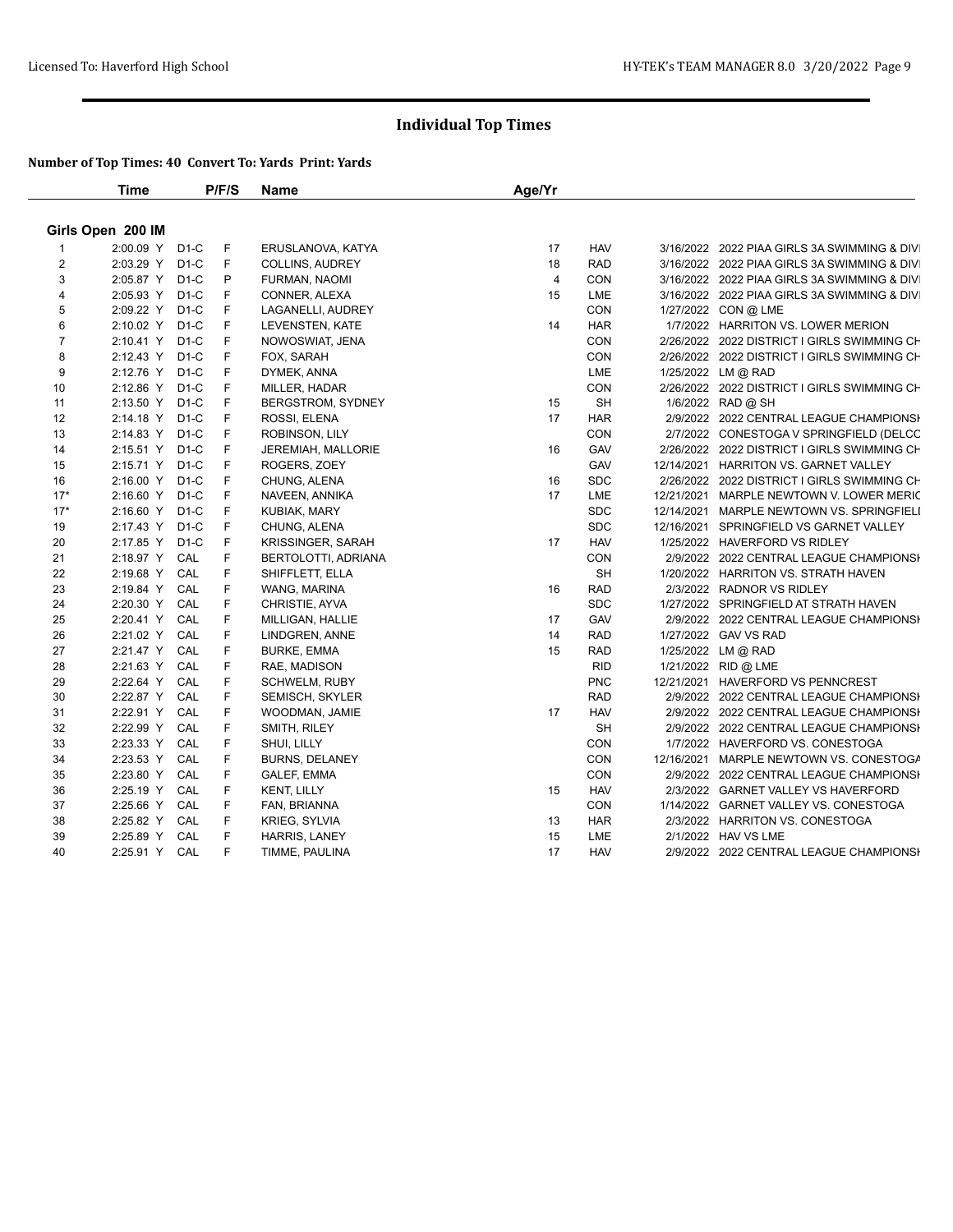|                | <b>Time</b>                | P/F/S | <b>Name</b>             | Age/Yr |            |                                          |
|----------------|----------------------------|-------|-------------------------|--------|------------|------------------------------------------|
|                | Girls Open 1 Meter 6 Dives |       |                         |        |            |                                          |
| 1              | 316.60                     | F     | PASTRIS, ALEXANDRA      |        | MN         | 1/20/2022 MN V. RAD                      |
| $\overline{2}$ | 306.25                     | F     | HILLIER, AVERY          |        | CON        | 1/21/2022 PNC VS. CON                    |
| 3              | 270.05                     | F     | <b>GALLAGHER, GRACE</b> |        | CON        | 1/21/2022 PNC VS. CON                    |
| 4              | 240.35                     | F     | <b>KELLER, AVA</b>      |        | <b>RID</b> | 1/13/2022 RIDLEY V. MN                   |
| 5              | 232.45                     | F     | <b>TORRENS, JOLIE</b>   |        | <b>RID</b> | 1/11/2022 CONESTOGA VS RIDLEY            |
| 6              | 231.95                     | F     | LENZ, KACEY             |        | <b>RID</b> | 2/3/2022 RADNOR VS RIDLEY                |
| $\overline{7}$ | 219.90                     | F.    | WOOLERY, SAMANTHA       |        | <b>PNC</b> | 1/11/2022 STRATH HAVEN VS. PENNCREST     |
| 8              | 219.85                     | F     | DILL, NUALA             | 15     | <b>RAD</b> | 12/14/2021 RADNOR VS. CONESTOGA          |
| 9              | 200.85                     | F     | DUDA, MARLEY            |        | CON        | 1/21/2022 PNC VS. CON                    |
| 10             | 197.20                     | F     | MALEK, AVERY            | 18     | GAV        | 12/16/2021 SPRINGFIELD VS GARNET VALLEY  |
| 11             | 193.10                     | F     | BEHL, DELANEY           |        | <b>MN</b>  | 2/3/2022 MARPLE NEWTOWN AT STRATH HAVE   |
| 12             | 191.80                     | F     | HINES, MADISON          | 17     | GAV        | 12/16/2021 SPRINGFIELD VS GARNET VALLEY  |
| 13             | 188.20                     | F     | SALEEM, MU'NAIRAH       |        | <b>RID</b> | 1/13/2022 RIDLEY V. MN                   |
| 14             | 185.00                     | F     | MORAN, DELANEY          |        | <b>PNC</b> | 12/14/2021 RIDLEY VS PENNCREST           |
| 15             | 182.55                     | F     | <b>BRADWAY, ZENI</b>    |        | LME        | 12/21/2021 MARPLE NEWTOWN V. LOWER MERIC |
| 16             | 180.00                     | F     | TRUOCCHIO, OLIVIA       |        | <b>PNC</b> | 12/14/2021 RIDLEY VS PENNCREST           |
| 17             | 173.75                     | F     | MORTON, CHLOE           |        | LME        | 12/21/2021 MARPLE NEWTOWN V. LOWER MERIC |
| 18             | 169.80                     | F     | MASON, ISABELLA         |        | CON        | 1/21/2022 PNC VS. CON                    |
| 19             | 165.00                     | F     | RUZZI, AMELIA           | 15     | <b>HAV</b> | 1/18/2022 HAVERFORD VS SPRINGFIELD       |
| 20             | 164.05                     | F     | RANIERI, ELLA           | 16     | <b>HAV</b> | 2/3/2022 GARNET VALLEY VS HAVERFORD      |
| 21             | 163.40                     | F     | MAHONEY, AMANDA         |        | ΜN         | 1/25/2022 PNC VS. MN                     |
| 22             | 163.25                     | F     | OLMSTEAD, ELISE         | 15     | <b>UDA</b> | 1/27/2022 RID VS. UDA                    |
| 23             | 162.60                     | F     | MAGINSKI, ALEXIS        |        | GAV        | 2/3/2022 GARNET VALLEY VS HAVERFORD      |
| 24             | 158.80                     | F     | ORR, EMILY              |        | <b>RID</b> | 1/13/2022 RIDLEY V. MN                   |
| 25             | 156.70                     | F     | MCGOWAN, CARA           | 11     | <b>HAR</b> | 2/1/2022 MN V. HAR                       |
| 26             | 152.15                     | F     | COHEN-FREUE, OLIVIA     |        | RAD        | 2/2/2022 2022 CAL SILVERS DIVING MEET    |
| 27             | 151.24                     | F     | BOHMANN, HELENA         |        | SDC        | 1/27/2022 SPRINGFIELD AT STRATH HAVEN    |
| 28             | 149.25                     | F     | WAGNER, LILY            |        | <b>RAD</b> | 1/25/2022 LM @ RAD                       |
| 29             | 148.30                     | F     | GILLAM, BRIDGET         |        | <b>LME</b> | 12/21/2021 MARPLE NEWTOWN V. LOWER MERIC |
| 30             | 147.60                     | F     | CAYWOOD, CHARLOTTE      |        | <b>SH</b>  | 2/3/2022 MARPLE NEWTOWN AT STRATH HAVE   |
| 31             | 145.10                     | F     | ZELLER, NOELLE          |        | <b>HAV</b> | 1/13/2022 HAVERFORD AT STRATH HAVEN      |
| 32             | 144.25                     | F     | WEITZMAN, JORDYN        |        | <b>RAD</b> | 1/11/2022 SPRINGFIELD VS RADNOR          |
| 33             | 143.05                     | F     | MURPHY, CRISTA          |        | <b>SDC</b> | 2/7/2022 CONESTOGA V SPRINGFIELD (DELCC  |
| 34             | 141.85                     | F     | THOMAS, ISABELLA        |        | ΜN         | 2/1/2022 MN V. HAR                       |
| 35             | 138.70                     | F     | ORR, LILLY              | 14     | <b>RID</b> | 1/21/2022 RID @ LME                      |
| 36             | 137.75                     | F     | SHAIKO, CARINA          |        | LME        | 12/17/2021 LME V PNC                     |
| 37             | 122.75                     | F     | PEPPER, CHLOE           |        | <b>RAD</b> | 2/2/2022 2022 CAL SILVERS DIVING MEET    |
| 38             | 119.70                     | F     | WHITE, SADIE            | 17     | LME        | 2/3/2022 LME VS. UDA                     |
| 39             | 118.95                     | F     | MONTAGUE, KELLY         |        | <b>SH</b>  | 2/3/2022 MARPLE NEWTOWN AT STRATH HAVE   |
| 40             | 99.55                      | F.    | KUZEMKA, LAYLA          |        | <b>SH</b>  | 1/11/2022 STRATH HAVEN VS. PENNCREST     |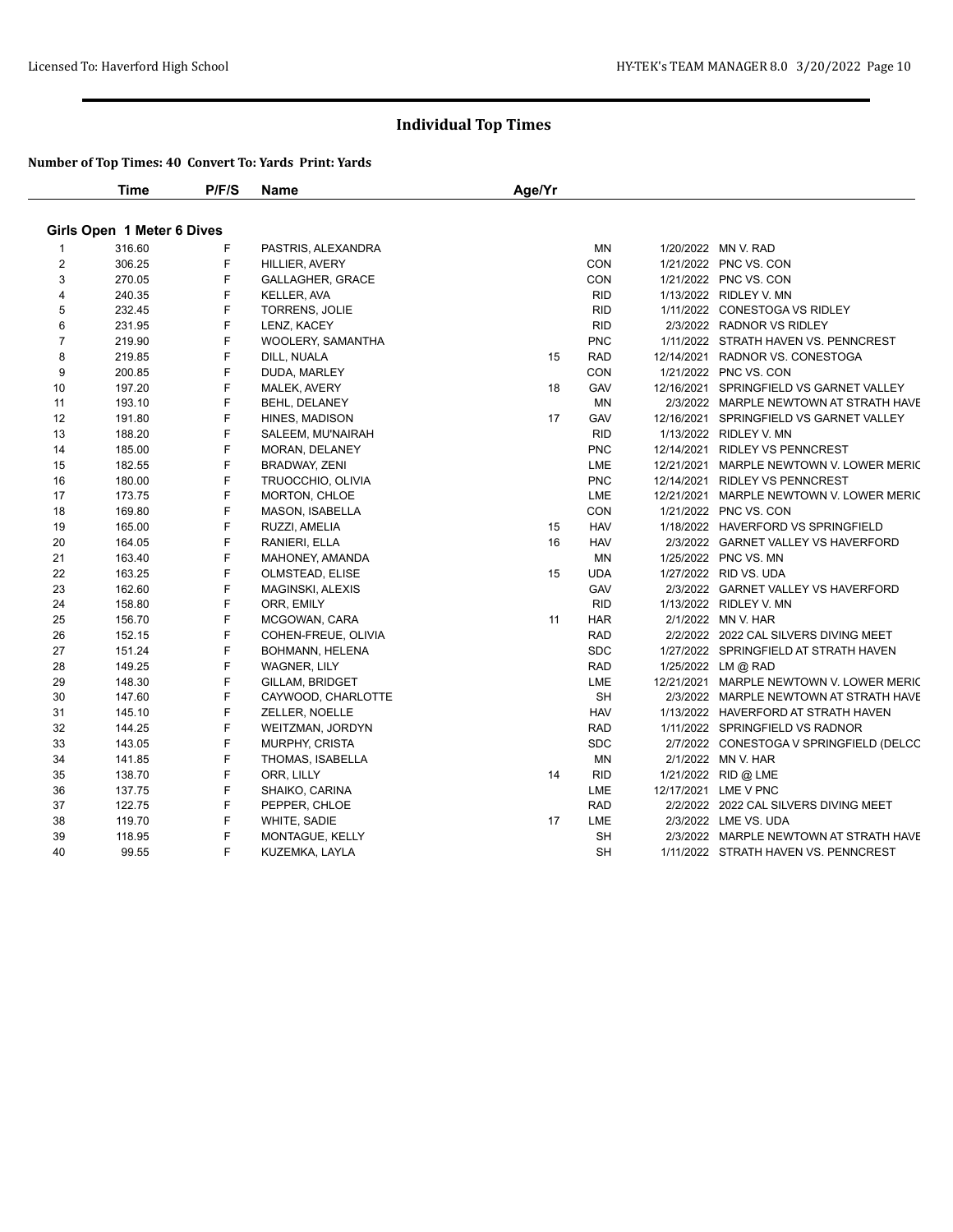|                             | Time   | P/F/S | Name                    | Age/Yr |            |  |                                             |  |  |  |
|-----------------------------|--------|-------|-------------------------|--------|------------|--|---------------------------------------------|--|--|--|
| Girls Open 1 Meter 11 Dives |        |       |                         |        |            |  |                                             |  |  |  |
|                             | 469.25 | F     | PASTRIS, ALEXANDRA      |        | <b>MN</b>  |  | 2/9/2022 2022 CENTRAL LEAGUE CHAMPIONSH     |  |  |  |
| $\overline{2}$              | 451.80 | F     | HILLIER, AVERY          |        | <b>CON</b> |  | 2/9/2022 2022 CENTRAL LEAGUE CHAMPIONSI     |  |  |  |
| 3                           | 443.95 | F     | <b>GALLAGHER, GRACE</b> |        | <b>CON</b> |  | 2/9/2022 2022 CENTRAL LEAGUE CHAMPIONSI     |  |  |  |
| 4                           | 369.30 | F     | <b>KELLER, AVA</b>      |        | <b>RID</b> |  | 2/26/2022 2022 DISTRICT I GIRLS SWIMMING CH |  |  |  |
| 5                           | 357.85 |       | LENZ, KACEY             |        | <b>RID</b> |  | 2/26/2022 2022 DISTRICT I GIRLS SWIMMING CH |  |  |  |
| 6                           | 339.75 | F     | <b>TORRENS, JOLIE</b>   |        | <b>RID</b> |  | 2/26/2022 2022 DISTRICT I GIRLS SWIMMING CH |  |  |  |
|                             | 331.00 | F     | WOOLERY, SAMANTHA       |        | <b>PNC</b> |  | 2/9/2022 2022 CENTRAL LEAGUE CHAMPIONSI     |  |  |  |
| 8                           | 330.20 |       | DILL, NUALA             | 16     | <b>RAD</b> |  | 2/9/2022 2022 CENTRAL LEAGUE CHAMPIONSI     |  |  |  |
| 9                           | 314.05 | F     | DUDA, MARLEY            |        | <b>CON</b> |  | 2/9/2022 2022 CENTRAL LEAGUE CHAMPIONSI     |  |  |  |
| 10                          | 312.65 | F     | BEHL, DELANEY           |        | <b>MN</b>  |  | 2/9/2022 2022 CENTRAL LEAGUE CHAMPIONSI     |  |  |  |
| 11                          | 305.30 | F     | SALEEM, MU'NAIRAH       |        | <b>RID</b> |  | 2/9/2022 2022 CENTRAL LEAGUE CHAMPIONSI     |  |  |  |
| 12                          | 272.20 | F     | <b>MASON, ISABELLA</b>  |        | <b>CON</b> |  | 2/9/2022 2022 CENTRAL LEAGUE CHAMPIONSI     |  |  |  |
| 13                          | 259.45 | F     | OLMSTEAD, ELISE         | 15     | <b>UDA</b> |  | 2/9/2022 2022 CENTRAL LEAGUE CHAMPIONSI     |  |  |  |
| 14                          | 253.45 |       | BRADWAY, ZENI           |        | LME        |  | 2/9/2022 2022 CENTRAL LEAGUE CHAMPIONSI     |  |  |  |
| 15                          | 238.85 |       | <b>MORTON, CHLOE</b>    |        | <b>LME</b> |  | 2/9/2022 2022 CENTRAL LEAGUE CHAMPIONSI     |  |  |  |
| 16                          | 213.50 | F     | ORR, EMILY              |        | <b>RID</b> |  | 2/9/2022 2022 CENTRAL LEAGUE CHAMPIONSI     |  |  |  |
| 17                          | 177.55 |       | RUZZI, AMELIA           | 15     | <b>HAV</b> |  | 2/9/2022 2022 CENTRAL LEAGUE CHAMPIONSI     |  |  |  |
| 18                          | 167.30 | F     | RANIERI, ELLA           | 16     | <b>HAV</b> |  | 2/9/2022 2022 CENTRAL LEAGUE CHAMPIONSI     |  |  |  |
| 19                          | 162.50 | F     | <b>BOHMANN, HELENA</b>  |        | <b>SDC</b> |  | 2/9/2022 2022 CENTRAL LEAGUE CHAMPIONSI     |  |  |  |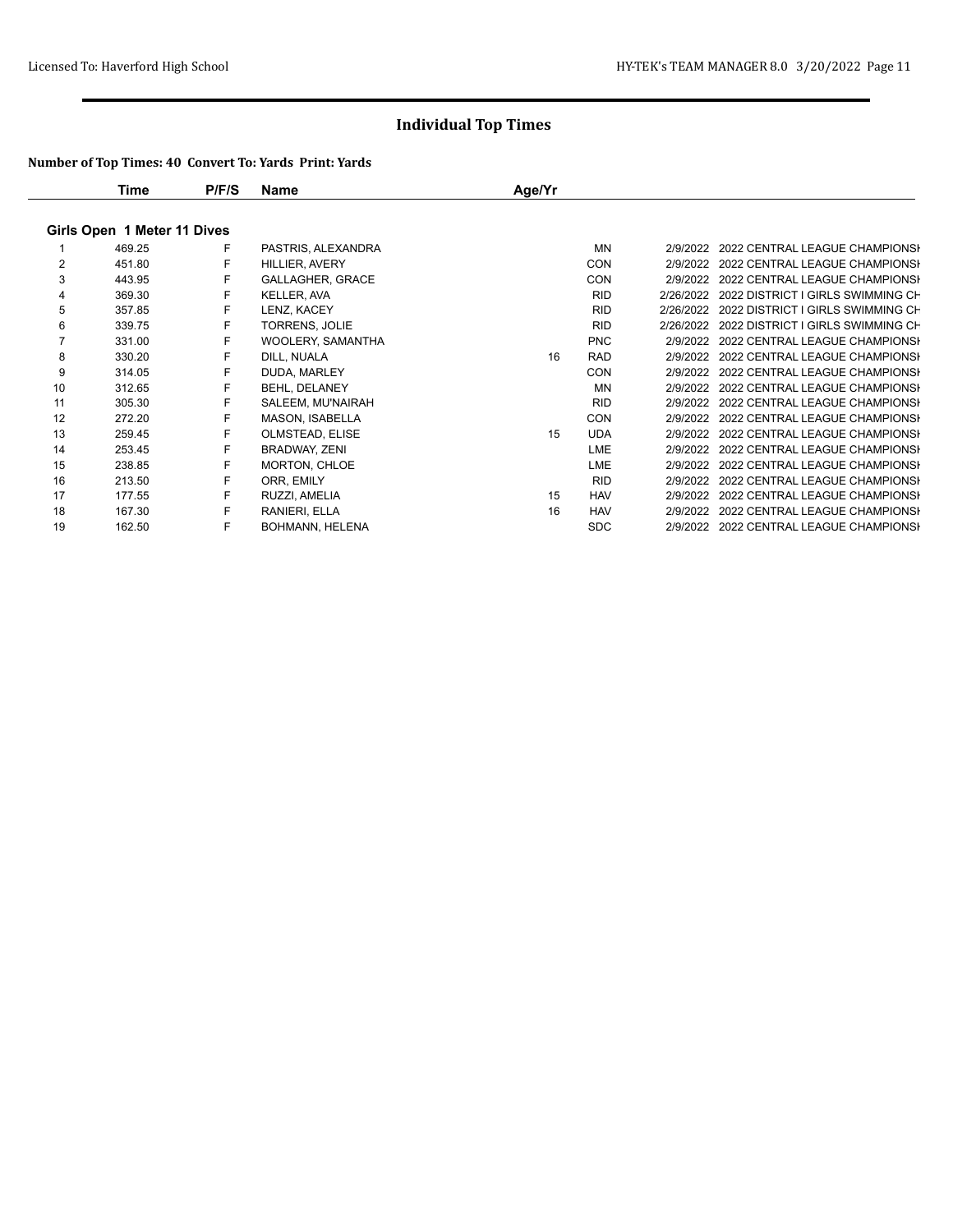|                         | Time              | P/F/S | <b>Name</b>                  | Age/Yr |            |                                            |
|-------------------------|-------------------|-------|------------------------------|--------|------------|--------------------------------------------|
|                         | Boys Open 50 Free |       |                              |        |            |                                            |
|                         | 20.61 Y D1-C      | F     | <b>KENNEDY, JAKE</b>         |        | <b>SDC</b> | 2/9/2022 2022 CENTRAL LEAGUE CHAMPIONSH    |
| $\overline{2}$          | 21.06 Y D1-C      | F     | ECKLER, SHANE                |        | <b>RID</b> | 2/9/2022 2022 CENTRAL LEAGUE CHAMPIONSH    |
| 3                       | 21.29 Y D1-C      | F     | SULTANIK, JOSH               | 18     | LME        | 2/9/2022 2022 CENTRAL LEAGUE CHAMPIONSH    |
| $\overline{\mathbf{4}}$ | 21.65 Y D1-C      | F     | <b>FAN, FRANCIS</b>          | 17     | <b>HAR</b> | 2/26/2022 2022 DISTRICT I BOYS SWIMMING CH |
| 5                       | 21.66 Y L D1-C    | F     | WANG, GARY                   | 17     | <b>CON</b> | 2/9/2022 2022 CENTRAL LEAGUE CHAMPIONSH    |
| 6                       | 21.70 Y D1-C      | F     | WANG, JAKE                   | 14     | CON        | 2/7/2022 CONESTOGA V SPRINGFIELD (DELCC    |
| $\overline{7}$          | 21.80 Y L D1-C    | F     | JOHNSON, JACOB               |        | <b>SDC</b> | 2/7/2022 CONESTOGA V SPRINGFIELD (DELCC    |
| 8                       | 21.83 Y D1-C      | F     | <b>GRAVER, STEPHEN</b>       | 18     | CON        | 2/9/2022 2022 CENTRAL LEAGUE CHAMPIONSH    |
| 9                       | 21.89 Y D1-C      | F     | <b>BOECKX, ERIC</b>          |        | <b>RID</b> | 12/14/2021 RIDLEY VS PENNCREST             |
| 10                      | 21.94 Y D1-C      | F     | <b>KENNEDY, LUKE</b>         |        | <b>SDC</b> | 2/9/2022 2022 CENTRAL LEAGUE CHAMPIONSH    |
| 11                      | 22.02 Y D1-C      | F     | HOOLE, JONATHAN              |        | <b>PNC</b> | 2/9/2022 2022 CENTRAL LEAGUE CHAMPIONSH    |
| 12                      | 22.03 Y L D1-C    | F     | LEVINE, AARON                |        | LME        | 2/26/2022 2022 DISTRICT I BOYS SWIMMING CH |
| 13                      | 22.04 Y D1-C      | F     | YU, ANDREW                   | 15     | <b>RAD</b> | 2/26/2022 2022 DISTRICT I BOYS SWIMMING CH |
| 14                      | 22.16 Y L D1-C    | F     | NENCHEV, CHARLIE             |        | <b>HAR</b> | 2/26/2022 2022 DISTRICT I BOYS SWIMMING CH |
| $15*$                   | 22.28 Y D1-C      | F     | SCULLIN, ZACH                | 18     | <b>HAV</b> | 2/9/2022 2022 CENTRAL LEAGUE CHAMPIONSH    |
| $15*$                   | 22.28 Y D1-C      | F     | ROBERTS, ETHAN               |        | <b>SH</b>  | 2/9/2022 2022 CENTRAL LEAGUE CHAMPIONSH    |
| 17                      | 22.52 Y D1-C      | F     | <b>GREEN, GABRIEL</b>        | 16     | <b>UDA</b> | 12/21/2021 SDC VS UDA                      |
| 18                      | 22.54 Y L D1-C    | F     | GAO, PHILLIP                 | 18     | LME        | 1/25/2022 LM @ RAD                         |
| 19                      | 22.58 Y L D1-C    | F     | PAWLOW, MATT                 |        | CON        | 2/9/2022 2022 CENTRAL LEAGUE CHAMPIONSH    |
| 20                      | 22.64 Y L D1-C    | F     | YENIAY, JOHN                 |        | CON        | 1/27/2022 CON @ LME                        |
| 21                      | 22.65 Y D1-C      | F     | SHEA, DANIEL                 |        | LME        | 2/9/2022 2022 CENTRAL LEAGUE CHAMPIONSI    |
| $22*$                   | 22.72 Y L D1-C    | F     | CARSON, RYAN                 | 17     | <b>HAV</b> | 2/9/2022 2022 CENTRAL LEAGUE CHAMPIONSH    |
| $22*$                   | 22.72 Y L D1-C    | F     | WELGOSH, RAYMOND             | 18     | <b>CON</b> | 12/14/2021 RADNOR VS. CONESTOGA            |
| 24                      | 22.78 Y D1-C      | F     | <b>BRATTINI, MICHAEL</b>     | 17     | <b>SDC</b> | 2/26/2022 2022 DISTRICT I BOYS SWIMMING CH |
| $25*$                   | 22.90 Y D1-C      | F     | HUNT, CONNOR                 | 16     | <b>UDA</b> | 1/28/2022 UDA VS. CON                      |
| $25*$                   | 22.90 Y D1-C      | F     | <b>BENTLEY, CHASE</b>        | 15     | <b>RAD</b> | 12/14/2021 RADNOR VS. CONESTOGA            |
| 27                      | 22.91 Y L D1-C    | F     | HUEGEL, MICHAEL              |        | <b>SDC</b> | 1/13/2022 SPRINGFIELD @ LOWER MERION       |
| 28                      | 22.96 Y D1-C      | F     | <b>MALSTROM, ASPEN</b>       |        | CON        | 2/7/2022 CONESTOGA V SPRINGFIELD (DELCC    |
| 29                      | 22.98 Y D1-C      | F     | <b>KEAGY, KENNY</b>          | 16     | <b>HAV</b> | 2/9/2022 2022 CENTRAL LEAGUE CHAMPIONSI    |
| 30                      | 23.01 Y D1-C      | F     | MANDELBAUM, JORDAN           |        | LME        | 1/27/2022 CON @ LME                        |
| 31                      | D1-C<br>23.08 Y   | F     | SHANKWEILER, CHARLIE         |        | <b>SH</b>  | 2/9/2022 2022 CENTRAL LEAGUE CHAMPIONSI    |
| 32                      | 23.10 Y D1-C      | F     | CUEVOS RIEGO DE DIES, JUSTIN |        | CON        | 2/9/2022 2022 CENTRAL LEAGUE CHAMPIONSH    |
| 33                      | 23.13 Y D1-C      | F     | WHITAKER, BROCK              | 16     | CON        | 1/7/2022 HAVERFORD VS. CONESTOGA           |
| 34                      | 23.16 Y D1-C      | F     | PARK, NOEL                   | 16     | CON        | 1/11/2022 CONESTOGA VS RIDLEY              |
| 35                      | 23.18 Y L D1-C    | F     | TROSSET, JASON               | 18     | <b>RAD</b> | 2/26/2022 2022 DISTRICT I BOYS SWIMMING CH |
| 36                      | 23.22 Y CAL       | F     | <b>IVORY, CHRIS</b>          | 16     | <b>CON</b> | 2/9/2022 2022 CENTRAL LEAGUE CHAMPIONSI    |
| $37*$                   | 23.34 Y CAL       | F     | DROESSER, PATRICK            |        | MN         | 2/9/2022 2022 CENTRAL LEAGUE CHAMPIONSH    |
| $37*$                   | 23.34 Y CAL       | F     | KANE, KYLE                   |        | <b>HAR</b> | 2/9/2022 2022 CENTRAL LEAGUE CHAMPIONSH    |
| $39*$                   | 23.35 Y L CAL     | F     | SHIFFLETT, GAVIN             |        | <b>SH</b>  | 1/11/2022 STRATH HAVEN VS. PENNCREST       |
| $39*$                   | 23.35 Y CAL       | F     | <b>GRAAF, ZACHARY</b>        | 16     | <b>HAV</b> | 1/18/2022 HAVERFORD VS SPRINGFIELD         |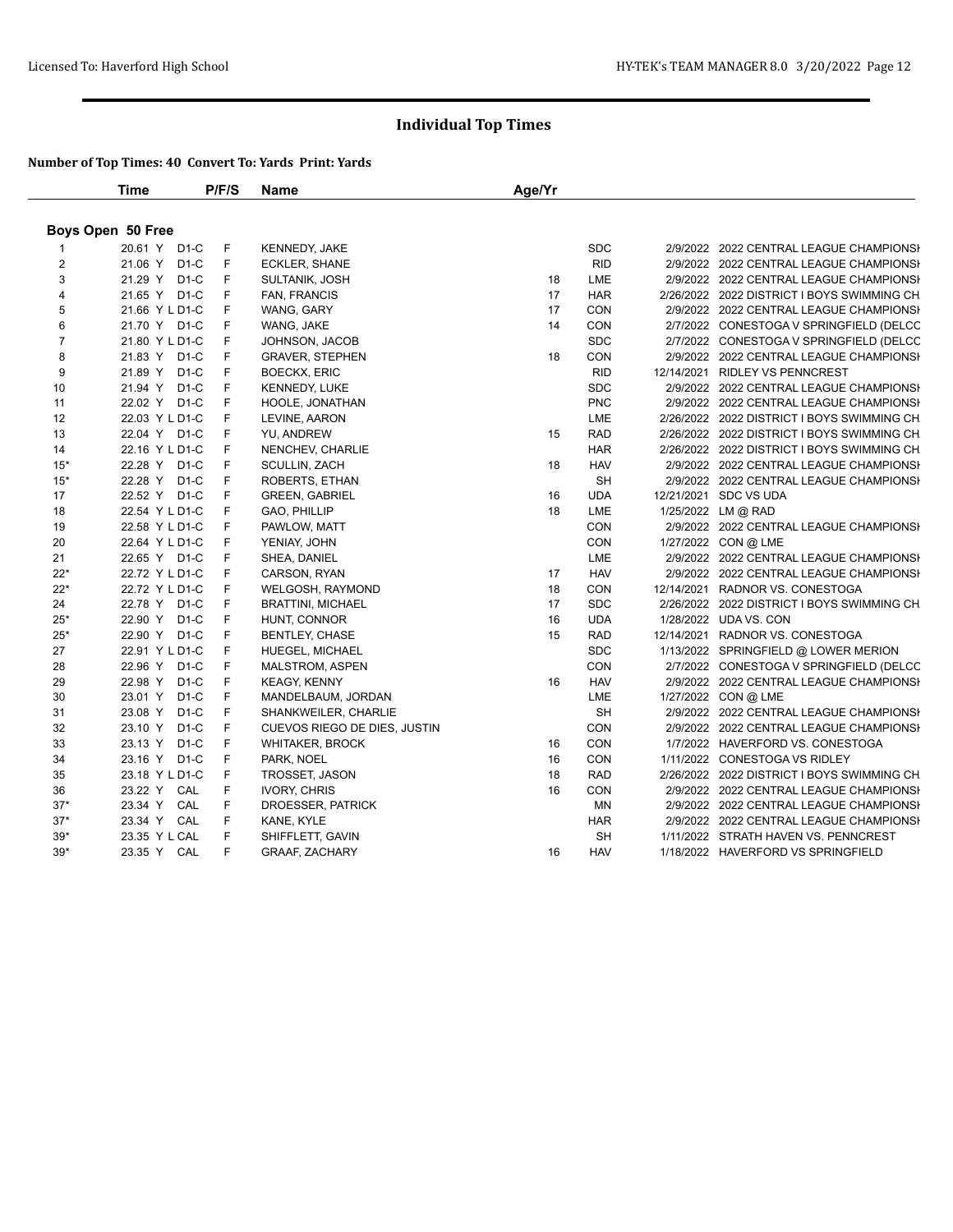|                | <b>Time</b>        | P/F/S       | Name                     | Age/Yr |            |                                             |
|----------------|--------------------|-------------|--------------------------|--------|------------|---------------------------------------------|
|                | Boys Open 100 Free |             |                          |        |            |                                             |
|                | 45.77 Y L D1-C     | F           | WANG, JAKE               | 15     | CON        | 2/9/2022 2022 CENTRAL LEAGUE CHAMPIONSH     |
| $\overline{2}$ | 46.30 Y D1-C       | F           | KENNEDY, JAKE            |        | <b>SDC</b> | 2/9/2022 2022 CENTRAL LEAGUE CHAMPIONSH     |
| 3              | 46.80 Y D1-C       | $\mathbb S$ | <b>ECKLER, SHANE</b>     | 15     | <b>RID</b> | 3/16/2022 2022 PIAA BOYS 3A SWIMMING & DIVI |
| 4              | 46.92 Y L D1-C     | F           | COSGROVE, RHETT          | 17     | <b>RAD</b> | 2/9/2022 2022 CENTRAL LEAGUE CHAMPIONSH     |
| 5              | 47.34 Y D1-C       | F           | <b>GRAVER, STEPHEN</b>   | 18     | CON        | 2/26/2022 2022 DISTRICT I BOYS SWIMMING CH  |
| 6              | 47.46 Y D1-C       | F           | JOHNSON, JACOB           |        | <b>SDC</b> | 2/9/2022 2022 CENTRAL LEAGUE CHAMPIONSH     |
| $\overline{7}$ | 47.63 Y D1-C       | F           | FAN, FRANCIS             | 17     | <b>HAR</b> | 2/26/2022 2022 DISTRICT I BOYS SWIMMING CH  |
| 8              | 47.68 Y D1-C       | F           | <b>BENTLEY, CHASE</b>    | 18     | <b>RAD</b> | 2/9/2022 2022 CENTRAL LEAGUE CHAMPIONSH     |
| 9              | 47.93 Y D1-C       | F           | SULTANIK, JOSH           | 18     | LME        | 2/26/2022 2022 DISTRICT I BOYS SWIMMING CH  |
| 10             | 48.12 Y D1-C       | F           | <b>WHITAKER, BROCK</b>   | 16     | CON        | 2/26/2022 2022 DISTRICT I BOYS SWIMMING CH  |
| 11             | 48.13 Y D1-C       | F           | WELGOSH, RAYMOND         | 17     | CON        | 2/3/2022 HARRITON VS. CONESTOGA             |
| 12             | 48.38 Y L D1-C     | F           | LEVINE, AARON            |        | LME        | 2/26/2022 2022 DISTRICT I BOYS SWIMMING CH  |
| 13             | 48.56 Y D1-C       | F           | GAO, PHILLIP             | 18     | LME        | 2/9/2022 2022 CENTRAL LEAGUE CHAMPIONSI     |
| 14             | 48.65 Y D1-C       | F           | NENCHEV, CHARLIE         |        | <b>HAR</b> | 1/7/2022 HARRITON VS. LOWER MERION          |
| 15             | x48.79 Y L D1-C    | F           | WANG, GARY               | 17     | CON        | 12/14/2021 RADNOR VS. CONESTOGA             |
| 16             | 49.20 Y D1-C       | F           | HOOLE, JONATHAN          |        | <b>PNC</b> | 12/14/2021 RIDLEY VS PENNCREST              |
| 17             | 49.29 Y D1-C       | F           | YENIAY, JOHN             |        | <b>CON</b> | 1/27/2022 CON @ LME                         |
| 18             | 49.45 Y D1-C       | F           | YU, ANDREW               | 15     | <b>RAD</b> | 2/9/2022 2022 CENTRAL LEAGUE CHAMPIONSI     |
| $19*$          | $D1-C$<br>49.46 Y  | F           | <b>GRAAF, ZACHARY</b>    | 16     | <b>HAV</b> | 2/26/2022 2022 DISTRICT I BOYS SWIMMING CH  |
| $19*$          | D1-C<br>49.46 Y    | F           | HUNT, CONNOR             | 16     | <b>UDA</b> | 12/14/2021 HAV VS UDA                       |
| 21             | 49.59 Y D1-C       | F           | PAWLOW, MATT             |        | CON        | 2/26/2022 2022 DISTRICT I BOYS SWIMMING CH  |
| 22             | 49.65 Y D1-C       | F           | <b>BOECKX, ERIC</b>      |        | <b>RID</b> | 12/14/2021 RIDLEY VS PENNCREST              |
| 23             | 49.72 Y L D1-C     | F           | RONAYNE, TRISTAN         | 16     | <b>SDC</b> | 2/26/2022 2022 DISTRICT I BOYS SWIMMING CH  |
| 24             | 50.01 Y D1-C       | F           | KIM, STANLEY             | 18     | CON        | 2/9/2022 2022 CENTRAL LEAGUE CHAMPIONSH     |
| 25             | 50.12 Y D1-C       | F           | CHIEFFO, BRIAN           |        | <b>SH</b>  | 2/9/2022 2022 CENTRAL LEAGUE CHAMPIONSI     |
| 26             | x50.15 Y L D1-C    | F           | <b>MALSTROM, ASPEN</b>   |        | CON        | 2/7/2022 CONESTOGA V SPRINGFIELD (DELCC     |
| 27             | 50.16 Y D1-C       | F           | MANDELBAUM, JORDAN       |        | LME        | 12/21/2021 MARPLE NEWTOWN V. LOWER MERIC    |
| 28             | 50.18 Y D1-C       | F           | <b>BRATTINI, MICHAEL</b> |        | <b>SDC</b> | 2/7/2022 CONESTOGA V SPRINGFIELD (DELCC     |
| 29             | 50.21 Y L D1-C     | F           | <b>HUEGEL, MICHAEL</b>   |        | <b>SDC</b> | 12/14/2021 MARPLE NEWTOWN VS. SPRINGFIELI   |
| 30             | 50.23 Y D1-C       | F           | ZHANG, ANDREW            | 16     | CON        | 2/15/2022 LOWER MERION LAST CHANCE MEET     |
| 31             | 50.42 Y D1-C       | F           | SHIFFLETT, GAVIN         |        | <b>SH</b>  | 1/11/2022 STRATH HAVEN VS. PENNCREST        |
| 32             | 50.57 Y D1-C       | F           | PARK, NOEL               | 16     | CON        | 1/11/2022 CONESTOGA VS RIDLEY               |
| 33             | 50.60 Y D1-C       | F           | <b>KENNEDY, LUKE</b>     |        | <b>SDC</b> | 1/13/2022 SPRINGFIELD @ LOWER MERION        |
| 34             | 50.64 Y D1-C       | F           | SHEA, DANIEL             |        | LME        | 2/9/2022 2022 CENTRAL LEAGUE CHAMPIONSI     |
| 35             | 50.65 Y L D1-C     | F           | DUFFY, PJ                | 17     | <b>RAD</b> | 2/9/2022 2022 CENTRAL LEAGUE CHAMPIONSI     |
| 36             | 50.71 Y D1-C       | F           | CARSON, RYAN             | 17     | <b>HAV</b> | 2/9/2022 2022 CENTRAL LEAGUE CHAMPIONSI     |
| 37             | 50.72 Y D1-C       | F           | KELLERMAN, NATHAN        | 17     | <b>RAD</b> | 2/9/2022 2022 CENTRAL LEAGUE CHAMPIONSH     |
| 38             | x50.90 Y L D1-C    | F           | <b>MANION, JAMES</b>     | 18     | <b>CON</b> | 1/27/2022 CON @ LME                         |
| 39             | 51.01 Y D1-C       | F           | WOOD, HUTCH              |        | <b>CON</b> | 2/9/2022 2022 CENTRAL LEAGUE CHAMPIONSH     |
| 40             | 51.02 Y D1-C       | F           | <b>IVORY, CHRIS</b>      | 16     | CON        | 12/14/2021 RADNOR VS. CONESTOGA             |
|                |                    |             |                          |        |            |                                             |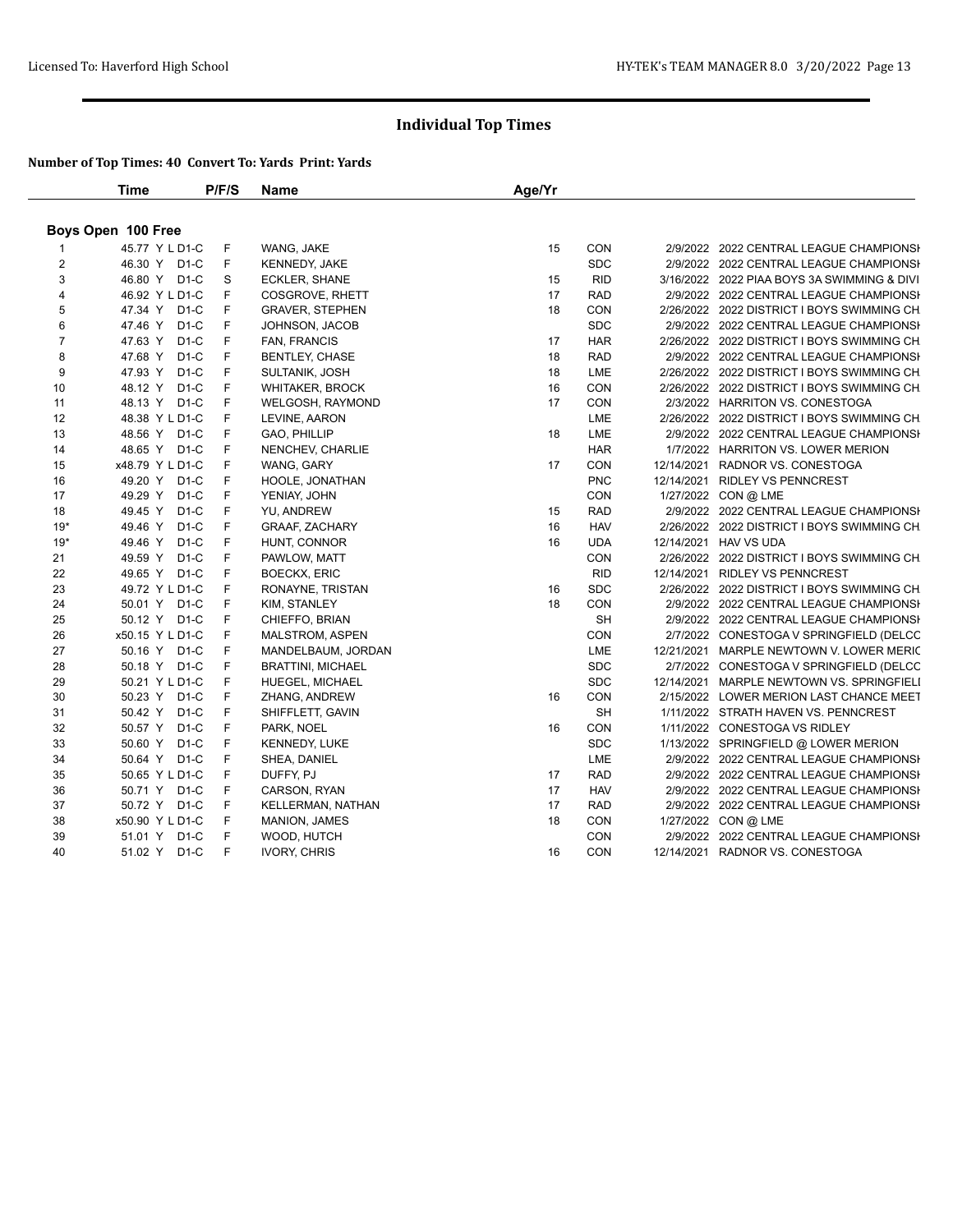|                    | Time           |     | P/F/S | <b>Name</b>            | Age/Yr |            |  |                                             |  |  |
|--------------------|----------------|-----|-------|------------------------|--------|------------|--|---------------------------------------------|--|--|
| Boys Open 200 Free |                |     |       |                        |        |            |  |                                             |  |  |
|                    | 1:40.82 Y D1-C |     | F     | WELGOSH, RAYMOND       | 18     | <b>CON</b> |  | 2/26/2022 2022 DISTRICT I BOYS SWIMMING CH  |  |  |
| $\overline{c}$     | 1:41.52 Y D1-C |     | F     | COSGROVE, RHETT        | 16     | <b>RAD</b> |  | 3/16/2022 2022 PIAA BOYS 3A SWIMMING & DIVI |  |  |
| 3                  | 1:47.04 Y D1-C |     | F     | SEMMER, JACK           |        | CON        |  | 2/7/2022 CONESTOGA V SPRINGFIELD (DELCC     |  |  |
| 4                  | 1:47.28 Y D1-C |     | F     | ECKLER, SHANE          |        | <b>RID</b> |  | 1/6/2022 SPRINGFIELD VS RIDLEY              |  |  |
| 5                  | 1:47.52 Y D1-C |     | F     | SHIFFLETT, GAVIN       |        | <b>SH</b>  |  | 2/9/2022 2022 CENTRAL LEAGUE CHAMPIONSI     |  |  |
| 6                  | 1:47.54 Y D1-C |     | F     | JOHNSON, JACOB         |        | <b>SDC</b> |  | 2/7/2022 CONESTOGA V SPRINGFIELD (DELCC     |  |  |
| $\overline{7}$     | 1:47.92 Y D1-C |     | F     | HUNT, CONNOR           | 16     | <b>UDA</b> |  | 2/26/2022 2022 DISTRICT I BOYS SWIMMING CH  |  |  |
| 8                  | 1:47.98 Y D1-C |     | F     | ZHANG, ANDREW          | 16     | CON        |  | 2/9/2022 2022 CENTRAL LEAGUE CHAMPIONSI     |  |  |
| $9*$               | 1:48.11 Y D1-C |     | F     | PARK, NOEL             | 17     | CON        |  | 2/26/2022 2022 DISTRICT I BOYS SWIMMING CH  |  |  |
| $9*$               | 1:48.11 Y D1-C |     | F     | RONAYNE, TRISTAN       |        | <b>SDC</b> |  | 2/7/2022 CONESTOGA V SPRINGFIELD (DELCC     |  |  |
| 11                 | 1:48.79 Y D1-C |     | F     | YENIAY, JOHN           |        | CON        |  | 2/3/2022 HARRITON VS. CONESTOGA             |  |  |
| 12                 | 1:49.25 Y D1-C |     | F     | <b>GRAVER, STEPHEN</b> | 14     | CON        |  | 1/21/2022 PNC VS. CON                       |  |  |
| 13                 | 1:49.32 Y D1-C |     | F     | <b>GRAAF, ZACHARY</b>  | 16     | <b>HAV</b> |  | 2/26/2022 2022 DISTRICT I BOYS SWIMMING CH  |  |  |
| 14                 | 1:49.35 Y D1-C |     | F     | <b>WHITAKER, BROCK</b> | 16     | CON        |  | 2/9/2022 2022 CENTRAL LEAGUE CHAMPIONSI     |  |  |
| 15                 | 1:49.57 Y D1-C |     | F     | IVANOVIC, ALEXANDER    |        | <b>SH</b>  |  | 2/9/2022 2022 CENTRAL LEAGUE CHAMPIONSI     |  |  |
| 16                 | 1:49.89 Y D1-C |     | F     | DUFFY, PJ              | 17     | <b>RAD</b> |  | 2/9/2022 2022 CENTRAL LEAGUE CHAMPIONSI     |  |  |
| 17                 | 1:50.28 Y D1-C |     | F     | <b>HUEGEL, MICHAEL</b> |        | <b>SDC</b> |  | 1/6/2022 SPRINGFIELD VS RIDLEY              |  |  |
| 18                 | 1:50.69 Y D1-C |     | F     | MANION, JAMES          | 17     | CON        |  | 12/22/2021 STRATH HAVEN VS. CONESTOGA       |  |  |
| 19                 | 1:51.23 Y D1-C |     | F     | CHIEFFO, BRIAN         |        | SH         |  | 2/9/2022 2022 CENTRAL LEAGUE CHAMPIONSH     |  |  |
| 20                 | 1:51.25 Y D1-C |     | F     | GAO, PHILLIP           | 18     | LME        |  | 2/1/2022 HAV VS LME                         |  |  |
| 21                 | 1:51.75 Y D1-C |     | F     | FAN, FRANCIS           |        | <b>HAR</b> |  | 12/14/2021 HARRITON VS. GARNET VALLEY       |  |  |
| 22                 | 1:52.01 Y CAL  |     | F     | BENTLEY, CHASE         | 15     | <b>RAD</b> |  | 1/20/2022 MN V. RAD                         |  |  |
| 23                 | 1:52.10 Y CAL  |     | F     | <b>WHITNEY, COLBY</b>  | 14     | <b>HAV</b> |  | 12/16/2021 RADNOR VS. HAVERFORD             |  |  |
| 24                 | 1:52.73 Y      | CAL | F     | KIM, STANLEY           | 18     | CON        |  | 1/11/2022 CONESTOGA VS RIDLEY               |  |  |
| 25                 | 1:53.09 Y CAL  |     | F     | <b>MURDOCK, MATT</b>   |        | <b>RID</b> |  | 2/9/2022 2022 CENTRAL LEAGUE CHAMPIONSH     |  |  |
| 26                 | 1:53.45 Y CAL  |     | F     | MURRAY, ETHAN          | 15     | LME        |  | 2/1/2022 HAV VS LME                         |  |  |
| 27                 | 1:53.48 Y      | CAL | F     | NENCHEV, CHARLIE       |        | <b>HAR</b> |  | 1/4/2022 HARRITON VS. RADNOR                |  |  |
| 28                 | 1:53.55 Y CAL  |     | F.    | MANDELBAUM, JORDAN     | 16     | LME        |  | 2/3/2022 LME VS. UDA                        |  |  |
| 29                 | 1:53.92 Y CAL  |     | F.    | MUCKSAVAGE, COLIN      | 15     | <b>RAD</b> |  | 2/9/2022 2022 CENTRAL LEAGUE CHAMPIONSI     |  |  |
| 30                 | 1:54.29 Y      | CAL | F     | <b>KENNEDY, JAKE</b>   |        | <b>SDC</b> |  | 12/16/2021 SPRINGFIELD VS GARNET VALLEY     |  |  |
| 31                 | 1:54.62 Y      | CAL | F     | LEVINE, AARON          |        | LME        |  | 1/21/2022 RID @ LME                         |  |  |
| 32                 | 1:55.46 Y CAL  |     | F     | SULTANIK, JOSH         | 18     | LME        |  | 1/11/2022 LME V GV                          |  |  |
| 33                 | 1:55.74 Y CAL  |     | F     | VALLE, SEBASTIAN       | 15     | <b>UDA</b> |  | 2/9/2022 2022 CENTRAL LEAGUE CHAMPIONSI     |  |  |
| 34                 | 1:55.92 Y      | CAL | F     | WOOD, HUTCH            |        | CON        |  | 12/16/2021 MARPLE NEWTOWN VS. CONESTOGA     |  |  |
| 35                 | 1:56.15 Y CAL  |     | F     | CHAN, GILBERT          |        | <b>SDC</b> |  | 2/9/2022 2022 CENTRAL LEAGUE CHAMPIONSI     |  |  |
| $36*$              | 1:56.47 Y CAL  |     | F     | ROLING, SIMON          | 18     | LME        |  | 2/3/2022 LME VS. UDA                        |  |  |
| $36*$              | 1:56.47 Y CAL  |     | F     | NIAZY, OMAR            | 16     | LME        |  | 1/27/2022 CON @ LME                         |  |  |
| 38                 | 1:56.71 Y      | CAL | F     | CHAN, ALEX             |        | <b>SDC</b> |  | 1/11/2022 SPRINGFIELD VS RADNOR             |  |  |
| 39                 | 1:56.82 Y CAL  |     | F     | <b>BOECKX, ERIC</b>    |        | <b>RID</b> |  | 12/21/2021 GARNET VALLEY VS RIDLEY          |  |  |
| 40                 | 1:56.84 Y CAL  |     | F     | OLMSTEAD, LUKE         | 17     | <b>UDA</b> |  | 2/3/2022 LME VS. UDA                        |  |  |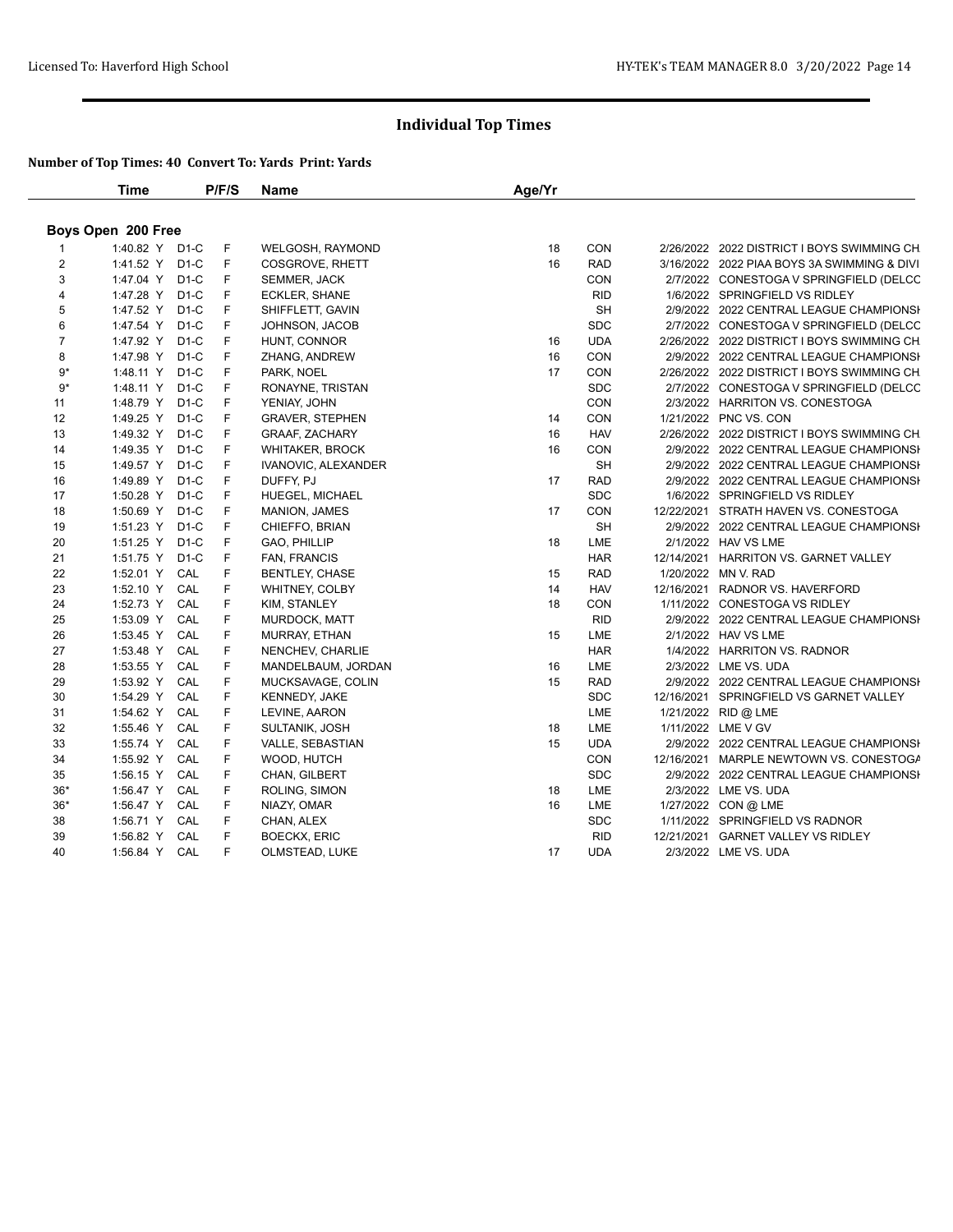|                    | Time            |     | P/F/S | <b>Name</b>             | Age/Yr |            |  |                                             |  |  |
|--------------------|-----------------|-----|-------|-------------------------|--------|------------|--|---------------------------------------------|--|--|
| Boys Open 500 Free |                 |     |       |                         |        |            |  |                                             |  |  |
|                    | 4:35.11 Y D1-C  |     | P     | COSGROVE, RHETT         | 16     | <b>RAD</b> |  | 3/16/2022 2022 PIAA BOYS 3A SWIMMING & DIVI |  |  |
| 2                  | 4:41.94 Y D1-C  |     | P     | YENIAY, JOHN            | 10     | <b>CON</b> |  | 3/16/2022 2022 PIAA BOYS 3A SWIMMING & DIVI |  |  |
| 3                  | 4:43.74 Y D1-C  |     | F.    | <b>MANION, JAMES</b>    | 18     | CON        |  | 2/26/2022 2022 DISTRICT I BOYS SWIMMING CH  |  |  |
| 4                  | 4:44.63 Y D1-C  |     | F     | <b>HUEGEL, MICHAEL</b>  |        | <b>SDC</b> |  | 2/26/2022 2022 DISTRICT I BOYS SWIMMING CH  |  |  |
| 5                  | 4:50.21 Y D1-C  |     | F     | RONAYNE, TRISTAN        | 16     | <b>SDC</b> |  | 2/26/2022 2022 DISTRICT I BOYS SWIMMING CH  |  |  |
| 6                  | 4:50.58 Y D1-C  |     | F     | SHIFFLETT, GAVIN        | 15     | SH         |  | 2/26/2022 2022 DISTRICT I BOYS SWIMMING CH  |  |  |
| $\overline{7}$     | 4:51.76 Y D1-C  |     | F     | SEMMER, JACK            |        | CON        |  | 2/7/2022 CONESTOGA V SPRINGFIELD (DELCC     |  |  |
| 8                  | 4:52.99 Y D1-C  |     | F     | PARK, NOEL              | 17     | CON        |  | 2/26/2022 2022 DISTRICT I BOYS SWIMMING CH  |  |  |
| 9                  | x4:55.14 Y D1-C |     | F     | ZHANG, ANDREW           | 16     | <b>CON</b> |  | 2/9/2022 2022 CENTRAL LEAGUE CHAMPIONSH     |  |  |
| 10                 | 4:55.77 Y D1-C  |     | F     | IVANOVIC, ALEXANDER     | 17     | <b>SH</b>  |  | 2/26/2022 2022 DISTRICT I BOYS SWIMMING CH  |  |  |
| 11                 | 4:56.02 Y D1-C  |     | F     | DUFFY, PJ               | 17     | <b>RAD</b> |  | 2/9/2022 2022 CENTRAL LEAGUE CHAMPIONSI     |  |  |
| 12                 | 4:59.03 Y D1-C  |     | F     | HUNT, CONNOR            | 16     | <b>UDA</b> |  | 2/9/2022 2022 CENTRAL LEAGUE CHAMPIONSI     |  |  |
| 13                 | 5:00.56 Y D1-C  |     | F     | WHITNEY, COLBY          | 14     | <b>HAV</b> |  | 2/26/2022 2022 DISTRICT I BOYS SWIMMING CH  |  |  |
| 14                 | 5:00.89 Y D1-C  |     | F     | HAYES, TJ               | 15     | <b>HAV</b> |  | 2/9/2022 2022 CENTRAL LEAGUE CHAMPIONSI     |  |  |
| 15                 | 5:04.91 Y D1-C  |     | F     | <b>WELGOSH, RAYMOND</b> | 17     | CON        |  | 1/11/2022 CONESTOGA VS RIDLEY               |  |  |
| 16                 | 5:05.59 Y D1-C  |     | F     | MURRAY, ETHAN           |        | LME        |  | 1/25/2022 LM @ RAD                          |  |  |
| 17                 | 5:07.38 Y       | CAL | F     | <b>WHITAKER, BROCK</b>  | 16     | CON        |  | 12/16/2021 MARPLE NEWTOWN VS. CONESTOGA     |  |  |
| 18                 | 5:08.67 Y CAL   |     | F     | MUCKSAVAGE, COLIN       | 15     | <b>RAD</b> |  | 2/9/2022 2022 CENTRAL LEAGUE CHAMPIONSI     |  |  |
| 19                 | 5:11.55 Y       | CAL | F     | CHAN, ALEX              |        | <b>SDC</b> |  | 1/6/2022 SPRINGFIELD VS RIDLEY              |  |  |
| 20                 | 5:11.95 Y       | CAL | F     | <b>GRAAF, ZACHARY</b>   | 16     | <b>HAV</b> |  | 12/16/2021 RADNOR VS. HAVERFORD             |  |  |
| 21                 | 5:13.09 Y       | CAL | F     | MURDOCK, MATT           |        | <b>RID</b> |  | 2/9/2022 2022 CENTRAL LEAGUE CHAMPIONSI     |  |  |
| 22                 | 5:13.30 Y CAL   |     | F     | CHAN, GILBERT           |        | <b>SDC</b> |  | 2/9/2022 2022 CENTRAL LEAGUE CHAMPIONSI     |  |  |
| 23                 | 5:13.89 Y CAL   |     | F     | VALLE, SEBASTIAN        | 15     | <b>UDA</b> |  | 2/9/2022 2022 CENTRAL LEAGUE CHAMPIONSH     |  |  |
| 24                 | 5:15.42 Y       | CAL | F     | <b>ECKLER, SHANE</b>    |        | <b>RID</b> |  | 12/14/2021 RIDLEY VS PENNCREST              |  |  |
| 25                 | 5:15.49 Y       | CAL | F     | NENCHEV, CHARLIE        |        | <b>HAR</b> |  | 1/4/2022 HARRITON VS. RADNOR                |  |  |
| 26                 | 5:18.61 Y CAL   |     | F     | <b>FENG, HOWARD</b>     | 14     | <b>RAD</b> |  | 2/9/2022 2022 CENTRAL LEAGUE CHAMPIONSH     |  |  |
| 27                 | 5:18.71 Y       | CAL | F     | LUAN, RAY               | 16     | <b>RAD</b> |  | 12/16/2021 RADNOR VS. HAVERFORD             |  |  |
| 28                 | 5:19.70 Y       | CAL | F     | <b>GLANCEY, DENNIS</b>  |        | MN         |  | 2/9/2022 2022 CENTRAL LEAGUE CHAMPIONSI     |  |  |
| 29                 | 5:20.59 Y CAL   |     | F     | ROLING, SIMON           | 18     | LME        |  | 12/17/2021 LME V PNC                        |  |  |
| 30                 | 5:21.96 Y CAL   |     | F     | OLSEN, LUKAS            | 18     | GAV        |  | 2/9/2022 2022 CENTRAL LEAGUE CHAMPIONSI     |  |  |
| 31                 | 5:23.05 Y       | CAL | F     | <b>BENTLEY, CHASE</b>   | 15     | <b>RAD</b> |  | 1/20/2022 MN V. RAD                         |  |  |
| 32                 | 5:23.26 Y       | CAL | F     | <b>BARNES, JOE</b>      | 16     | <b>HAV</b> |  | 12/16/2021 RADNOR VS. HAVERFORD             |  |  |
| 33                 | 5:23.62 Y       | CAL | F     | JOHNSON, JACOB          |        | <b>SDC</b> |  | 12/16/2021 SPRINGFIELD VS GARNET VALLEY     |  |  |
| 34                 | 5:23.63 Y       | CAL | F     | WOOD, HUTCH             |        | <b>CON</b> |  | 1/21/2022 PNC VS. CON                       |  |  |
| 35                 | 5:25.04 Y       | CAL | F.    | TANGORRA, BEPPE         |        | <b>PNC</b> |  | 2/9/2022 2022 CENTRAL LEAGUE CHAMPIONSI     |  |  |
| 36                 | 5:26.65 Y CAL   |     | F     | <b>BACANI, BRANDON</b>  |        | CON        |  | 2/9/2022 2022 CENTRAL LEAGUE CHAMPIONSI     |  |  |
| 37                 | 5:26.81 Y CAL   |     | F     | <b>MARINELLI, MATT</b>  | 15     | <b>RID</b> |  | 2/9/2022 2022 CENTRAL LEAGUE CHAMPIONSH     |  |  |
| 38                 | 5:27.36 Y       | CAL | F     | RYAN, SEAMUS            |        | <b>SDC</b> |  | 12/21/2021 SDC VS UDA                       |  |  |
| 39                 | 5:28.77 Y CAL   |     | F     | CHIEFFO, BRIAN          |        | <b>SH</b>  |  | 1/25/2022 GARNET VALLEY AT STRATH HAVEN     |  |  |
| 40                 | 5:29.83 Y CAL   |     | F     | FAN, FRANCIS            |        | <b>HAR</b> |  | 1/11/2022 HAVERFORD VS. HARRITON            |  |  |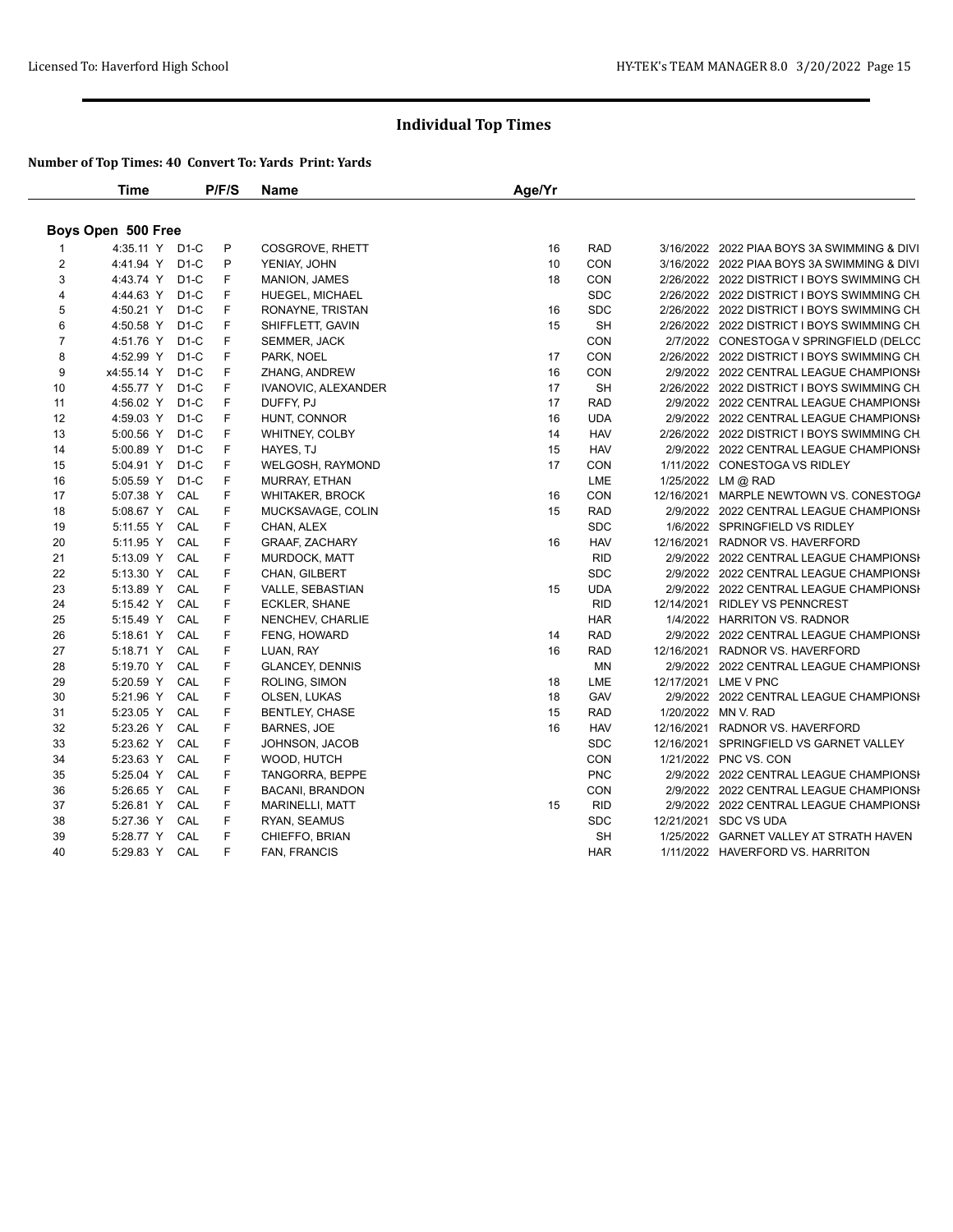|                | Time              | P/F/S | Name                     | Age/Yr |            |                                             |
|----------------|-------------------|-------|--------------------------|--------|------------|---------------------------------------------|
|                | Boys Open 50 Back |       |                          |        |            |                                             |
|                | 21.82 Y L         | F     | WANG, GARY               | 17     | CON        | 3/16/2022 2022 PIAA BOYS 3A SWIMMING & DIVI |
| $\overline{2}$ | 22.49 Y L         | F     | <b>KENNEDY, JAKE</b>     | 15     | <b>SDC</b> | 3/16/2022 2022 PIAA BOYS 3A SWIMMING & DIVI |
| 3              | 24.62 Y L         | F     | YENIAY, JOHN             |        | CON        | 2/9/2022 2022 CENTRAL LEAGUE CHAMPIONSI     |
| $\overline{4}$ | 24.78 Y L         | P     | <b>BENTLEY, CHASE</b>    | 18     | <b>RAD</b> | 3/16/2022 2022 PIAA BOYS 3A SWIMMING & DIVI |
| 5              | 24.91 Y L         | F     | NENCHEV, CHARLIE         |        | <b>HAR</b> | 2/9/2022 2022 CENTRAL LEAGUE CHAMPIONSH     |
| 6              | 24.94 Y L         | F     | HOOLE, JONATHAN          |        | <b>PNC</b> | 12/14/2021 RIDLEY VS PENNCREST              |
| $\overline{7}$ | 25.02 Y L         | F     | COSGROVE, RHETT          | 17     | <b>RAD</b> | 2/9/2022 2022 CENTRAL LEAGUE CHAMPIONSH     |
| 8              | 25.07 Y L         | F     | MC DONOUGH, RYAN         | 17     | CON        | 12/14/2021 RADNOR VS. CONESTOGA             |
| 9              | 25.18 Y L         | F     | MANDELBAUM, JORDAN       | 16     | LME        | 2/26/2022 2022 DISTRICT I BOYS SWIMMING CH  |
| 10             | 25.48 Y L         | F     | OLMSTEAD, LUKE           | 17     | <b>UDA</b> | 2/9/2022 2022 CENTRAL LEAGUE CHAMPIONSH     |
| 11             | 25.56 Y L         | F     | RONAYNE, TRISTAN         | 16     | <b>SDC</b> | 2/9/2022 2022 CENTRAL LEAGUE CHAMPIONSH     |
| 12             | 25.69 Y L         | F     | <b>BOCHANSKI, WILL</b>   | 18     | <b>HAV</b> | 2/9/2022 2022 CENTRAL LEAGUE CHAMPIONSH     |
| 13             | 26.10 Y L         | F     | <b>BRATTINI, MICHAEL</b> |        | <b>SDC</b> | 2/7/2022 CONESTOGA V SPRINGFIELD (DELCC     |
| 14             | 26.12 Y L         | F     | <b>TROSSET, JASON</b>    | 18     | <b>RAD</b> | 1/25/2022 LM @ RAD                          |
| 15             | 26.22 Y L         | F     | ROBERTS, ETHAN           |        | <b>SH</b>  | 2/9/2022 2022 CENTRAL LEAGUE CHAMPIONSH     |
| 16             | 26.64 Y L         | F     | GAO, PHILLIP             | 18     | LME        | 1/13/2022 SPRINGFIELD @ LOWER MERION        |
| 17             | 26.76 Y L         | F     | HUNT, CONNOR             | 16     | <b>UDA</b> | 1/6/2022 PNC VS. UDA                        |
| 18             | 26.83 Y L         | F     | CASADEI, MATT            | 14     | <b>HAV</b> | 2/9/2022 2022 CENTRAL LEAGUE CHAMPIONSH     |
| 19             | 27.05 Y L         | F     | GIVEN, KYLE              | 17     | <b>HAV</b> | 12/21/2021 HAVERFORD VS PENNCREST           |
| 20             | 27.63 Y L         | F     | ZHANG, ANDREW            | 16     | CON        | 12/16/2021 MARPLE NEWTOWN VS. CONESTOGA     |
| $21*$          | 27.81 Y L         | F     | <b>SCULLIN, ZACH</b>     | 17     | <b>HAV</b> | 12/21/2021 HAVERFORD VS PENNCREST           |
| $21*$          | 27.81 Y L         | F     | SEROTA, HAROLD           |        | LME        | 2/9/2022 2022 CENTRAL LEAGUE CHAMPIONSI     |
| 23             | 27.97 Y L         | F     | KOHLER, FELIX            |        | LME        | 12/21/2021 MARPLE NEWTOWN V. LOWER MERIC    |
| 24             | 28.02 Y L         | F     | <b>CLARK, WESTON</b>     |        | CON        | 12/14/2021 RADNOR VS. CONESTOGA             |
| 25             | 28.04 Y L         | F     | LUAN, RAY                | 16     | <b>RAD</b> | 1/20/2022 MN V. RAD                         |
| 26             | 28.12 Y L         | F     | JOHNSON, JAMES           |        | CON        | 12/14/2021 RADNOR VS. CONESTOGA             |
| 27             | 28.38 Y L         | F     | YEAKLE, TATE             |        | <b>MN</b>  | 1/20/2022 MN V. RAD                         |
| 28             | 28.49 Y L         | F     | LOCK, TREY               |        | <b>SDC</b> | 1/6/2022 SPRINGFIELD VS RIDLEY              |
| 29             | 28.52 Y L         | F     | NAYAK, ARU               |        | CON        | 12/16/2021 MARPLE NEWTOWN VS. CONESTOGA     |
| 30             | 28.70 Y L         | F     | DETWEILER, CHARLIE       |        | <b>SH</b>  | 12/16/2021 SH VS UDA                        |
| 31             | 28.95 Y L         | F     | <b>MURRAY, ETHAN</b>     |        | LME        | 12/21/2021 MARPLE NEWTOWN V. LOWER MERIC    |
| 32             | 29.06 Y L         | F     | <b>MURDOCK, MATT</b>     |        | <b>RID</b> | 2/3/2022 RADNOR VS RIDLEY                   |
| 33             | 29.20 Y L         | F     | <b>SEVELIS, MANTAS</b>   |        | <b>CON</b> | 1/7/2022 HAVERFORD VS. CONESTOGA            |
| 34             | 29.26 Y L         | F     | <b>GREEN, JORDAN</b>     | 18     | <b>UDA</b> | 2/9/2022 2022 CENTRAL LEAGUE CHAMPIONSI     |
| 35             | 29.37 Y L         | F     | BARBER, JAKE             | 15     | <b>RAD</b> | 1/25/2022 LM @ RAD                          |
| 36             | 29.45 Y L         | F     | KENNEDY, GAVIN           | 15     | <b>RID</b> | 2/9/2022 2022 CENTRAL LEAGUE CHAMPIONSI     |
| 37             | 29.50 Y L         | F     | LAGANELLI, MAXX          |        | CON        | 1/28/2022 UDA VS. CON                       |
| 38             | 29.51 Y L         | F     | IVANOVIC, ALEXANDER      |        | <b>SH</b>  | 1/11/2022 STRATH HAVEN VS. PENNCREST        |
| 39             | 29.84 Y L         | F     | ECKLER, SHANE            |        | <b>RID</b> | 1/13/2022 RIDLEY V. MN                      |
| 40             | 30.13 Y L         | F     | DROESSER, PATRICK        |        | MN         | 1/13/2022 RIDLEY V. MN                      |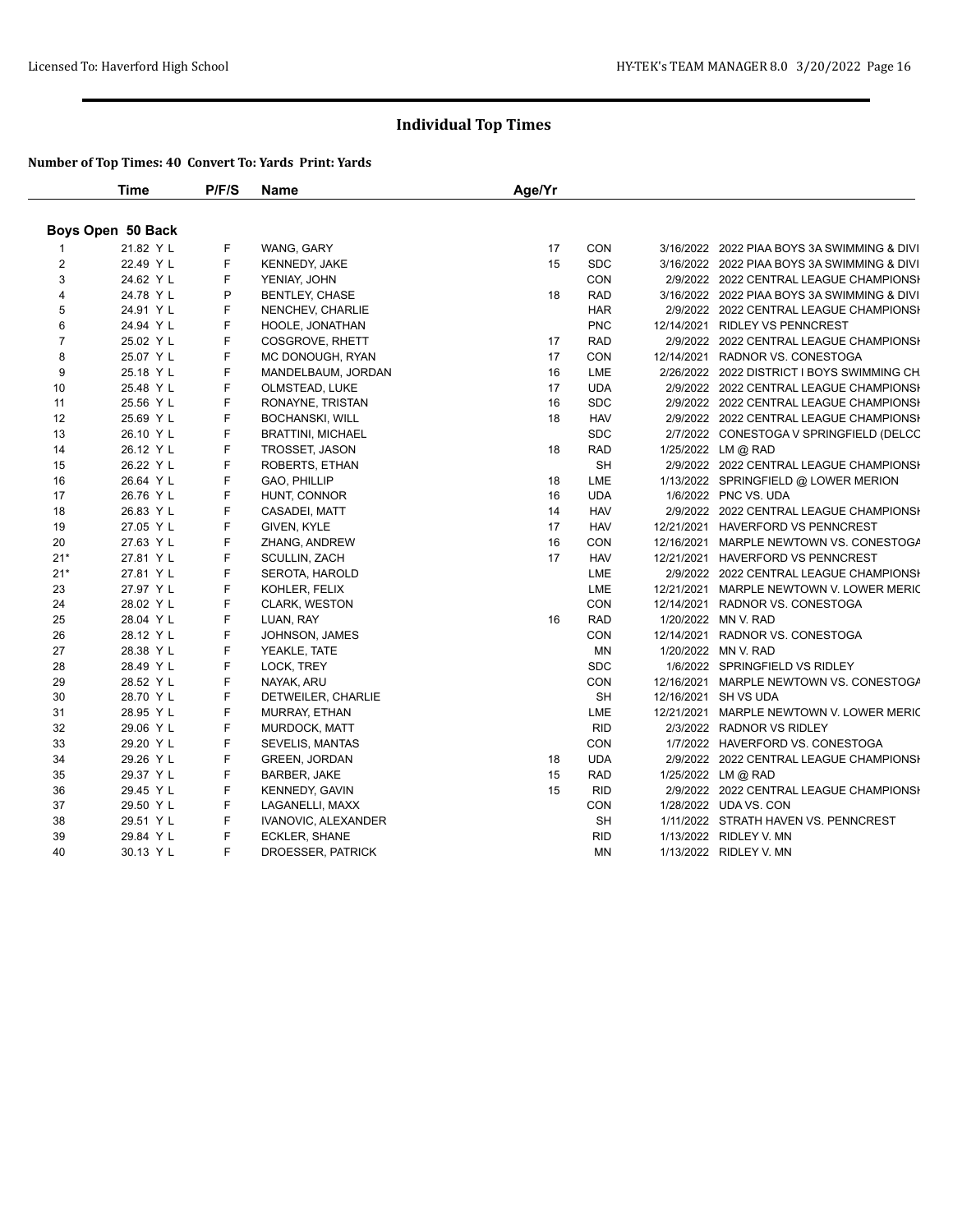|                | Time               |        | P/F/S | Name                     | Age/Yr |            |                                             |
|----------------|--------------------|--------|-------|--------------------------|--------|------------|---------------------------------------------|
|                | Boys Open 100 Back |        |       |                          |        |            |                                             |
|                | 50.57 Y D1-C       |        | F     | WANG, GARY               | 17     | CON        | 3/16/2022 2022 PIAA BOYS 3A SWIMMING & DIVI |
| $\overline{2}$ | 52.18 Y D1-C       |        | F.    | MC DONOUGH, RYAN         | 18     | CON        | 2/9/2022 2022 CENTRAL LEAGUE CHAMPIONSH     |
| 3              | 52.53 Y D1-C       |        | F.    | GIVEN, KYLE              | 17     | <b>HAV</b> | 2/26/2022 2022 DISTRICT I BOYS SWIMMING CH  |
| $\overline{4}$ | 52.78 Y D1-C       |        | F     | NENCHEV, CHARLIE         |        | <b>HAR</b> | 2/9/2022 2022 CENTRAL LEAGUE CHAMPIONSH     |
| 5              | 53.63 Y D1-C       |        | F     | MANDELBAUM, JORDAN       | 16     | LME        | 2/9/2022 2022 CENTRAL LEAGUE CHAMPIONSH     |
| 6              | 53.75 Y            | $D1-C$ | F     | <b>KENNEDY, JAKE</b>     |        | <b>SDC</b> | 1/13/2022 SPRINGFIELD @ LOWER MERION        |
| $\overline{7}$ | 53.76 Y D1-C       |        | F     | HOOLE, JONATHAN          | 15     | <b>PNC</b> | 2/26/2022 2022 DISTRICT I BOYS SWIMMING CH  |
| 8              | 54.18 Y D1-C       |        | F     | <b>BENTLEY, CHASE</b>    | 15     | <b>RAD</b> | 2/26/2022 2022 DISTRICT I BOYS SWIMMING CH  |
| 9              | 55.08 Y D1-C       |        | F     | OLMSTEAD, LUKE           | 17     | <b>UDA</b> | 2/9/2022 2022 CENTRAL LEAGUE CHAMPIONSH     |
| 10             | x55.27 Y           | D1-C   | F     | WANG, JAKE               | 14     | CON        | 1/21/2022 PNC VS. CON                       |
| 11             | 55.56 Y D1-C       |        | F     | ROBERTS, ETHAN           |        | <b>SH</b>  | 2/9/2022 2022 CENTRAL LEAGUE CHAMPIONSH     |
| 12             | 55.77 Y D1-C       |        | F     | RONAYNE, TRISTAN         |        | <b>SDC</b> | 1/25/2022 HARRITON VS. SPRINGFIELD          |
| 13             | 56.08 Y            | $D1-C$ | F     | <b>BRATTINI, MICHAEL</b> |        | <b>SDC</b> | 2/9/2022 2022 CENTRAL LEAGUE CHAMPIONSH     |
| 14             | 56.14 Y            | D1-C   | F     | <b>BOCHANSKI, WILL</b>   | 18     | <b>HAV</b> | 2/9/2022 2022 CENTRAL LEAGUE CHAMPIONSH     |
| 15             | 56.20 Y D1-C       |        | F     | ZHANG, ANDREW            | 16     | CON        | 2/15/2022 LOWER MERION LAST CHANCE MEET     |
| 16             | 56.24 Y D1-C       |        | F     | LUAN, RAY                | 16     | <b>RAD</b> | 2/9/2022 2022 CENTRAL LEAGUE CHAMPIONSH     |
| 17             | 56.43 Y D1-C       |        | F     | SCULLIN, ZACH            | 18     | <b>HAV</b> | 2/9/2022 2022 CENTRAL LEAGUE CHAMPIONSI     |
| 18             | 56.54 Y D1-C       |        | F     | FAN, FRANCIS             |        | <b>HAR</b> | 2/1/2022 MN V. HAR                          |
| 19             | x56.83 Y D1-C      |        | F     | YENIAY, JOHN             |        | CON        | 1/21/2022 PNC VS. CON                       |
| 20             | 57.10 Y            | $D1-C$ | F     | SHIFFLETT, GAVIN         |        | <b>SH</b>  | 2/3/2022 MARPLE NEWTOWN AT STRATH HAVE      |
| 21             | 57.25 Y D1-C       |        | F     | TROSSET, JASON           | 18     | <b>RAD</b> | 2/9/2022 2022 CENTRAL LEAGUE CHAMPIONSI     |
| 22             | 57.33 Y D1-C       |        | F     | CASADEI, MATT            | 14     | <b>HAV</b> | 2/26/2022 2022 DISTRICT I BOYS SWIMMING CH  |
| 23             | 57.41 Y            | $D1-C$ | F     | HAYES, TJ                | 15     | <b>HAV</b> | 2/15/2022 LOWER MERION LAST CHANCE MEET     |
| 24             | 57.61 Y            | D1-C   | F.    | HUNT, CONNOR             | 16     | <b>UDA</b> | 1/6/2022 PNC VS. UDA                        |
| 25             | 58.69 Y CAL        |        | F     | ECKLER, SHANE            |        | <b>RID</b> | 1/13/2022 RIDLEY V. MN                      |
| 26             | 58.83 Y            | CAL    | F     | YEAKLE, TATE             |        | <b>MN</b>  | 2/9/2022 2022 CENTRAL LEAGUE CHAMPIONSI     |
| 27             | 59.50 Y            | CAL    | F     | KOHLER, FELIX            | 15     | LME        | 2/15/2022 LOWER MERION LAST CHANCE MEET     |
| 28             | 59.52 Y            | CAL    | F     | <b>SEMMER, JACK</b>      |        | CON        | 2/3/2022 HARRITON VS. CONESTOGA             |
| 29             | 59.68 Y CAL        |        | F     | <b>SEROTA, HAROLD</b>    |        | LME        | 2/9/2022 2022 CENTRAL LEAGUE CHAMPIONSI     |
| 30             | 59.96 Y            | CAL    | F     | NAYAK, ARU               |        | CON        | 2/9/2022 2022 CENTRAL LEAGUE CHAMPIONSH     |
| 31             | 59.97 Y            | CAL    | F     | DALEY, FINN              | 16     | <b>HAV</b> | 2/9/2022 2022 CENTRAL LEAGUE CHAMPIONSH     |
| 32             | 1:00.36 Y          | CAL    | F     | LOCK, TREY               |        | <b>SDC</b> | 2/9/2022 2022 CENTRAL LEAGUE CHAMPIONSH     |
| 33             | 1:00.41 Y          | CAL    | F     | <b>HUEGEL, MICHAEL</b>   |        | <b>SDC</b> | 1/18/2022 HAVERFORD VS SPRINGFIELD          |
| 34             | 1:00.43 Y          | CAL    | F     | <b>CLARK, WESTON</b>     |        | <b>CON</b> | 1/11/2022 CONESTOGA VS RIDLEY               |
| 35             | 1:00.61 Y CAL      |        | F     | <b>SEVELIS, MANTAS</b>   |        | CON        | 2/9/2022 2022 CENTRAL LEAGUE CHAMPIONSI     |
| 36             | 1:00.78 Y          | CAL    | F     | LAGANELLI, MAXX          |        | CON        | 2/9/2022 2022 CENTRAL LEAGUE CHAMPIONSH     |
| 37             | 1:00.99 Y          | CAL    | F     | COSGROVE, RHETT          | 16     | <b>RAD</b> | 1/27/2022 GAV VS RAD                        |
| 38             | x1:01.23 Y         | CAL    | F     | STIGALL, BRENNAN         |        | <b>CON</b> | 1/7/2022 HAVERFORD VS. CONESTOGA            |
| 39             | 1:01.80 Y          | CAL    | F     | <b>GREEN, BROCK</b>      | 15     | <b>UDA</b> | 12/16/2021 SH VS UDA                        |
| 40             | x1:01.95 Y CAL     |        | F     | GAO, PHILLIP             | 18     | LME        | 1/11/2022 LME V GV                          |
|                |                    |        |       |                          |        |            |                                             |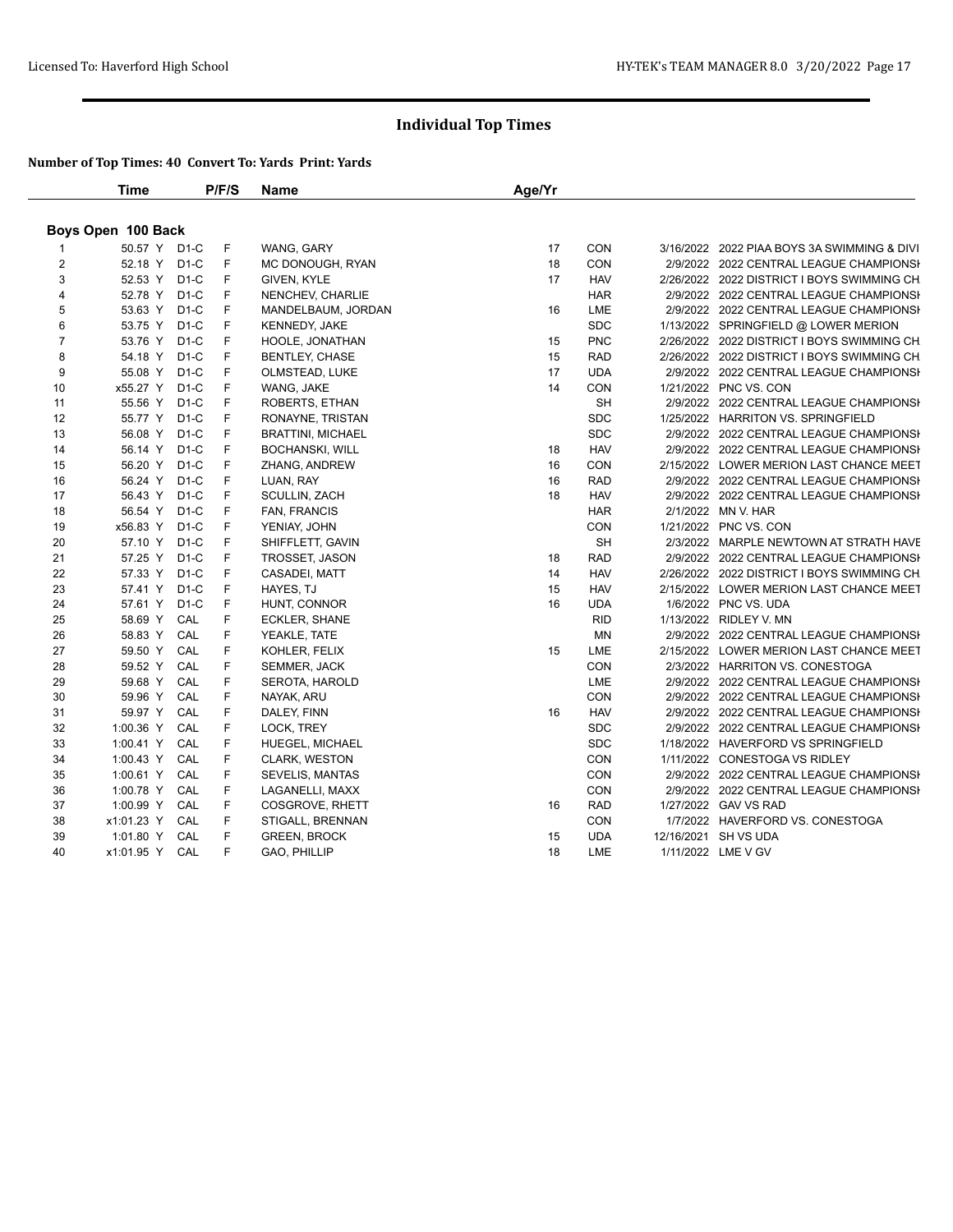|                      | Time            |     | P/F/S | <b>Name</b>             | Age/Yr |            |  |                                             |  |  |
|----------------------|-----------------|-----|-------|-------------------------|--------|------------|--|---------------------------------------------|--|--|
| Boys Open 100 Breast |                 |     |       |                         |        |            |  |                                             |  |  |
|                      | 54.95 Y D1-C    |     | F     | WANG, JAKE              | 15     | <b>CON</b> |  | 3/16/2022 2022 PIAA BOYS 3A SWIMMING & DIVI |  |  |
| 2                    | 57.85 Y D1-C    |     | F.    | WELGOSH, RAYMOND        | 18     | <b>CON</b> |  | 2/26/2022 2022 DISTRICT I BOYS SWIMMING CH  |  |  |
| 3                    | 1:00.37 Y D1-C  |     | F     | WANG, GARY              | 16     | CON        |  | 1/11/2022 CONESTOGA VS RIDLEY               |  |  |
| 4                    | 1:00.97 Y D1-C  |     | F     | CHAN, ALEX              |        | <b>SDC</b> |  | 2/9/2022 2022 CENTRAL LEAGUE CHAMPIONSI     |  |  |
| 5                    | 1:01.12 Y D1-C  |     | F     | KELLERMAN, NATHAN       | 16     | <b>RAD</b> |  | 2/26/2022 2022 DISTRICT I BOYS SWIMMING CH  |  |  |
| 6                    | x1:02.71 Y D1-C |     | F     | <b>GRAVER, STEPHEN</b>  | 18     | CON        |  | 1/7/2022 HAVERFORD VS. CONESTOGA            |  |  |
| $\overline{7}$       | 1:02.83 Y D1-C  |     | F     | KOPTYRA, ZACH           | 15     | <b>HAV</b> |  | 2/26/2022 2022 DISTRICT I BOYS SWIMMING CH  |  |  |
| 8                    | 1:03.22 Y D1-C  |     | F     | SULTANIK, JOSH          | 18     | LME        |  | 1/13/2022 SPRINGFIELD @ LOWER MERION        |  |  |
| 9                    | 1:03.29 Y D1-C  |     | F     | FUNG, DEREK             |        | CON        |  | 2/9/2022 2022 CENTRAL LEAGUE CHAMPIONSH     |  |  |
| 10                   | 1:03.40 Y D1-C  |     | F     | <b>CUI, STANLEY</b>     |        | CON        |  | 2/9/2022 2022 CENTRAL LEAGUE CHAMPIONSI     |  |  |
| 11                   | x1:03.43 Y D1-C |     | F     | <b>WHITAKER, BROCK</b>  | 13     | <b>CON</b> |  | 1/21/2022 PNC VS. CON                       |  |  |
| 12                   | x1:04.03 Y CAL  |     | F     | <b>IVORY, CHRIS</b>     | 16     | CON        |  | 2/9/2022 2022 CENTRAL LEAGUE CHAMPIONSI     |  |  |
| 13                   | 1:04.80 Y CAL   |     | F     | NIAZY, OMAR             | 17     | LME        |  | 2/9/2022 2022 CENTRAL LEAGUE CHAMPIONSH     |  |  |
| 14                   | 1:05.03 Y       | CAL | F     | <b>BARNES, JOE</b>      | 17     | <b>HAV</b> |  | 2/9/2022 2022 CENTRAL LEAGUE CHAMPIONSI     |  |  |
| 15                   | 1:05.07 Y CAL   |     | F     | HUEGEL, MICHAEL         |        | <b>SDC</b> |  | 1/25/2022 HARRITON VS. SPRINGFIELD          |  |  |
| 16                   | 1:05.38 Y CAL   |     | F     | GAO, PHILLIP            | 18     | LME        |  | 1/7/2022 HARRITON VS. LOWER MERION          |  |  |
| 17                   | 1:05.75 Y       | CAL | F     | <b>BRATTINI, NICK</b>   |        | <b>SDC</b> |  | 2/9/2022 2022 CENTRAL LEAGUE CHAMPIONSH     |  |  |
| 18                   | 1:05.84 Y CAL   |     | F     | MURPHY, JOHN            |        | <b>SDC</b> |  | 2/9/2022 2022 CENTRAL LEAGUE CHAMPIONSI     |  |  |
| 19                   | 1:06.06 Y       | CAL | F     | KOHLER, FELIX           | 15     | LME        |  | 2/9/2022 2022 CENTRAL LEAGUE CHAMPIONSH     |  |  |
| 20                   | 1:06.46 Y       | CAL | F     | CHEN, ALAN              | 16     | LME        |  | 2/9/2022 2022 CENTRAL LEAGUE CHAMPIONSH     |  |  |
| 21                   | 1:06.54 Y       | CAL | F     | <b>GREEN, GABRIEL</b>   | 16     | <b>UDA</b> |  | 1/13/2022 HAR VS. UDA                       |  |  |
| 22                   | 1:06.69 Y CAL   |     | F     | THOMAS, MATTHEW         | 17     | LME        |  | 2/9/2022 2022 CENTRAL LEAGUE CHAMPIONSH     |  |  |
| 23                   | 1:06.95 Y CAL   |     | F     | <b>KENNEDY, LUKE</b>    |        | <b>SDC</b> |  | 2/3/2022 SPRINGFIELD VS PENNCREST           |  |  |
| 24                   | x1:07.21 Y      | CAL | F     | WU, LEONARD             |        | CON        |  | 2/9/2022 2022 CENTRAL LEAGUE CHAMPIONSH     |  |  |
| 25                   | 1:07.32 Y CAL   |     | F     | <b>WOJNOVICH, ETHAN</b> | 15     | <b>HAV</b> |  | 2/9/2022 2022 CENTRAL LEAGUE CHAMPIONSI     |  |  |
| 26                   | 1:07.45 Y CAL   |     | F     | <b>FAN, FRANCIS</b>     |        | <b>HAR</b> |  | 1/25/2022 HARRITON VS. SPRINGFIELD          |  |  |
| 27                   | x1:07.70 Y CAL  |     | F     | PARK, NOEL              | 16     | CON        |  | 1/7/2022 HAVERFORD VS. CONESTOGA            |  |  |
| 28                   | 1:07.72 Y CAL   |     | F     | KEAGY, KENNY            | 16     | <b>HAV</b> |  | 2/9/2022 2022 CENTRAL LEAGUE CHAMPIONSH     |  |  |
| 29                   | x1:07.82 Y CAL  |     | F     | HAYES, TJ               | 15     | <b>HAV</b> |  | 12/21/2021 HAVERFORD VS PENNCREST           |  |  |
| 30                   | 1:08.01 Y CAL   |     | F     | OLMSTEAD, LUKE          | 17     | <b>UDA</b> |  | 12/16/2021 SH VS UDA                        |  |  |
| 31                   | 1:08.33 Y       | CAL | F     | <b>SCHREINER, JACK</b>  | 16     | <b>HAV</b> |  | 2/9/2022 2022 CENTRAL LEAGUE CHAMPIONSI     |  |  |
| 32                   | 1:08.72 Y       | CAL | F     | <b>BOECKX, ERIC</b>     |        | <b>RID</b> |  | 12/21/2021 GARNET VALLEY VS RIDLEY          |  |  |
| 33                   | 1:08.88 Y       | CAL | F     | SHINDLER, RYAN          | 17     | <b>HAV</b> |  | 2/9/2022 2022 CENTRAL LEAGUE CHAMPIONSI     |  |  |
| 34                   | 1:08.89 Y       | CAL | F     | LUAN, RAY               | 16     | RAD        |  | 2/3/2022 RADNOR VS RIDLEY                   |  |  |
| 35                   | 1:09.00 Y       | CAL | F     | BOTHMA, KADEN           | 15     | ΜN         |  | 2/9/2022 2022 CENTRAL LEAGUE CHAMPIONSI     |  |  |
| 36                   | 1:09.08 Y CAL   |     | F     | RICE, EVAN              |        | <b>SH</b>  |  | 2/9/2022 2022 CENTRAL LEAGUE CHAMPIONSI     |  |  |
| 37                   | 1:09.24 Y CAL   |     | F     | BENDER, AIDAN           |        | <b>RID</b> |  | 2/9/2022 2022 CENTRAL LEAGUE CHAMPIONSH     |  |  |
| 38                   | x1:09.47 Y CAL  |     | F     | PAWLOW, MATT            |        | CON        |  | 2/3/2022 HARRITON VS. CONESTOGA             |  |  |
| 39                   | 1:09.53 Y CAL   |     | F     | <b>MURRAY, ETHAN</b>    | 15     | LME        |  | 2/3/2022 LME VS. UDA                        |  |  |
| 40                   | 1:09.69 Y CAL   |     | F     | NENCHEV, CHARLIE        |        | <b>HAR</b> |  | 1/25/2022 HARRITON VS. SPRINGFIELD          |  |  |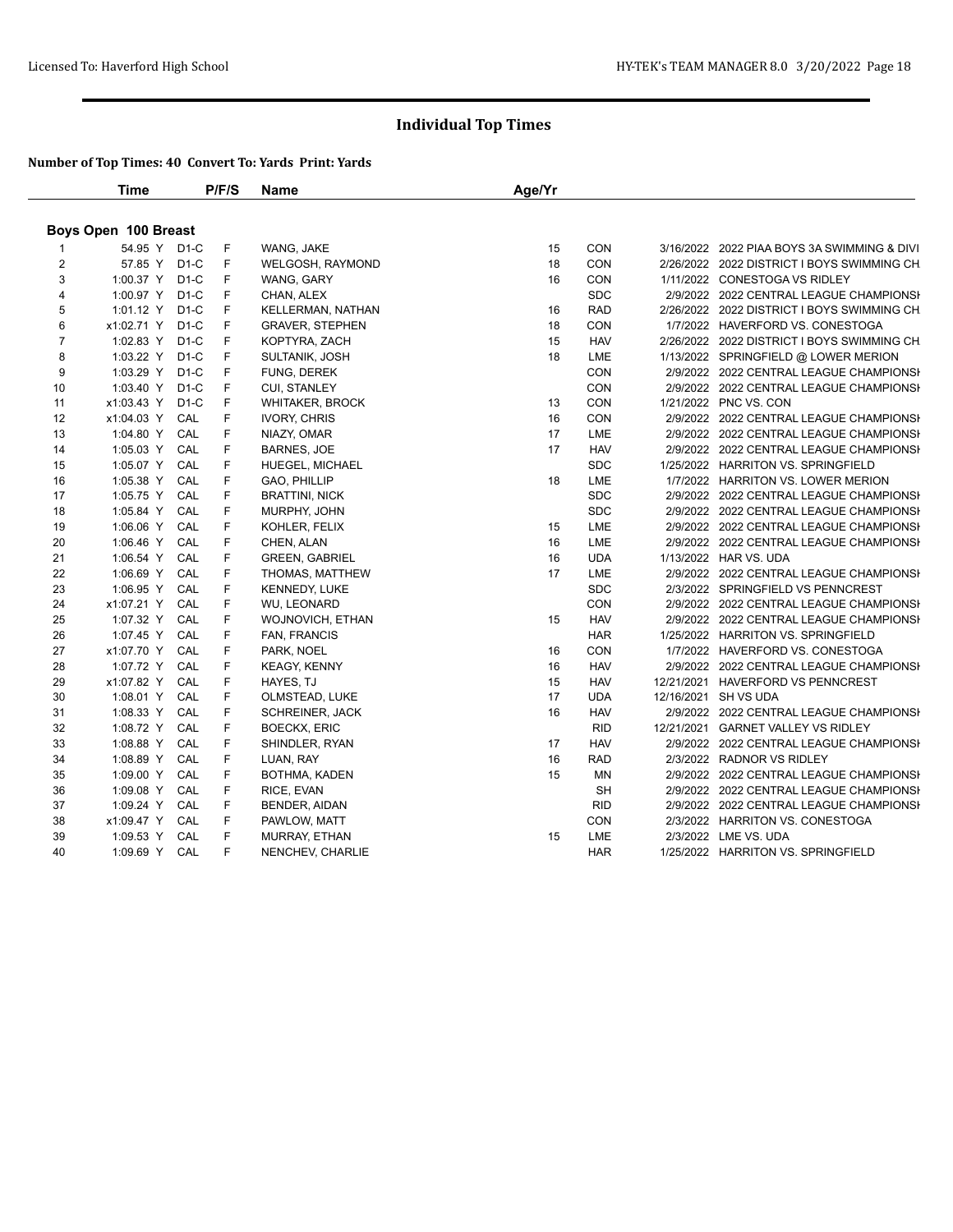|                   | Time         |                   | P/F/S | Name                    | Age/Yr         |            |                                             |
|-------------------|--------------|-------------------|-------|-------------------------|----------------|------------|---------------------------------------------|
| Boys Open 100 Fly |              |                   |       |                         |                |            |                                             |
|                   | 49.65 Y D1-C |                   | P     | JOHNSON, JACOB          | 15             | <b>SDC</b> | 3/16/2022 2022 PIAA BOYS 3A SWIMMING & DIVI |
| $\overline{2}$    | 50.30 Y D1-C |                   | F.    | WANG, GARY              | 17             | CON        | 3/16/2022 2022 PIAA BOYS 3A SWIMMING & DIVI |
| 3                 | 50.41 Y D1-C |                   | P     | YENIAY, JOHN            | $\overline{4}$ | <b>CON</b> | 3/16/2022 2022 PIAA BOYS 3A SWIMMING & DIVI |
| $\overline{4}$    | 51.39 Y D1-C |                   | P     | GIVEN, KYLE             | 17             | <b>HAV</b> | 3/16/2022 2022 PIAA BOYS 3A SWIMMING & DIVI |
| 5                 | 52.16 Y D1-C |                   | F     | MC DONOUGH, RYAN        | 18             | CON        | 1/27/2022 CON @ LME                         |
| 6                 | 52.35 Y D1-C |                   | F     | WELGOSH, RAYMOND        | 17             | CON        | 12/14/2021 RADNOR VS. CONESTOGA             |
| $\overline{7}$    | 52.77 Y D1-C |                   | F     | WANG, JAKE              | 14             | CON        | 2/3/2022 HARRITON VS. CONESTOGA             |
| 8                 | 52.89 Y D1-C |                   | F     | COSGROVE, RHETT         | 16             | <b>RAD</b> | 12/16/2021 RADNOR VS. HAVERFORD             |
| 9                 | 53.56 Y D1-C |                   | F.    | <b>GREEN, GABRIEL</b>   | 16             | <b>UDA</b> | 2/9/2022 2022 CENTRAL LEAGUE CHAMPIONSH     |
| 10                | 53.63 Y D1-C |                   | F.    | <b>GREEN, BROCK</b>     | 15             | <b>UDA</b> | 2/26/2022 2022 DISTRICT I BOYS SWIMMING CH  |
| 11                | 53.68 Y D1-C |                   | F     | ECKLER, SHANE           |                | <b>RID</b> | 1/25/2022 HAVERFORD VS RIDLEY               |
| 12                | 53.85 Y D1-C |                   | F     | WHITAKER, BROCK         | 16             | CON        | 2/7/2022 CONESTOGA V SPRINGFIELD (DELCC     |
| 13                | 53.92 Y      | D <sub>1</sub> -C | F     | MANDELBAUM, JORDAN      | 16             | LME        | 2/9/2022 2022 CENTRAL LEAGUE CHAMPIONSH     |
| 14                | 54.34 Y D1-C |                   | F     | NIAZY, OMAR             | 17             | LME        | 2/26/2022 2022 DISTRICT I BOYS SWIMMING CH  |
| 15                | 54.42 Y D1-C |                   | F     | <b>HUEGEL, MICHAEL</b>  |                | <b>SDC</b> | 1/13/2022 SPRINGFIELD @ LOWER MERION        |
| 16                | 54.63 Y D1-C |                   | F.    | PARK, NOEL              | 16             | <b>CON</b> | 1/21/2022 PNC VS. CON                       |
| 17                | 54.64 Y      | D1-C              | F     | <b>GRAVER, STEPHEN</b>  | 18             | <b>CON</b> | 12/22/2021 STRATH HAVEN VS. CONESTOGA       |
| 18                | 54.72 Y D1-C |                   | F     | THOMAS, MATTHEW         | 17             | LME        | 2/9/2022 2022 CENTRAL LEAGUE CHAMPIONSI     |
| 19                | 54.80 Y D1-C |                   | F     | <b>GRAAF, SAM</b>       | 14             | <b>HAV</b> | 2/26/2022 2022 DISTRICT I BOYS SWIMMING CH  |
| 20                | 54.88 Y      | $D1-C$            | F     | NENCHEV, CHARLIE        |                | <b>HAR</b> | 12/16/2021 HARRITON VS RIDLEY               |
| 21                | 55.17 Y D1-C |                   | F     | WOOD, HUTCH             |                | <b>CON</b> | 2/26/2022 2022 DISTRICT I BOYS SWIMMING CH  |
| 22                | 55.39 Y D1-C |                   | F     | HUNT, CONNOR            | 16             | <b>UDA</b> | 1/28/2022 UDA VS. CON                       |
| 23                | 55.42 Y D1-C |                   | F     | HOOLE, JONATHAN         |                | <b>PNC</b> | 2/3/2022 SPRINGFIELD VS PENNCREST           |
| 24                | 55.48 Y      | $D1-C$            | F     | OLMSTEAD, LUKE          | 17             | <b>UDA</b> | 2/26/2022 2022 DISTRICT I BOYS SWIMMING CH  |
| 25                | 55.56 Y D1-C |                   | F     | FAN, FRANCIS            |                | <b>HAR</b> | 1/13/2022 HAR VS. UDA                       |
| 26                | 55.72 Y D1-C |                   | F     | <b>KENNEDY, JAKE</b>    |                | <b>SDC</b> | 1/27/2022 SPRINGFIELD AT STRATH HAVEN       |
| 27                | 55.88 Y      | $D1-C$            | F     | SHIFFLETT, GAVIN        |                | <b>SH</b>  | 12/16/2021 SH VS UDA                        |
| 28                | 56.05 Y D1-C |                   | F     | RONAYNE, TRISTAN        |                | <b>SDC</b> | 1/27/2022 SPRINGFIELD AT STRATH HAVEN       |
| 29                | 56.30 Y D1-C |                   | F     | CHAN, ALEX              |                | <b>SDC</b> | 12/21/2021 SDC VS UDA                       |
| 30                | 56.48 Y      | $D1-C$            | F     | JOHNSON, JAMES          |                | CON        | 2/9/2022 2022 CENTRAL LEAGUE CHAMPIONSI     |
| 31                | 56.59 Y      | D1-C              | F     | KIM, STANLEY            | 18             | CON        | 1/7/2022 HAVERFORD VS. CONESTOGA            |
| 32                | 56.88 Y D1-C |                   | F     | SULTANIK, JOSH          | 18             | LME        | 1/11/2022 LME V GV                          |
| 33                | 56.89 Y D1-C |                   | F     | <b>KELLERMAN, JACOB</b> | 16             | <b>RAD</b> | 2/9/2022 2022 CENTRAL LEAGUE CHAMPIONSI     |
| 34                | 57.17 Y      | CAL               | F     | MEHDI, NATHAN           | 15             | <b>HAV</b> | 2/9/2022 2022 CENTRAL LEAGUE CHAMPIONSH     |
| 35                | 57.19 Y CAL  |                   | F     | GAO, PHILLIP            | 18             | LME        | 1/21/2022 RID @ LME                         |
| 36                | 57.38 Y CAL  |                   | F     | <b>KENNEDY, LUKE</b>    |                | <b>SDC</b> | 1/25/2022 HARRITON VS. SPRINGFIELD          |
| 37                | 57.94 Y      | CAL               | F     | MURRAY, ETHAN           |                | LME        | 1/27/2022 CON @ LME                         |
| 38                | 58.04 Y      | CAL               | F     | YU, ANDREW              | 15             | <b>RAD</b> | 2/3/2022 RADNOR VS RIDLEY                   |
| 39                | 58.11 Y CAL  |                   | F     | KELLERMAN, NATHAN       | 16             | <b>RAD</b> | 1/4/2022 HARRITON VS. RADNOR                |
| 40                | 58.26 Y CAL  |                   | F     | CLARK, WESTON           |                | CON        | 2/9/2022 2022 CENTRAL LEAGUE CHAMPIONSH     |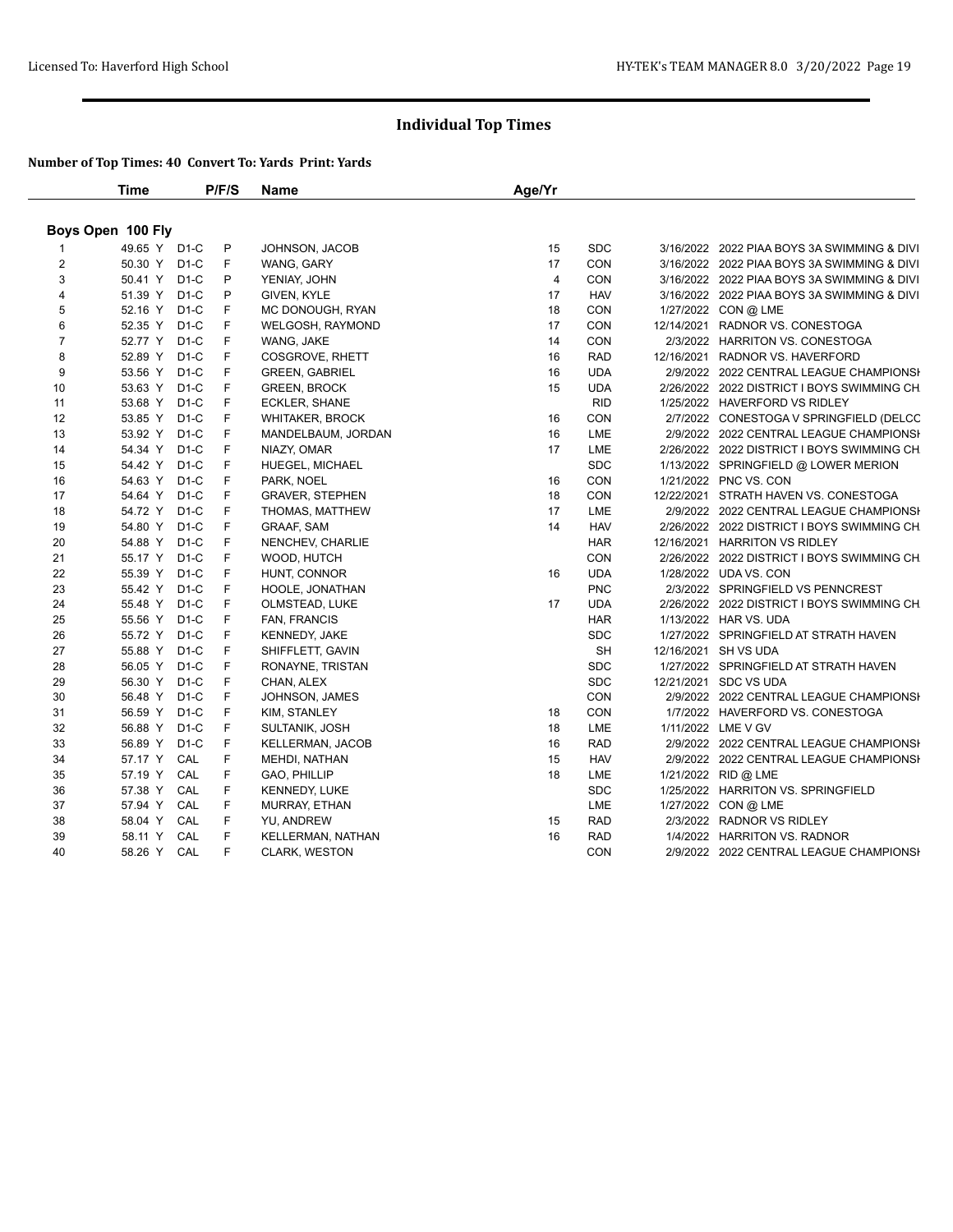|                | <b>Time</b>      |        | P/F/S | Name                   | Age/Yr |            |                                             |
|----------------|------------------|--------|-------|------------------------|--------|------------|---------------------------------------------|
|                | Boys Open 200 IM |        |       |                        |        |            |                                             |
|                | 1:50.20 Y D1-C   |        | F     | WANG, JAKE             | 15     | <b>CON</b> | 3/16/2022 2022 PIAA BOYS 3A SWIMMING & DIVI |
| $\overline{2}$ | 1:54.76 Y D1-C   |        | F     | <b>MANION, JAMES</b>   | 18     | CON        | 2/26/2022 2022 DISTRICT I BOYS SWIMMING CH  |
| 3              | 1:56.25 Y D1-C   |        | F     | WELGOSH, RAYMOND       | 18     | CON        | 1/27/2022 CON @ LME                         |
| $\overline{4}$ | 1:57.45 Y D1-C   |        | F     | <b>WHITAKER, BROCK</b> | 16     | CON        | 2/26/2022 2022 DISTRICT I BOYS SWIMMING CH  |
| 5              | 1:58.28 Y D1-C   |        | F     | RONAYNE, TRISTAN       | 16     | <b>SDC</b> | 2/26/2022 2022 DISTRICT I BOYS SWIMMING CH  |
| 6              | 1:58.69 Y        | $D1-C$ | F     | WANG, GARY             | 16     | CON        | 2/7/2022 CONESTOGA V SPRINGFIELD (DELCC     |
| $\overline{7}$ | 1:58.71 Y D1-C   |        | F     | HUEGEL, MICHAEL        |        | <b>SDC</b> | 2/26/2022 2022 DISTRICT I BOYS SWIMMING CH  |
| 8              | 1:59.78 Y D1-C   |        | F     | YENIAY, JOHN           |        | <b>CON</b> | 12/14/2021 RADNOR VS. CONESTOGA             |
| 9              | 2:00.74 Y D1-C   |        | F     | CHAN, ALEX             | 16     | <b>SDC</b> | 2/26/2022 2022 DISTRICT I BOYS SWIMMING CH  |
| 10             | 2:01.43 Y D1-C   |        | F     | SHIFFLETT, GAVIN       | 15     | <b>SH</b>  | 2/26/2022 2022 DISTRICT I BOYS SWIMMING CH  |
| 11             | 2:01.70 Y D1-C   |        | F     | ECKLER, SHANE          |        | <b>RID</b> | 12/14/2021 RIDLEY VS PENNCREST              |
| 12             | 2:01.77 Y D1-C   |        | F     | <b>GRAVER, STEPHEN</b> | 18     | CON        | 1/11/2022 CONESTOGA VS RIDLEY               |
| 13             | 2:03.06 Y        | D1-C   | F     | GAO, PHILLIP           | 18     | LME        | 2/9/2022 2022 CENTRAL LEAGUE CHAMPIONSH     |
| $14*$          | 2:03.57 Y D1-C   |        | F     | MANDELBAUM, JORDAN     |        | LME        | 1/25/2022 LM @ RAD                          |
| $14*$          | 2:03.57 Y D1-C   |        | F     | SULTANIK, JOSH         | 18     | LME        | 1/13/2022 SPRINGFIELD @ LOWER MERION        |
| 16             | 2:03.74 Y D1-C   |        | F     | HOOLE, JONATHAN        |        | <b>PNC</b> | 2/1/2022 PENNCREST VS GARNET VALLEY         |
| 17             | 2:04.07 Y        | D1-C   | F     | MURRAY, ETHAN          | 15     | LME        | 2/26/2022 2022 DISTRICT I BOYS SWIMMING CH  |
| 18             | 2:04.75 Y D1-C   |        | F     | <b>BENTLEY, CHASE</b>  | 18     | <b>RAD</b> | 1/25/2022 LM @ RAD                          |
| 19             | 2:05.10 Y D1-C   |        | F     | FAN, FRANCIS           |        | <b>HAR</b> | 1/25/2022 HARRITON VS. SPRINGFIELD          |
| 20             | 2:05.42 Y        | $D1-C$ | F     | NENCHEV, CHARLIE       |        | <b>HAR</b> | 1/20/2022 HARRITON VS. STRATH HAVEN         |
| 21             | 2:05.46 Y D1-C   |        | F     | HAYES, TJ              | 15     | <b>HAV</b> | 12/16/2021 RADNOR VS. HAVERFORD             |
| 22             | 2:05.83 Y D1-C   |        | F     | <b>BOCHANSKI, WILL</b> | 18     | <b>HAV</b> | 2/26/2022 2022 DISTRICT I BOYS SWIMMING CH  |
| 23             | 2:06.26 Y D1-C   |        | F     | OLMSTEAD, LUKE         | 17     | <b>UDA</b> | 2/9/2022 2022 CENTRAL LEAGUE CHAMPIONSI     |
| 24             | 2:06.56 Y        | D1-C   | F     | PARK, NOEL             | 16     | CON        | 1/7/2022 HAVERFORD VS. CONESTOGA            |
| 25             | 2:07.43 Y D1-C   |        | F     | HUNT, CONNOR           | 16     | <b>UDA</b> | 2/3/2022 LME VS. UDA                        |
| 26             | 2:08.19 Y        | CAL    | F     | LUAN, RAY              | 16     | <b>RAD</b> | 1/25/2022 LM @ RAD                          |
| 27             | 2:08.35 Y        | CAL    | F     | ZHANG, ANDREW          | 15     | <b>CON</b> | 12/14/2021 RADNOR VS. CONESTOGA             |
| 28             | 2:08.64 Y CAL    |        | F     | <b>BARNES, JOE</b>     | 17     | <b>HAV</b> | 2/9/2022 2022 CENTRAL LEAGUE CHAMPIONSI     |
| 29             | 2:08.75 Y CAL    |        | F     | COSGROVE, RHETT        | 16     | <b>RAD</b> | 1/4/2022 HARRITON VS. RADNOR                |
| 30             | 2:09.15 Y        | CAL    | F     | <b>GRAAF, SAM</b>      | 14     | <b>HAV</b> | 2/9/2022 2022 CENTRAL LEAGUE CHAMPIONSH     |
| 31             | 2:09.37 Y        | CAL    | F     | IVANOVIC, ALEXANDER    |        | SH         | 1/11/2022 STRATH HAVEN VS. PENNCREST        |
| 32             | 2:09.58 Y CAL    |        | F     | <b>GREEN, GABRIEL</b>  | 16     | <b>UDA</b> | 1/6/2022 PNC VS. UDA                        |
| 33             | 2:10.47 Y        | CAL    | F     | <b>KENNEDY, LUKE</b>   |        | <b>SDC</b> | 1/25/2022 HARRITON VS. SPRINGFIELD          |
| 34             | 2:10.55 Y        | CAL    | F     | CUI, STANLEY           |        | <b>CON</b> | 2/9/2022 2022 CENTRAL LEAGUE CHAMPIONSI     |
| 35             | 2:10.75 Y        | CAL    | F     | THOMAS, MATTHEW        | 17     | LME        | 2/1/2022 HAV VS LME                         |
| 36             | 2:10.82 Y CAL    |        | F     | WHITNEY, COLBY         | 14     | <b>HAV</b> | 2/1/2022 HAV VS LME                         |
| 37             | 2:11.00 Y        | CAL    | F     | <b>GLANCEY, DENNIS</b> |        | ΜN         | 2/9/2022 2022 CENTRAL LEAGUE CHAMPIONSI     |
| 38             | 2:11.66 Y        | CAL    | F     | <b>BRATTINI, NICK</b>  |        | <b>SDC</b> | 2/9/2022 2022 CENTRAL LEAGUE CHAMPIONSI     |
| 39             | 2:12.87 Y CAL    |        | F     | <b>KENNEDY, GAVIN</b>  | 15     | <b>RID</b> | 2/9/2022 2022 CENTRAL LEAGUE CHAMPIONSH     |
| 40             | 2:13.58 Y CAL    |        | F     | KOHLER, FELIX          |        | LME        | 12/15/2021 STRATH HAVEN V LOWER MERION      |
|                |                  |        |       |                        |        |            |                                             |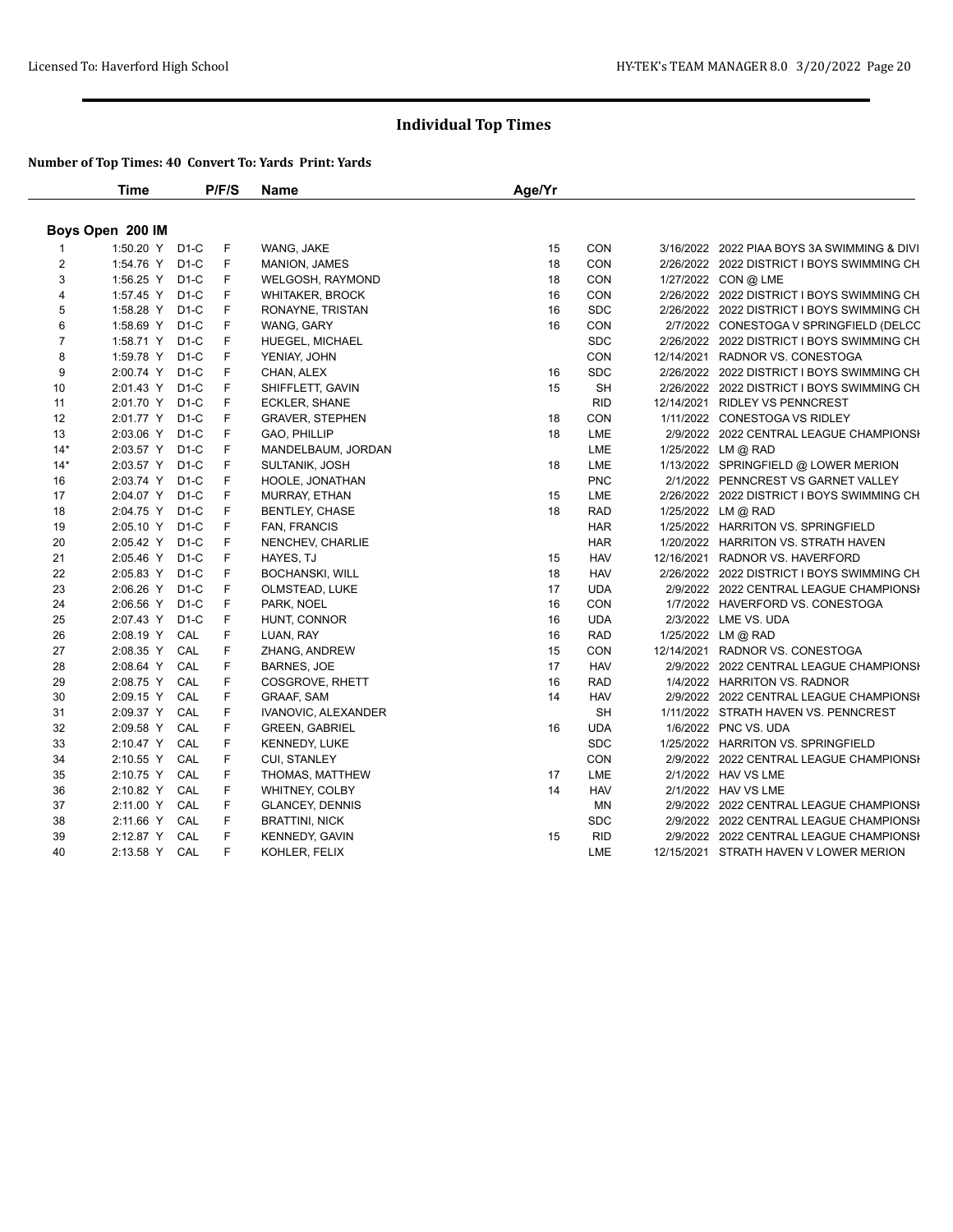|    | Time                      | P/F/S | Name                     | Age/Yr |            |            |                                         |
|----|---------------------------|-------|--------------------------|--------|------------|------------|-----------------------------------------|
|    | Boys Open 1 Meter 6 Dives |       |                          |        |            |            |                                         |
|    | 226.25                    | F     | <b>GARDNER, GRADY</b>    |        | <b>LME</b> | 1/7/2022   | <b>HARRITON VS. LOWER MERION</b>        |
| 2  | 222.60                    | F     | D'ANGELO, ETHAN          |        | MN         |            | 1/13/2022 RIDLEY V. MN                  |
| 3  | 199.50                    | F     | SHANKWEILER, CHARLIE     |        | <b>SH</b>  | 1/20/2022  | <b>HARRITON VS. STRATH HAVEN</b>        |
| 4  | 185.00                    | F     | FREY, WALKER             |        | <b>GAV</b> |            | 1/27/2022 GAV VS RAD                    |
| 5  | 175.75                    | F.    | <b>MESSINA, MASON</b>    |        | <b>PNC</b> |            | 2/3/2022 SPRINGFIELD VS PENNCREST       |
| 6  | 168.05                    | F     | SHEAU, JEREMY            | 15     | <b>HAV</b> | 1/18/2022  | HAVERFORD VS SPRINGFIELD                |
| 7  | 166.55                    | F.    | KOULAS, VASILI           |        | MN         |            | 2/3/2022 MARPLE NEWTOWN AT STRATH HAVE  |
| 8  | 159.60                    | F     | KOULAS, ALEX             |        | <b>MN</b>  |            | 1/13/2022 RIDLEY V. MN                  |
| 9  | 157.30                    | F     | DIRESO, CONNOR           |        | MN         |            | 2/1/2022 MN V. HAR                      |
| 10 | 154.25                    | F     | MCDONALD, ANTHONY        | 15     | <b>RID</b> |            | 1/13/2022 RIDLEY V. MN                  |
| 11 | 141.80                    | F     | COLYER, MAXWELL          |        | <b>HAR</b> |            | 2/2/2022 2022 CAL SILVERS DIVING MEET   |
| 12 | 141.40                    | F     | <b>HEERKENS, NICK</b>    | 16     | <b>RAD</b> |            | 1/27/2022 GAV VS RAD                    |
| 13 | 133.80                    | F     | <b>KLEIN, SHANE</b>      |        | <b>SDC</b> |            | 2/7/2022 CONESTOGA V SPRINGFIELD (DELCC |
| 14 | 129.65                    | F.    | FIORENTINO WONG, ANTONIO | 17     | <b>UDA</b> |            | 1/20/2022 GAV VS UDA                    |
| 15 | 118.30                    | F     | ZESERSON, DECLAN         |        | <b>SH</b>  |            | 1/27/2022 SPRINGFIELD AT STRATH HAVEN   |
| 16 | 115.40                    | F     | <b>HEERKINS, NICK</b>    |        | <b>RAD</b> | 12/16/2021 | RADNOR VS. HAVERFORD                    |
| 17 | 114.30                    | F.    | WHITE, LIAM              |        | <b>HAR</b> | 1/20/2022  | HARRITON VS. STRATH HAVEN               |
| 18 | 113.20                    | F     | DECKER, CAM              |        | <b>SDC</b> |            | 2/3/2022 SPRINGFIELD VS PENNCREST       |
| 19 | 109.60                    | F     | ZESERSON, DECLANE        |        | <b>SH</b>  |            | 2/2/2022 2022 CAL SILVERS DIVING MEET   |
| 20 | 98.45                     | F     | OLUGBENGA, FUNMI         |        | <b>RID</b> |            | 1/27/2022 RID VS, UDA                   |